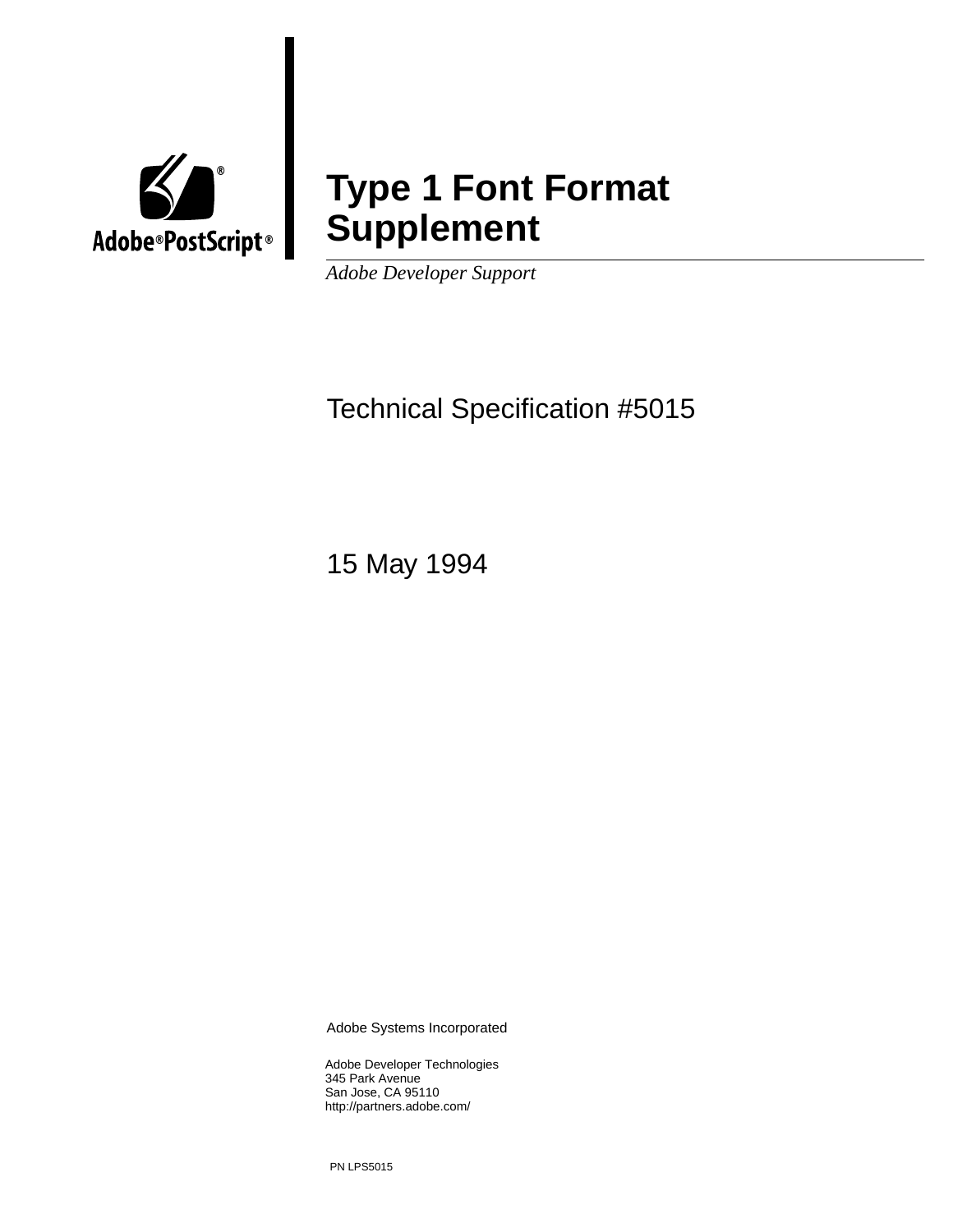Copyright © 1993, 1994 Adobe Systems Incorporated. All rights reserved.

No part of this publication may be reproduced, stored in a retrieval system, or transmitted, in any form or by any means, electronic, mechanical, photocopying, recording, or otherwise, without the prior written consent of the publisher. Any software referred to herein is furnished under license and may only be used or copied in accordance with the terms of such license.

Adobe, Acrobat, Adobe Originals, Adobe Type Manager, ATM, Minion, Myriad, PostScript, the Post-Script logo, SuperATM and Viva are trademarks of Adobe Systems Incorporated which may be registered in certain jurisdictions. Macintosh and Personal LaserWriter are registered trademarks of Apple Computer Incorporated. Hewlett-Packard and LaserJet are registered trademarks of Hewlett-Packard Company. Windows is a trademark of Microsoft Corporation. All other brand or product names are the trademarks or registered trademarks of their respective holders.

*This publication and the information herein is furnished AS IS, is subject to change without notice, and should not be construed as a commitment by Adobe Systems Incorporated. Adobe Systems Incorporated assumes no responsibility or liability for any errors or inaccuracies, makes no warranty of any kind (express, implied or statutory) with respect to this publication, and expressly disclaims any and all warranties of merchantability, fitness for particular purposes and noninfringement of third party rights.*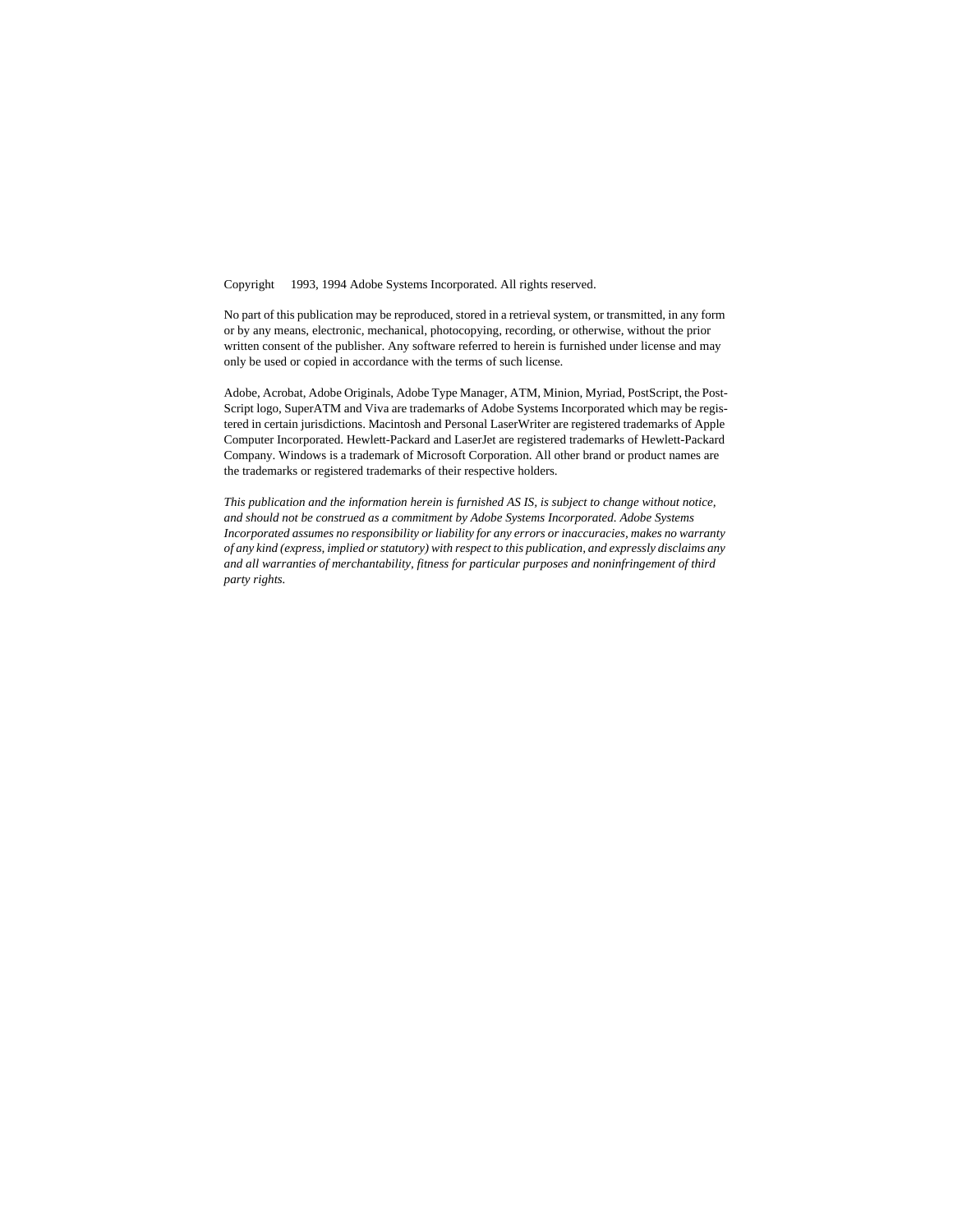## **Contents**

#### **[List of Figures](#page-4-0)** 5

- [1 Introduction 7](#page-6-0)
- [2 Counter Control Hints 7](#page-6-1) [Performance and Quality Benefits of Counter Control Hinting 8](#page-7-0) **OtherSubrs** [for Counter Control 9](#page-8-0) [Stack Limit Considerations for Counter Control 11](#page-10-0) [Counter Control Groups 12](#page-11-0) **Private** [Dictionary Extensions for Counter Control:](#page-11-1) **ExpansionFactor** 12 [Counter Control Example 13](#page-12-0)
- [3 Multiple Master Font Extensions 14](#page-13-0) [Multiple Master Design 15](#page-14-0) [Multiple Master Font Programs 17](#page-16-0) [Multiple Master Font Dictionaries 18](#page-17-0) [Explanation of a Typical Multiple Master Font Program 19](#page-18-0) [Multiple Master Keywords and Procedures 23](#page-22-0) The **[makeblendedfont](#page-24-0)** Procedure 25 [The Multiple Master](#page-25-0) **findfont** Procedure 26 The **[NormalizeDesignVector](#page-26-0)** Procedure 27 The **[ConvertDesignVector](#page-26-1)** Procedure 27 [Multiple Master Font Names 28](#page-27-0) [Multiple Master Charstring Representation 28](#page-27-1) **OtherSubrs** [for Multiple Master Font Programs 29](#page-28-0) Sample **Subrs** Code for Calling **[OtherSubrs Procedures 31](#page-30-0)**
- [4 Adobe Type Manager Compatibility 32](#page-31-0)
- [5 Font Program Testing 32](#page-31-1)
- [6 Errata 33](#page-32-0)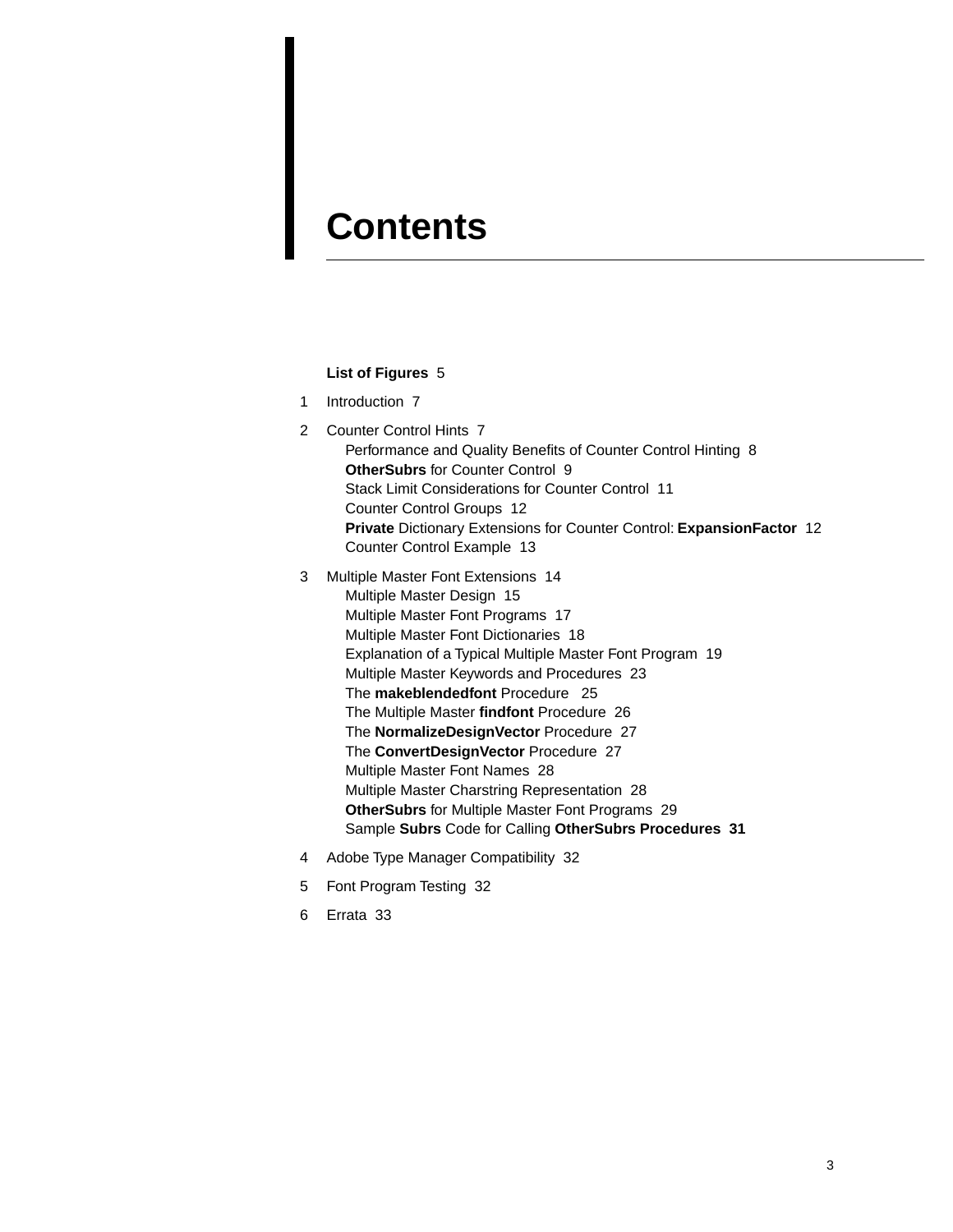**[Appendix A: The makeblendedfont Operator](#page-34-0)** 35

**[Appendix B: Updated OtherSubrs Code for Flex and Hint Substitution](#page-38-0)** 39

**[Appendix C: NormalizeDesignVector Example](#page-42-0)** 43

**[Appendix D: ConvertDesignVector Example](#page-44-0)** 45

**[Appendix E: Changes Since Version 1.0 of the Type 1 Font Format Spec](#page-46-0)ification** 47

**[Index](#page-48-0)** 49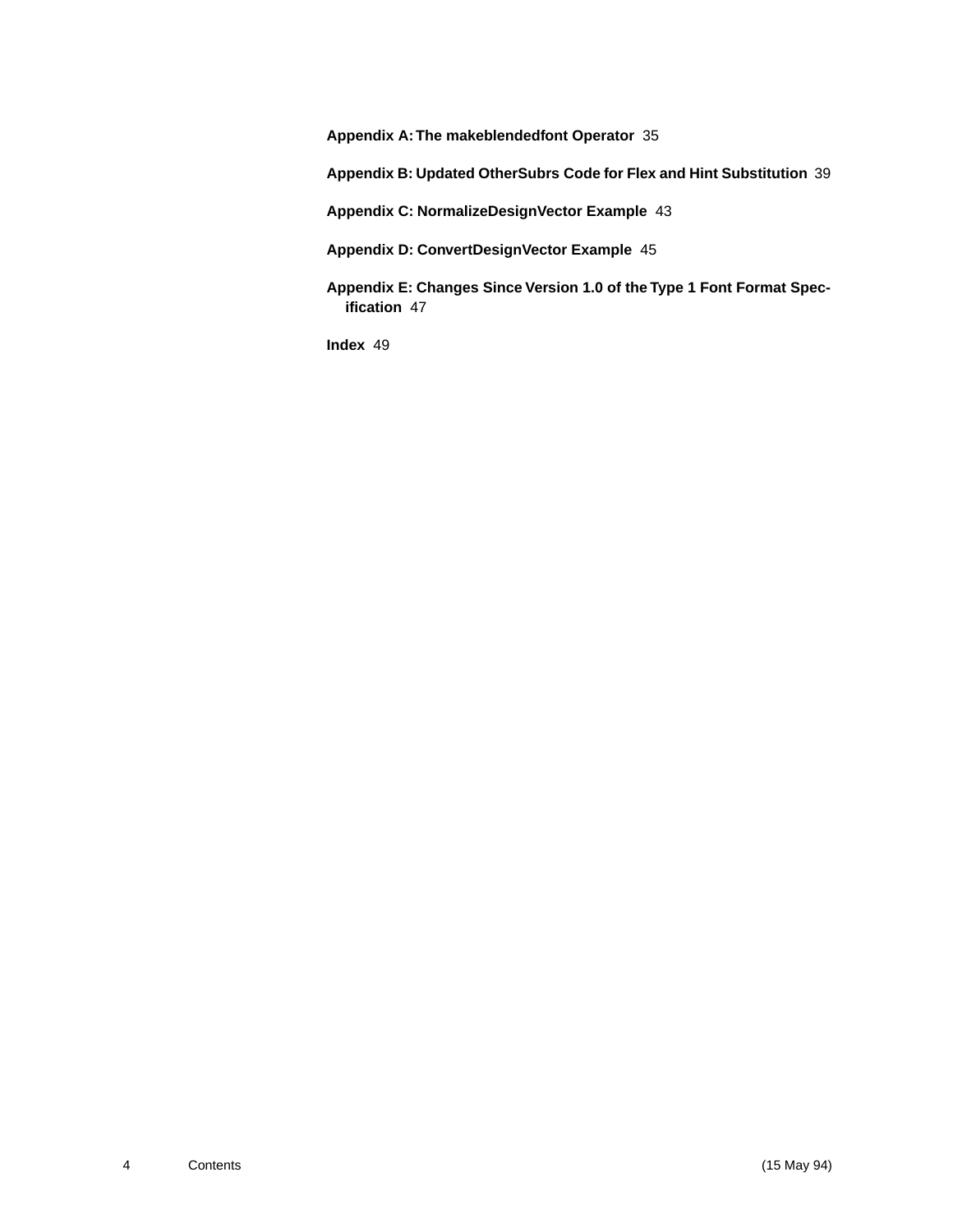# <span id="page-4-0"></span>**List of Figures**

- [Figure 1 Sample glyph with Counter Control hint zones 13](#page-12-1)
- [Figure 2 Multiple master font space arrangement 17](#page-16-1)
- [Figure 3 Arrangement of multiple master design space for a four axis font 17](#page-16-2)
- [Figure 4 Multiple master font dictionaries 19](#page-18-1)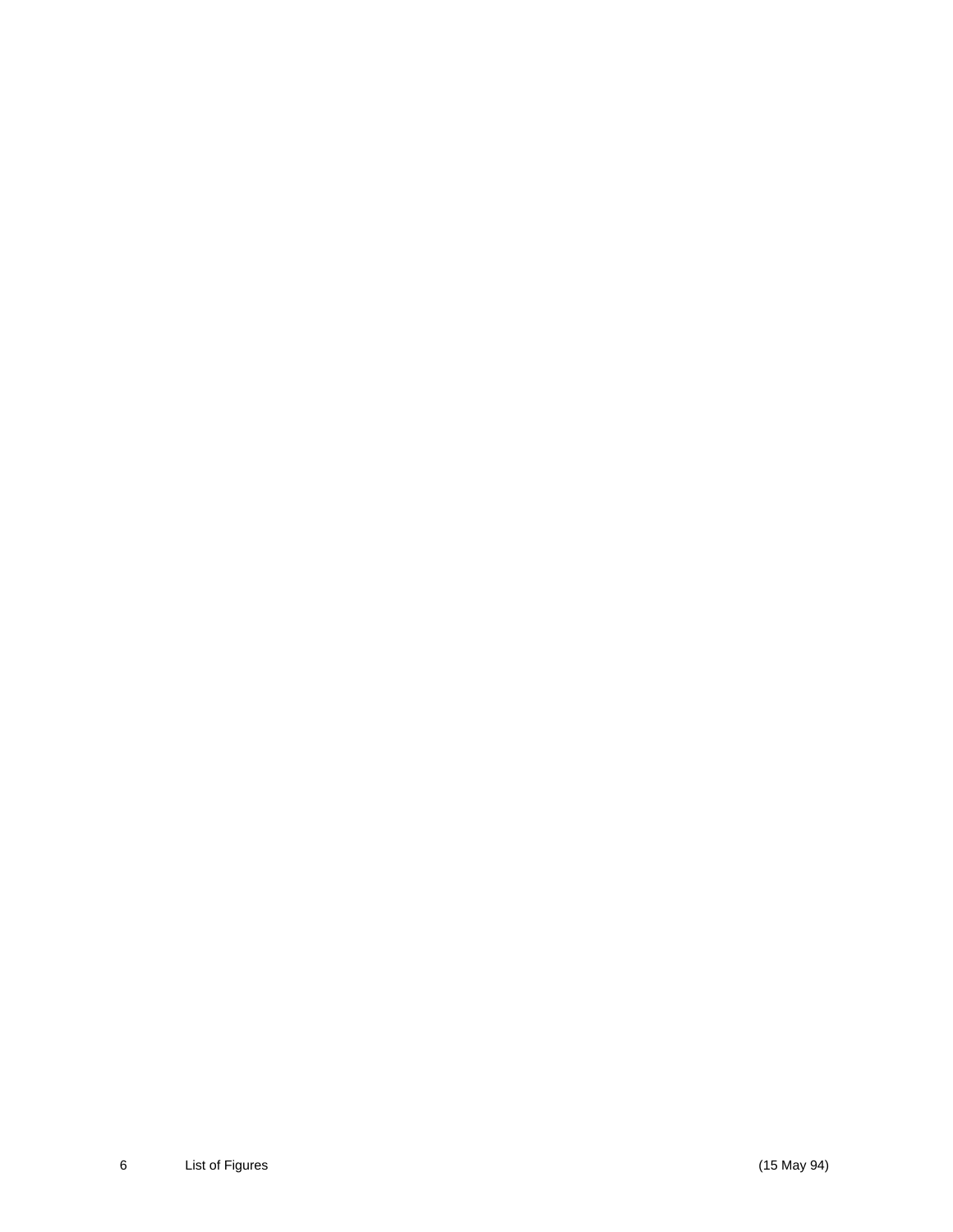## **Type 1 Font Format Supplement**

#### <span id="page-6-0"></span>**1 Introduction**

<span id="page-6-2"></span>This document describes extensions to the Adobe<sup>TM</sup> Type 1 font format since version 1.0, and contains a list of errata for both version 1.0 and 1.1 in section [6](#page-32-0). It supersedes Adobe Technical Note #5047, "Updates to the Adobe Type 1 Font Format" and #5086, "Multiple Master Extensions to the Adobe Type 1 Font Format."

This supplement describes two significant extensions to the Type 1 format: *Counter Control*, a hinting mechanism for fonts with complex glyphs; and the multiple master font format, which was previously described in Technical Note #5086, "Multiple Master Extensions to the Adobe Type 1 Font Format."

The Counter Control hint mechanism is used for controlling the counters (the white spaces between stems) in complex glyphs such as those contained in Chinese and Japanese language fonts. These hints may also have other applications such as for bar code or logo fonts.

A multiple master font contains from 2 to 16 *master designs* in a single font, from which users may interpolate a large number of intermediate *font instances*. This format, discussed in section [3](#page-13-0), provides the potential for unprecedented flexibility and control over typographic parameters.

In addition, the following appendices are included:

- Appendix A: **makeblendedfont** Code
- Appendix B: Updated **OtherSubrs** Code for Flex and Hint Substitution
- Appendix C: **NormalizeDesignVector** Example
- Appendix D: **ConvertDesignVector** Example
- Appendix E: Changes Since Version 1.0

#### <span id="page-6-1"></span>**2 Counter Control Hints**

The Counter Control hint mechanism controls counter spaces in a glyph. A *counter* may be defined as an area of white space which is delimited by a pair of horizontal or vertical stems. This mechanism is designed to aid in the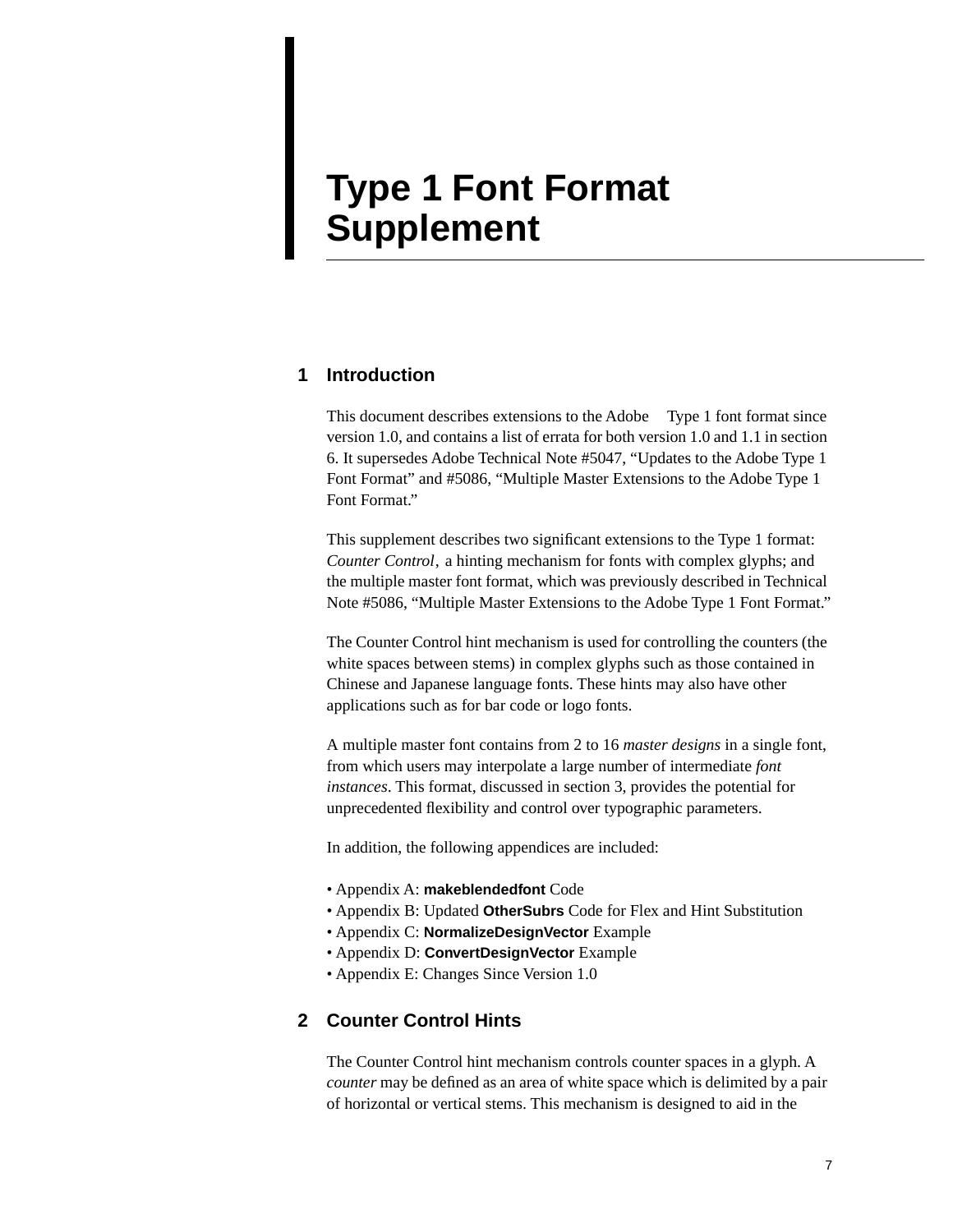<span id="page-7-1"></span>rendering of fonts containing complex glyph shapes by ensuring that the size and proportions of all counters in a glyph are rendered as accurately as possible. For example, if multiple counters are exactly the same measurement in width or height, the Counter Control mechanism will make them the same number of pixels, providing there are a sufficient number of pixels available. Similarly, if the width of two counters in the original design are, for example, in the ratio of 3:5, the interpreter attempts to preserve this proportion, based on the constraints of the glyph's width.

<span id="page-7-4"></span><span id="page-7-3"></span><span id="page-7-2"></span>Counters may be organized into *groups*, with each group consisting of a section of the glyph whose stems are to be considered in relation to each other by the rasterizer. For a relatively simple glyph, for example, all horizontal stems may be considered to be in a single group. For more complex glyphs, putting all stems in a single group might overconstrain the grid fitting problem. Also, the ordering of the groups determines the priority for the allocation of pixels, which may be critical for lower resolutions. The grouping of counters is discussed in section [2.4](#page-11-0).

To use Counter Control hints, the **LanguageGroup** and **RndStemUp** entries (see page 44 of the Adobe Type 1 Format Book for more details) must be defined as follows in the **Private** dictionary of the font program:

```
/LanguageGroup 1 def
/RndStemUp false def
```
and Counter Control hints, in the form of calls to **OtherSubrs** entries 12 and 13, must be added to the appropriate charstrings as explained in section [2.2.](#page-8-0)

#### <span id="page-7-0"></span>**2.1 Performance and Quality Benefits of Counter Control Hinting**

For fonts with complex glyphs, it is very important to include Counter Control hints; failure to do so can result in performance and quality degradation. Some rasterizer implementations are able to control counters by making an initial pass through the font to compile hint data, and a second pass to rasterize the glyphs. Thus the rasterizer supplies some of the Counter Control hints, but at the cost of reduced performance. The ATM rasterizer included in some Level 1 Japanese PostScript printers, most Level 2 printers, and ATM-J software fall into this category.

*Note There are two types of "two-pass" rasterizers: newer versions of the ATM-J software and Level 2 printers will do only one pass if Counter Control hints are in the font, thus improving performance, but are capable of doing two passes if the hints are not in the font; earlier versions will do two passes even if Counter Control hints are in a font (ignoring the data in the font).*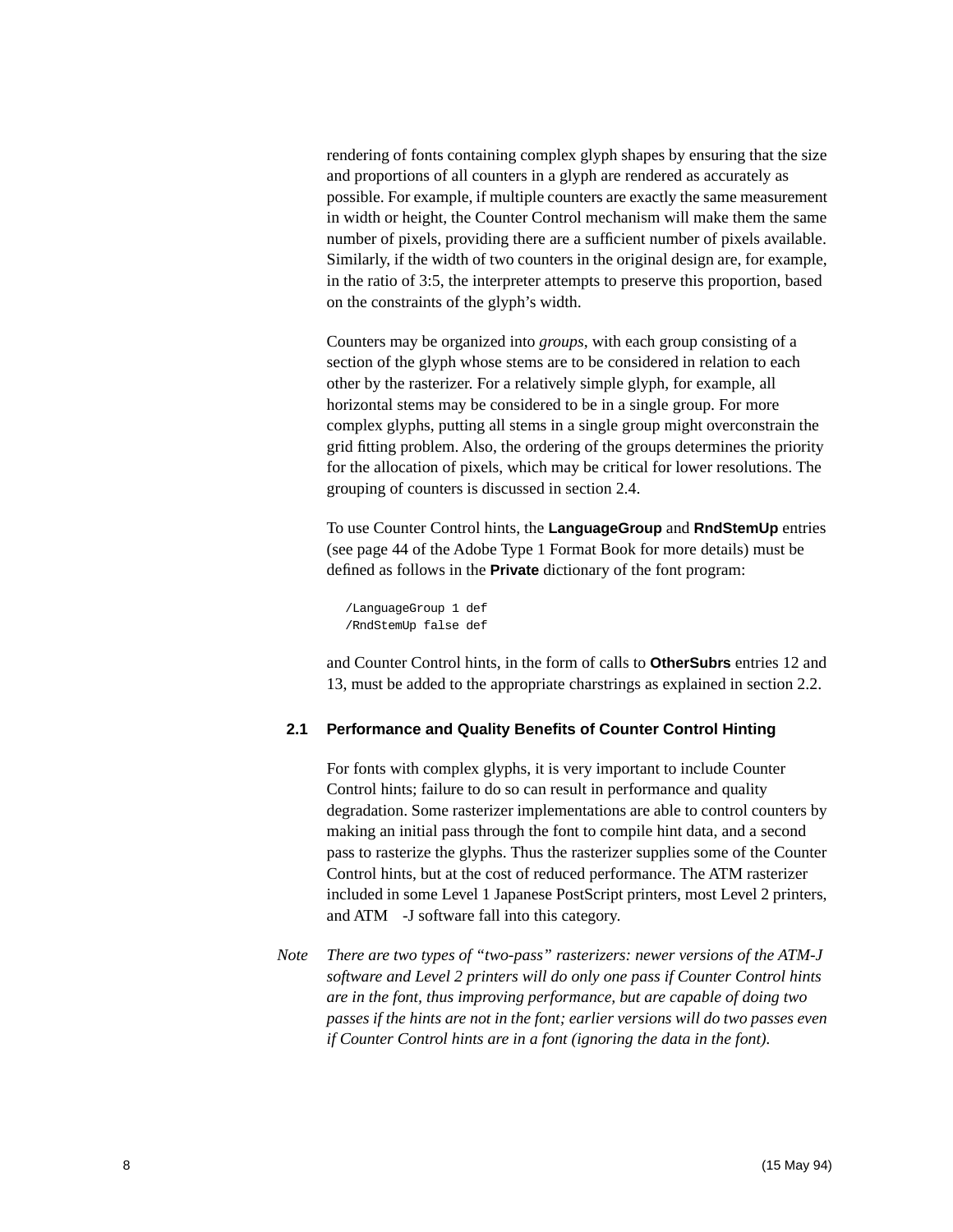Other rasterizers do not compile Counter Control data on-the-fly. With this rasterizer, a font is likely to have unsatisfactory quality unless the Counter Control hints are pre-compiled in the font program. The current version of the Type 1 Coprocessor is in this category of one-pass rasterizers.

The advantage of including Counter Control hint information in a font program is that the font will perform better on most two-pass rasterizers, and it is the only way to control counter spaces with a one-pass rasterizer. Also, if Counter Control hinting is pre-compiled into a font program, it is possible to define more precise hints than if it is done at run-time by the rasterizer.

<span id="page-8-3"></span>If a font does not contain complex glyphs, it is important for performance reasons to not use hint settings which will cause a two-pass rasterizer to compile Counter Control hints. Any of the following situations will cause a two-pass interpreter to make an extra pass, whether or not it is required:

- <span id="page-8-2"></span><span id="page-8-1"></span>• The top edge of the first **BlueValues** hint zone is represented by a negative number. This signifies that the first (baseline) zone is set to be outside of the area of the character paths (this is one convention for representing fonts which do not require vertical alignment zones).
- The keyword **RndStemUp** is defined in the font program. The value of the Boolean does not make a difference: if **RndStemUp** is defined at all, Counter Control is invoked regardless of the value.
- **LanguageGroup** is defined to have a value of 1.
- The charstrings contain calls to **OtherSubrs** entries 12 or 13.

#### <span id="page-8-0"></span>**2.2 OtherSubrs for Counter Control**

Counter Control hints are specified using the **callothersubr** charstring operator and **OtherSubrs** number 12 and 13. These calls must immediately follow the **hsbw** or **sbw** operator, and must only occur once in the charstring procedure. All other hints and hint substitution is done in the usual manner.

The **callothersubr** operators for Counter Control hinting will be interpreted directly by newer Type 1 BuildChar procedures, but will be ignored by 2-pass rasterizers which will compile their own Counter Control data at run-time.

For a rasterizer which does not know about Counter Control hints, the PostScript language implementation of the Counter Control **OtherSubrs** only serves the purpose of removing the Counter Control data from the stack so the data will not accumulate. These procedures (which are shown below) do not implement Counter Control hints, they merely make a font backward-compatible on older interpreters.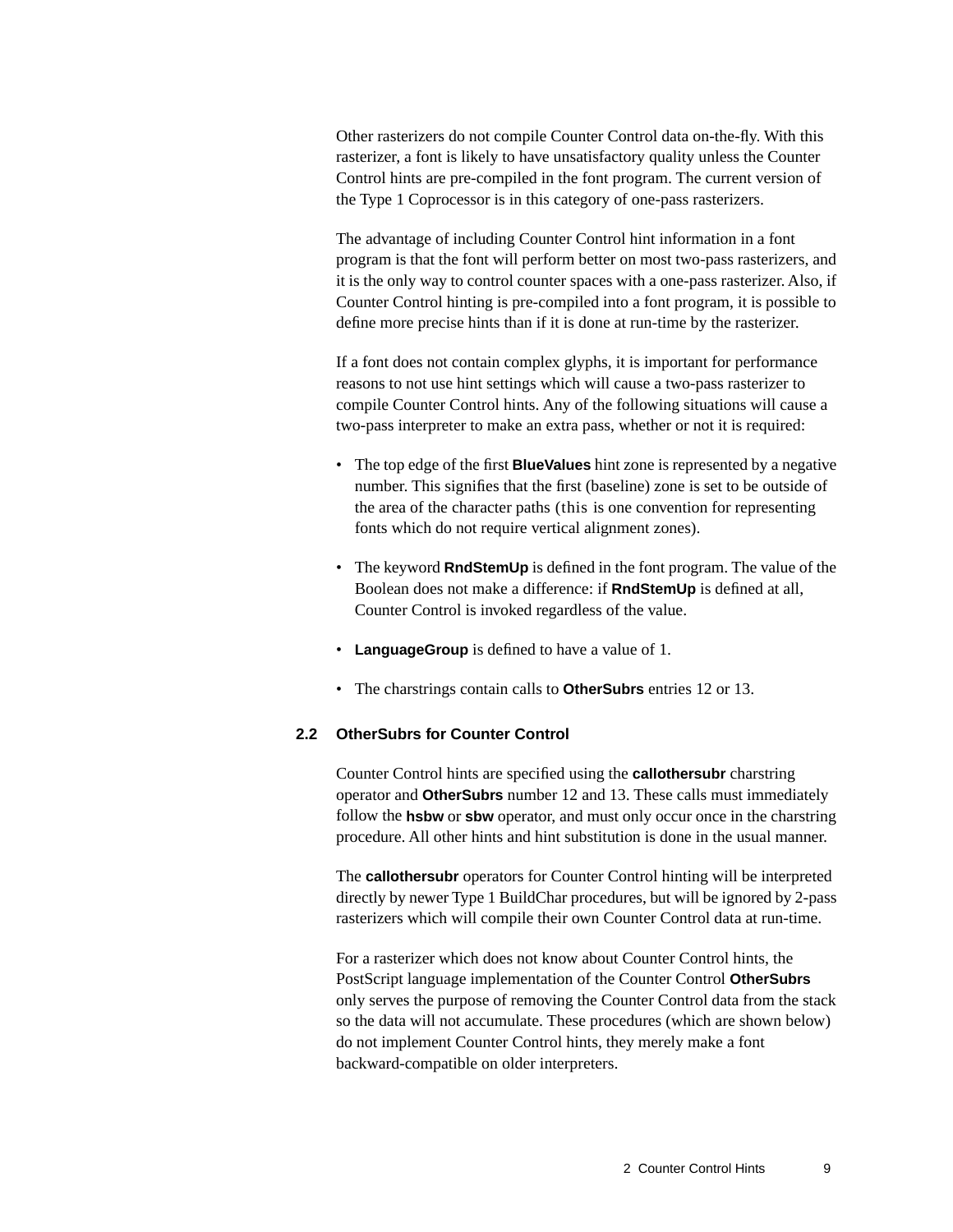As in the *Adobe Type 1 Font Format* book, the *stack bottom symbol*  $(+)$ preceding the first argument means that the arguments are taken from the bottom of the Type 1 BuildChar stack. Commands that clear the stack are indicated by the stack bottom symbol  $($  $\mapsto$ ) in the result position of the command definition.

The following **OtherSubrs** calls are used to invoke Counter Control hinting:

#### **Counter Control OtherSubrs Entry 12**

 $\vdash$  A<sub>1</sub> A<sub>2</sub> A<sub>3</sub> ... A<sub>n</sub> n 12 **callothersubr**  $\vdash$ 

where  $A_1$  through  $A_n$  are arguments for declaring counter data, *n* is the number of arguments, and '12' is the **OtherSubrs** entry number. The value of *n* must be in the range  $0 \le n \le 22$  (see section [2.3](#page-10-0) for explanation of the stack limit). **OtherSubrs** entry 12 is used to present Counter Control data to the Type 1 BuildChar. It may be used to pass any number of arguments within the stated limits, but it should be used efficiently as excess calls may significantly affect file size and performance. A call to entry 12 implies that there is more data to follow. A sequence of one or more calls to entry 12 must be followed by exactly one call to entry 13. Usually, arguments will be presented in groups of 22 until there are 22 arguments or fewer, and the remaining arguments are then passed using **OtherSubrs** entry 13.

The data format is the same as for **OtherSubrs** entry 13, which is shown below.

#### **Counter Control OtherSubrs Entry 13**

 $\vdash$  A<sub>1</sub> A<sub>2</sub> A<sub>3</sub> ... A<sub>n</sub> n 13 **callothersubr**  $\vdash$ 

where  $A_1$  through  $A_n$  are arguments for declaring counter data, *n* specifies the number of arguments, and '13' is the **OtherSubrs** entry number. The value of *n* must be in the range  $0 \le n \le 22$ . **OtherSubrs** entry 13 tells the interpreter that all of the Counter Control data is on the stack and ready for processing. It must be called exactly once for each glyph, and only after a sequence of zero or more calls to **OtherSubrs** entry 12. The data format for both **OtherSubrs** entries 12 and 13 follows.

#### **Data Format for Counter Control OtherSubrs**

The data format is:

$$
\vdash \ \#H\ \mathsf{HG}_1\ \mathsf{HG}_2\ ...\ \mathsf{HG}_n\ \#V\ \mathsf{VG}_1\ \mathsf{VG}_2\ ...\ \mathsf{VG}_n\ m\ 13\ \textsf{calothers}\ \vdash\hspace{0.8cm}\vdash
$$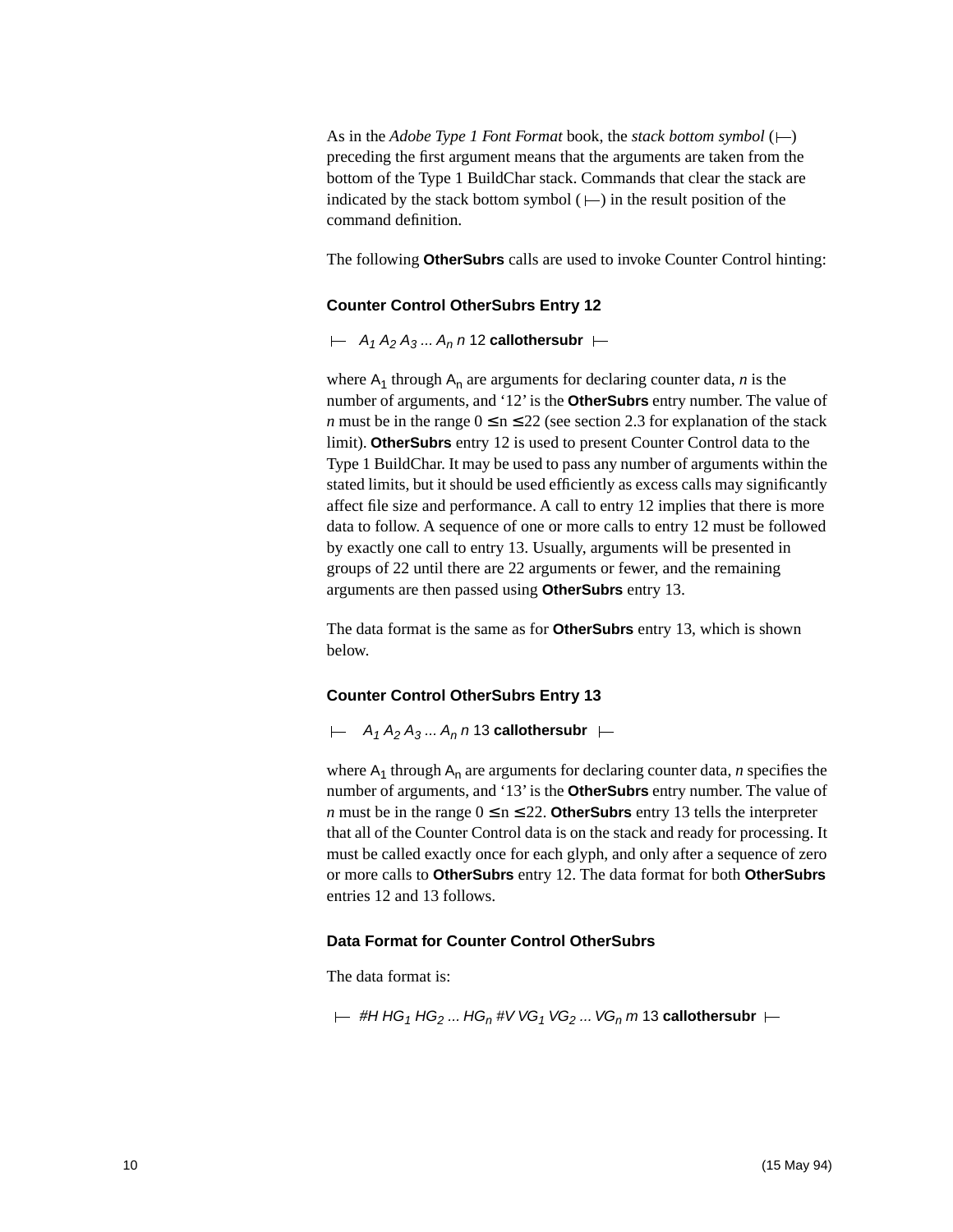where  $#H$  is the number of stem groups (0 if none).  $HG_1$  is the data for the most important hstem group (Group 1), and  $HG_n$  is the data for the least important hstem group (Group  $n$ ).  $\#V$  is the number of vstem groups (0 if none);  $VG_1$  is the data for the most important vstem group;  $VG_n$  is the data for the least important group; and  $m$  is the number of arguments being passed.

The PostScript language code contained in **OtherSubrs** entries 12 and 13 is shown below. These two PostScript language procedures are not used for backward compatibility, except in the sense that they remove data from the stack when the interpreter does not understand Counter Control hints, or when the interpreter can only do two passes. When an interpreter is capable of only doing one pass, the data in the charstring **OtherSubrs** calls are interpreted directly by the interpreter.

The code for the two **OtherSubrs** entries are as follows:

```
OtherSubrs entry 12:
```

```
{}
```

```
OtherSubrs entry 13:
```
 ${ 2 { \text{ cvi } { \text{ pop } 0 \text{ lt } \text{ exit } } \text{ if } } \text{ loop }$  repeat } repeat }

<span id="page-10-1"></span>Entry 12 does not clear data from the stack because any calls to entry 12 must be followed by one call to entry 13, which does clear all elements from the stack.

*Note Some PostScript interpreters fail to execute the PostScript language*  **OtherSubrs** *procedures. This is incorrect behaviour. This primarily affects the Apple Personal LaserWriter NT and the Hewlett-Packard Level 1 PostScript Cartridge for LaserJet*<sup>®</sup> printers. The likely consequence is that *an* invalidfont *error will occur, the fonts will not appear on the page, or the interpreter will fail.*

#### <span id="page-10-0"></span>**2.3 Stack Limit Considerations for Counter Control**

Since there may be more than 22 numbers required to define all group data, and no more than 22 numbers may be on the type 1 stack when an **OtherSubrs** procedure is invoked, the call to **OtherSubrs** entry 12 is used to present arguments in groups of 22, until 22 or fewer arguments remain. This final group is then passed using **OtherSubrs** entry 13.

In all cases, the arguments are placed on an internal pseudo stack by popping arguments off the Type 1 stack and pushing them onto this internal pseudo stack, and then finally processed by popping them off the internal pseudo stack. This inverted order is a consequence of the requirement that it be possible to execute a Type 1 font program with a Type 1 BuildChar procedure that does not have direct support for **OtherSubrs**.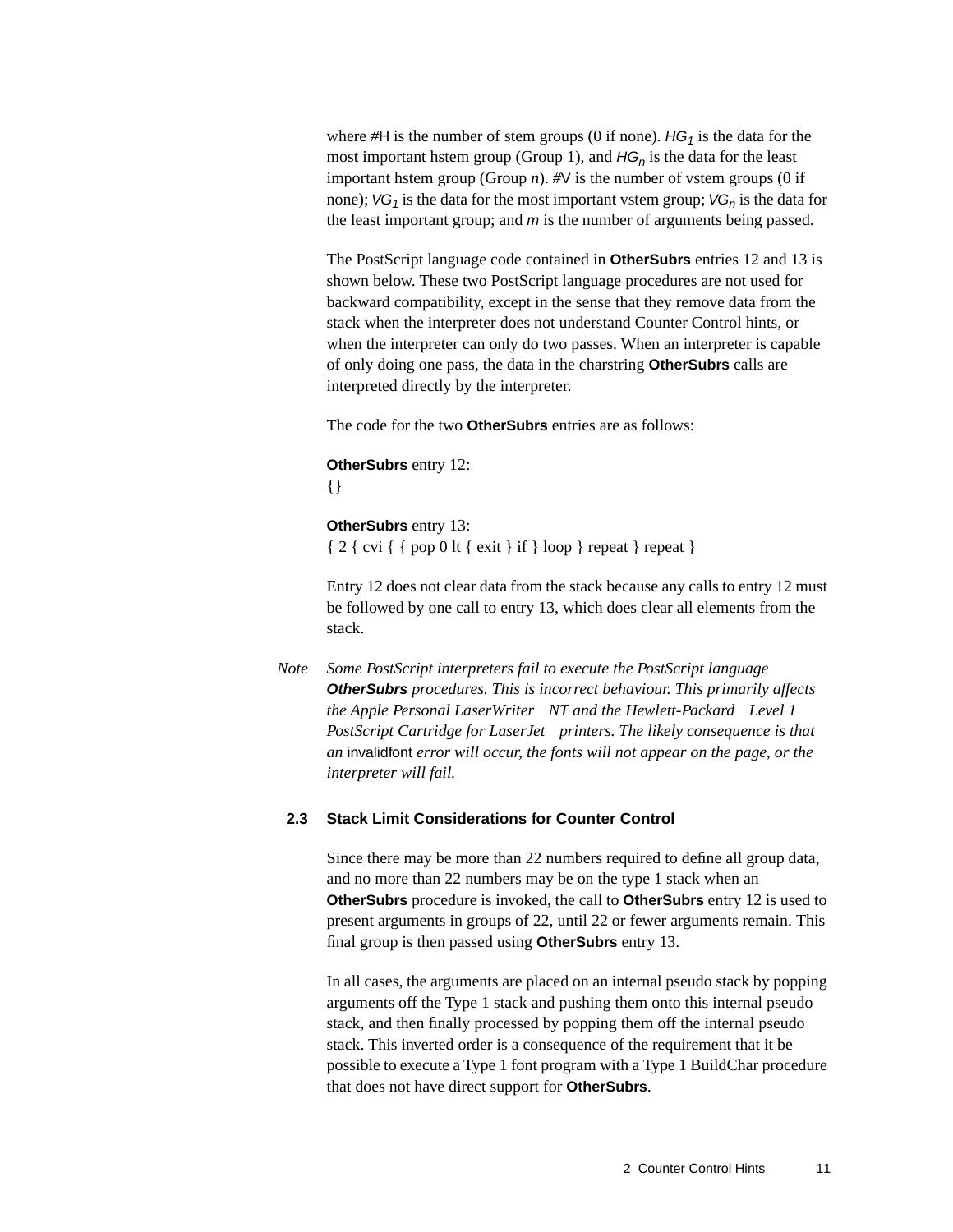#### <span id="page-11-4"></span><span id="page-11-0"></span>**2.4 Counter Control Groups**

A *Group* is a list of coordinates for counters, delimited by stems of a single orientation (either horizontal or vertical), that are to be adjusted relative to each other. They are listed in ascending order (in character space) as pairs of numbers. Each pair consists of a value for the left (or bottom) edge and the width of the stroke, where the left (or bottom) edge is encoded as the distance from the previous stem, or the distance from zero (for the horizontal direction, the distance from the left sidebearing point) for the first entry.

<span id="page-11-5"></span>Since the count of the number of stems in a group is not given, the sequence is encoded by making the distance to the final stem extend to the far edge of the stem, and then making the final width negative. For example, if the last pair of numbers would ordinarily be '…100 20…', it must be encoded as  $\dots$  120 – 20...'. Not all stems in a glyph need be included; if one or more counter spaces are judged to not need control, they may be omitted from the Counter Control hinting.

<span id="page-11-6"></span><span id="page-11-3"></span><span id="page-11-2"></span>The order of each group in the calling sequence determines the priority for that group. This priority (for a group, not for individual counters) determines the order in which the groups are allocated white space pixels. The order of the groups can be determined algorithmically, or by a designer.

This prioritizing scheme gives the designer the ability to specify the groups whose counters will be the last to "collapse" (have no white pixels) at small sizes, and which will be more accurately rendered at intermediate sizes. This has the potential to significantly improve quality and legibility at a range of sizes. Even if the group order is not manually or algorithmically determined, it is still much better to have Counter Control hinting than to not have it at all.

#### <span id="page-11-1"></span>**2.5 Private Dictionary Extensions for Counter Control: ExpansionFactor**

The optional **ExpansionFactor** entry is a positive real number that gives a limit for changing the size of a character bounding box during the processing that adjusts the sizes of counters in fonts of **LanguageGroup** 1. The default value of **ExpansionFactor** is 0.06, which is equivalent to allowing  $a \pm 6\%$ change in the character bounding box. This change is allowed in both the xand y-directions, but might be constrained in the y-direction depending on vertical alignment values specified in the **BlueValues** array.

At small point sizes or low resolutions, the system might have to accept irregular counters rather than violate this limit. Bar code or logo fonts containing glyphs with multiple counters might benefit by setting **LanguageGroup** to 1 and increasing the **ExpansionFactor** limit to a larger amount such as 0.5 or more. For example:

/ExpansionFactor 0.5 def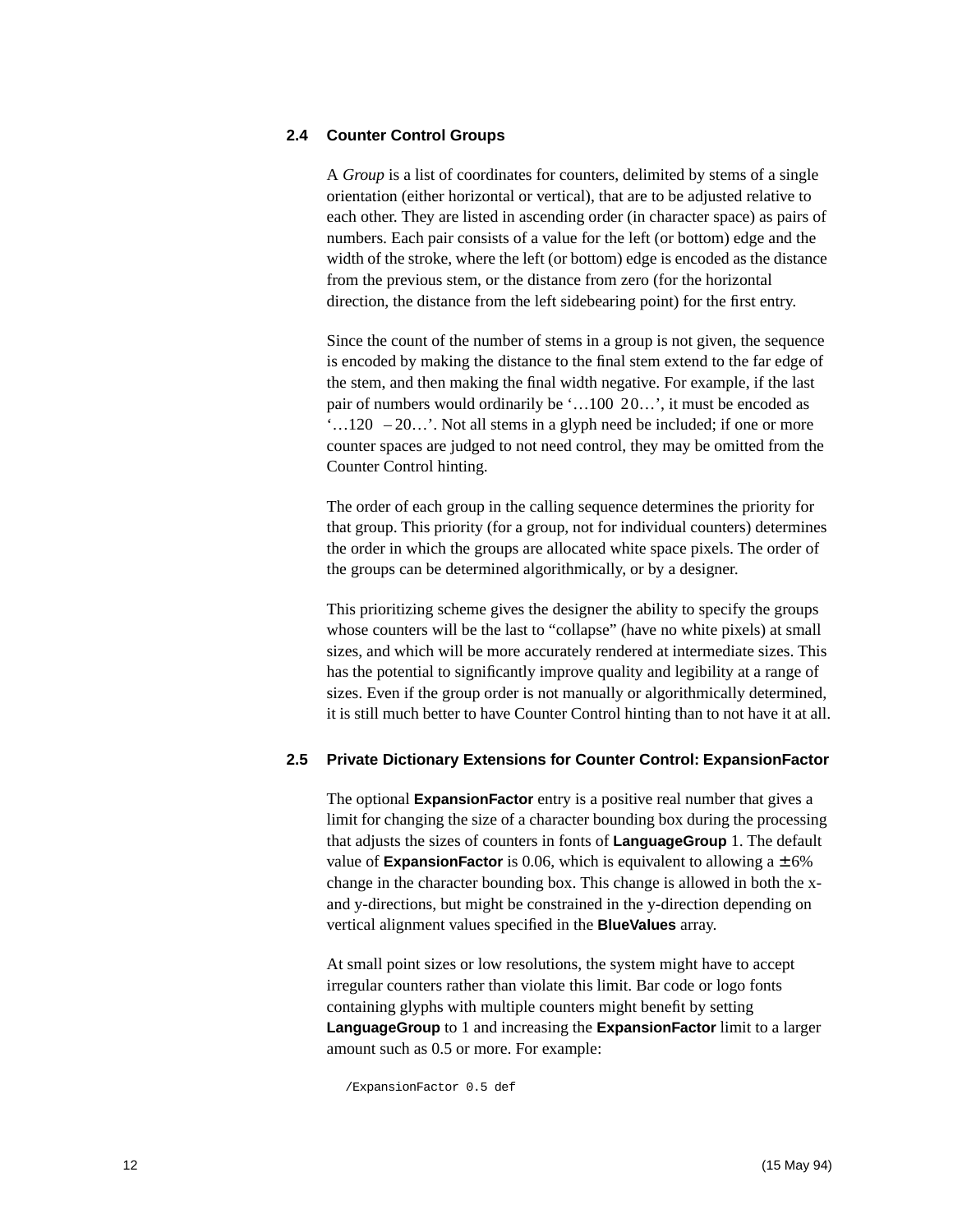<span id="page-12-2"></span>If strict adherence to the metrics is essential, the value should be set to zero.

#### <span id="page-12-0"></span>**2.6 Counter Control Example**

The following is a simplified example of how Counter Control hints may be applied to a glyph. [Figure 1](#page-12-1) shows a Kanji glyph and the coordinates of the stems and counter boundaries. In this example, only the hinting most relevant to Counter Control is shown; miscellaneous hints and hint substitution are not addressed. Also, the ordering of the groups is *top-to-bottom* and *left-to-right*, rather than being based on typographic significance.



<span id="page-12-1"></span>**Figure 1** *Sample glyph with Counter Control hint zones*

The horizontal stem hints for this example would be:

| $-44$ 58 hstem | 273 25 hstem |
|----------------|--------------|
| 155 25 hstem   | 430 25 hstem |
| 445 25 hstem   | 582 25 hstem |
| 703 25 hstem   | 735 25 hstem |
|                |              |

and the vertical stem hints would be: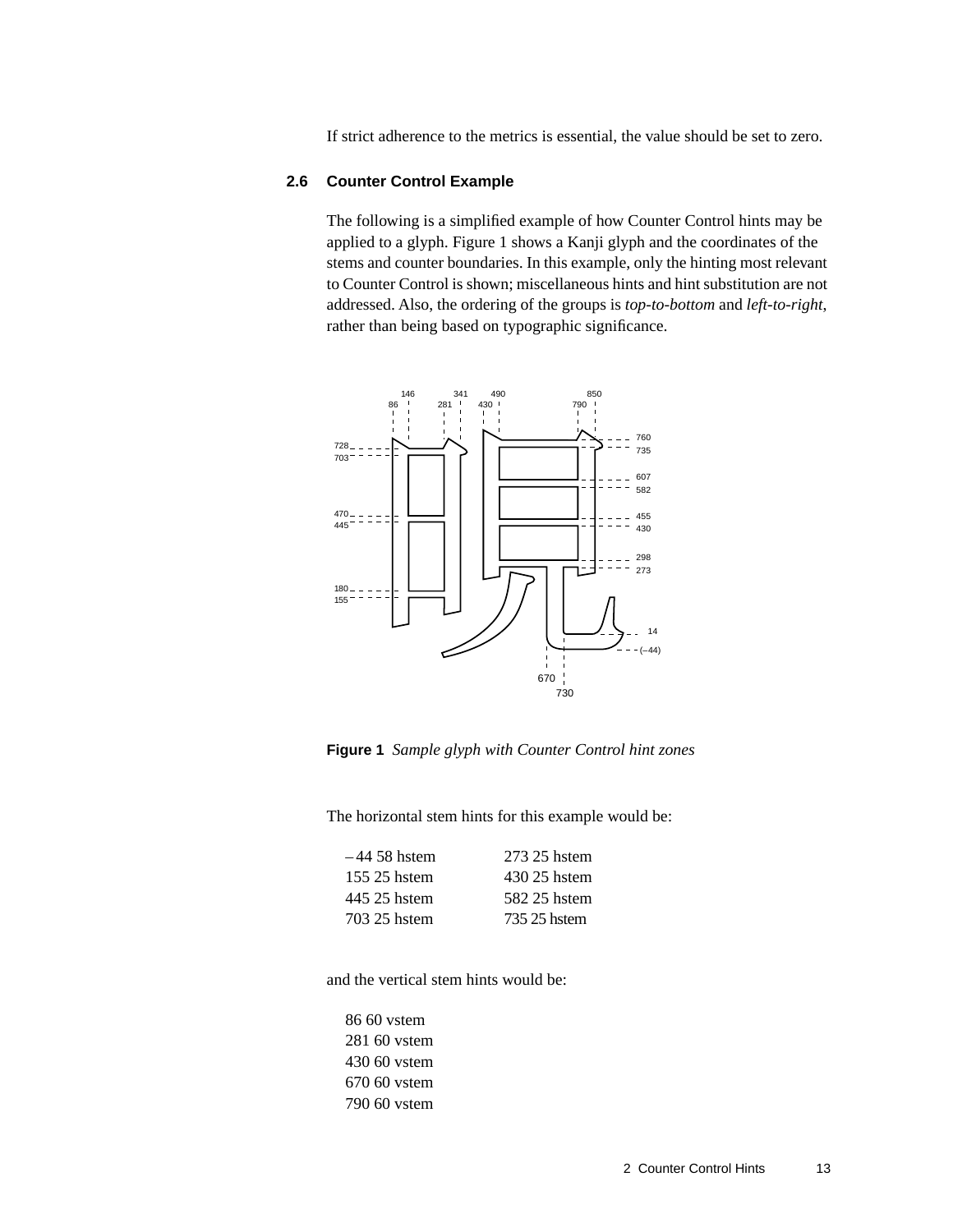Counter Control hinting involves dividing the counters which are delimited, for example, by hstems, into groups which are to be considered at one time by the rasterizer. In Figure 1, the hstems on the left side of the glyph form a logical group, and those on the right side form a second logical group (stems in a logical group do not need to be part of the same subpath).

Based on the stem data shown above and the chosen division of groups, the corresponding data to describe the counters for each group would be (excluding the horizontal stem at  $-44$  and the vertical stem at 670):

```
2 155 25 265 25 258 -25 273 25 132 25 127 25 153 -25 1 86 60 135 
  60 89 60 360 -60
```
where  $#H = 2$  (the number of hstem groups); HG1 = (155 25 265 25 258)  $-25$ ); HG2 = (273 25 132 25 127 25 153 -25); #V = 1 (the number of vstem groups); and VG1 = (86 60 135 60 89 60 360 –60). In this example, the '–60' argument would end up on the bottom of the stack, and the '2' argument on the top of the stack.

The hstem from – 44 to 14, and the vstem from 670 to 730, are not included in the Counter Control data. The hstem at –44 does form a counter space with the hstem above it, but it is omitted in this example. Reasons for omitting a particular counter might include the judgement that its proportions are not as critical as those of other counters, or that including it might overconstrain the problem.

Because using the above data as arguments to a **callothersubr** call would put more than 22 items (in addition to the **OtherSubrs** entry number and the number of arguments), on the stack, the call must be divided into two calls. Allowing for the necessary stack order noted above, the calls would be as follows:

<span id="page-13-2"></span><span id="page-13-1"></span>25 265 25 258 -25 273 25 132 25 127 25 153 -25 1 86 60 135 60 89 60 360 -60 22 12 callothersubr 2 155 2 13 callothersubr

<span id="page-13-3"></span>This command sequence is now ready for encoding.

#### <span id="page-13-0"></span>**3 Multiple Master Font Extensions**

The multiple master font format is an extension of the Type 1 font format which allows the generation of a wide variety of typeface styles from a single font program.

A multiple master font program contains two or more outline typefaces called *master designs*, which describe one or more *design axes*. The master designs that constitute a design axis represent a dynamic range of one typographic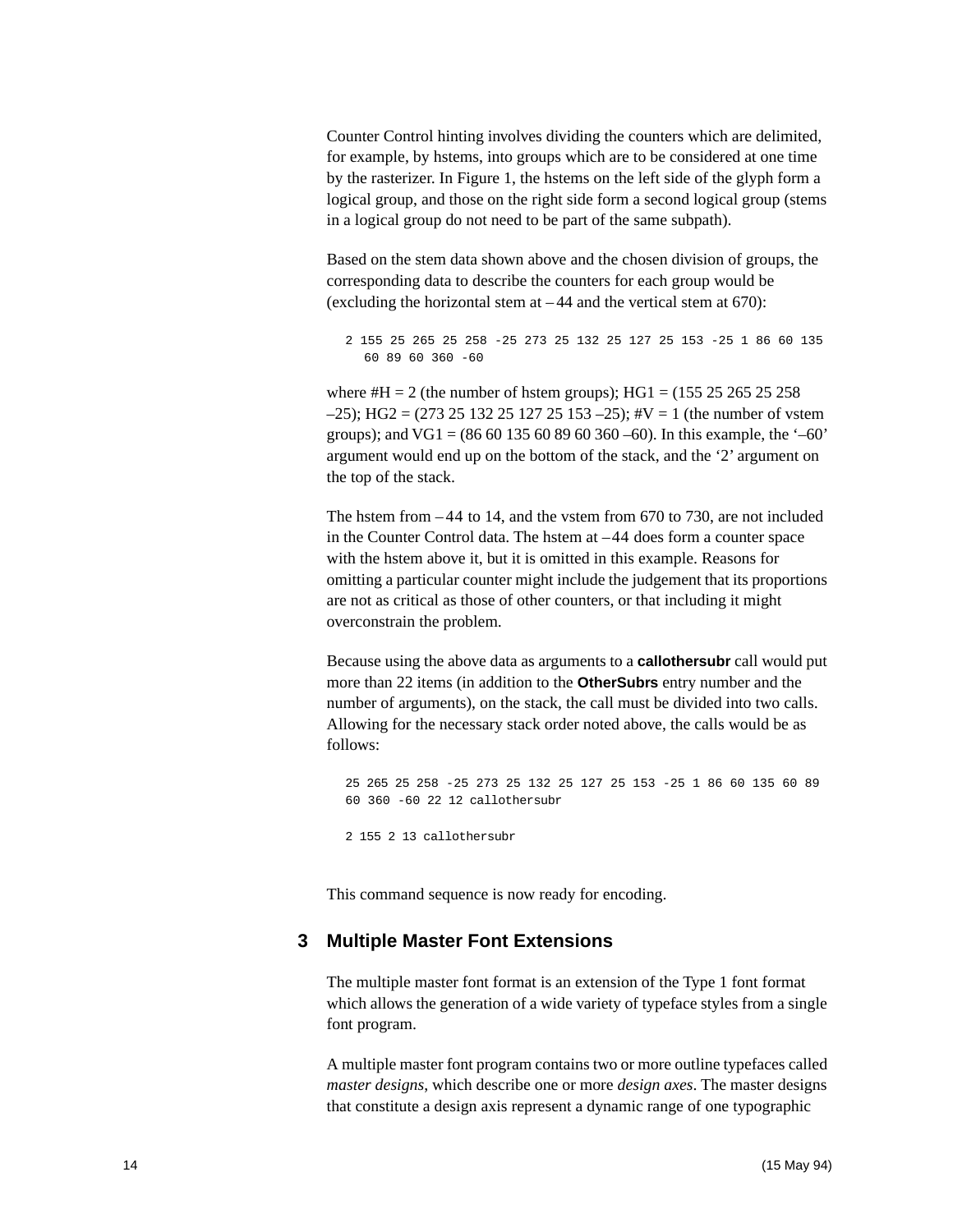<span id="page-14-4"></span>parameter, such as the *weight* or *width*. This range of styles is defined in a multiple master font program by specifying one master design to represent each end of an axis, such as a *light* and *extra-bold* weight, as well as an*y intermediate master designs* that are required. The maximum number of master designs allowed is sixteen.

#### *Note Intermediate designs are not supported in the current version of Adobe Type Manager<sup>™</sup> software: version 3.6.1 for the Macintosh, and 2.6 for Windows.*

A *font instance* consists of a font dictionary derived from the multiple master font program (or from another font instance). It contains a **WeightVector** array having *k* values (that sum to 1.0) which specify the relative contribution of each master design to the resulting interpolated design.

<span id="page-14-3"></span><span id="page-14-1"></span>All derived font instances share the **CharStrings** dictionary and **Subrs** array of the main multiple master font program, making it relatively economical to generate a variety of font instances. Multiple master fonts can be made compatible with the installed base of PostScript language interpreters by including several PostScript language procedures and a set of **OtherSubrs** routines in the font program. The procedures include the interpolation procedure **\$Blend**, the **makeblendedfont** operator emulation procedure (see Appendix A), and a re-definition of the **findfont** operator (see section [3.7\)](#page-25-0). The multiple master related **OtherSubrs** procedures are used, along with the **\$Blend** procedure, to interpolate the charstring data on-the-fly to produce the interpolated glyph shapes specified in the font instance.

#### <span id="page-14-0"></span>**3.1 Multiple Master Design**

<span id="page-14-2"></span>It is possible to think of the master designs as being arranged in a 1, 2, 3, or 4 dimensional space with various font instances corresponding to different locations in that space. The entries in the **FontInfo** dictionary specify what this space is and where in that space the master designs are located. This information is necessary for interactive programs that allow users to create new font instances, and should be included in the font's Adobe Multiple Font Metrics (AMFM) file (see "Adobe Font Metrics File Format Specification," Version 4.0).

Multiple master coordinates are of two types: *design coordinates*, which represent the design space, and *blend coordinates*, which represent the blend space.

*Design coordinates* are integers whose range for a particular typeface is chosen by the designer. They are used in font names and in the user interface for software which creates and manipulates multiple master font programs. The standard minimum and maximum values for a weight or width axis is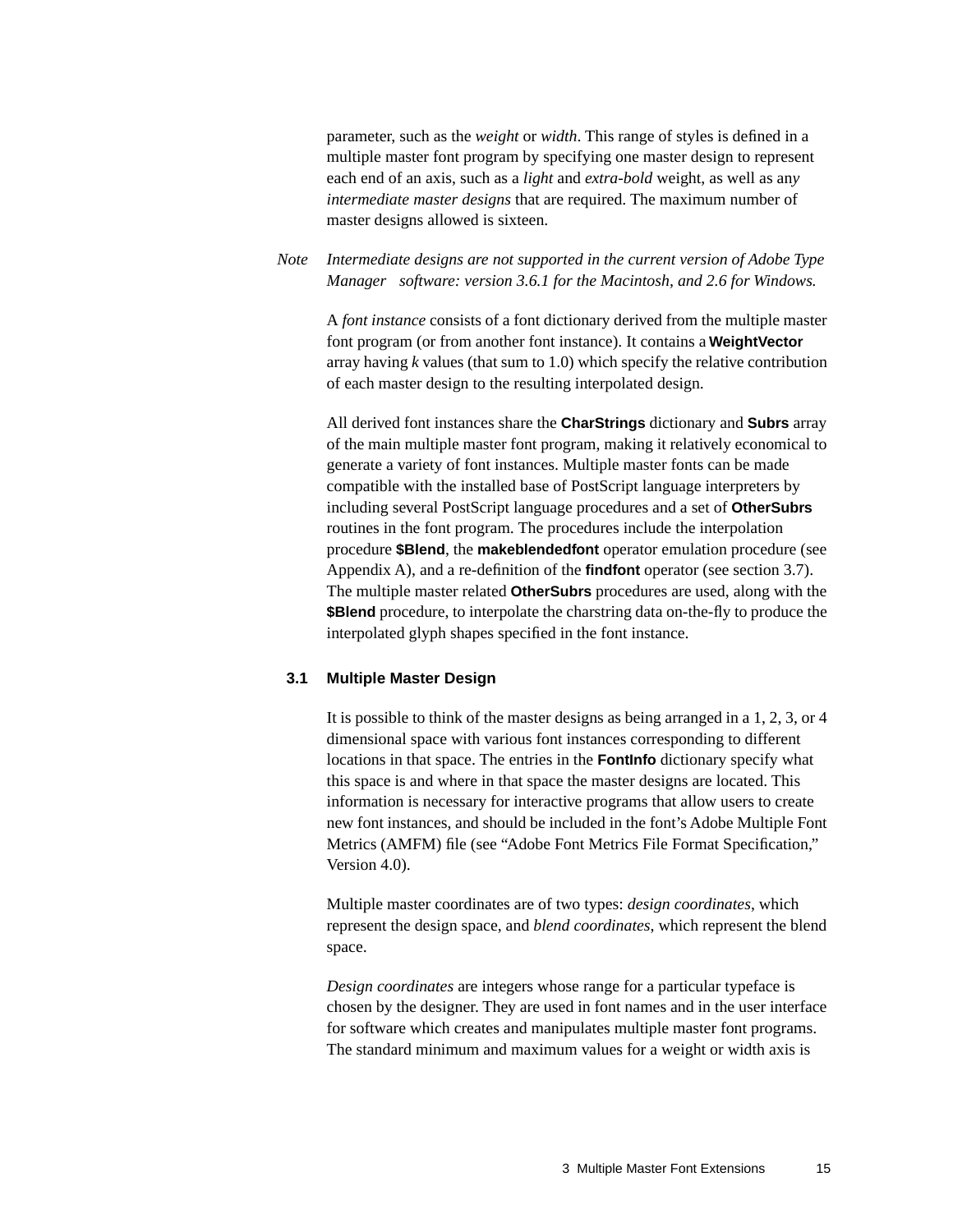from 1 to 999 design units; however a typical typeface, with styles ranging from light to black, might only have a dynamic range of from 200 (for light) to 800 units (for black).

<span id="page-15-0"></span>*Note* In the case of the Adobe Originals<sup> $TM$ </sup> typeface Viva<sup> $TM$ </sup>, the range of design *coordinates has been extended to range from 1 to 2000. This is purely an extension for a type design with a much wider width than most conventional designs. Extending the width axis does not change the coordinates for designs in the standard range.*

Another type of axis is *optical size*, in which the character design changes with the point size to optimize legibility for each point size. The design coordinates for the optical size axis might have a dynamic range of from 6- to 72-point, which represents the practical extremes of sizes for typefaces designed for publishing purposes.

*Blend coordinates* are normalized values, in the range of 0 to 1, which correspond to the minimum and maximum design space coordinates for a specific font. They are used by the Type 1 rasterizer because they are more convenient for mathematical manipulations.

The mapping between the design and the blend coordinate space may be specified to be non-linear by using the **BlendDesignMap** entry (discussed below) in the font dictionary. While the non-linear mapping may be used for any axis, it is especially useful for the OpticalSize axis.

[Figure 2](#page-16-1) illustrates an example of the design space of a three axis multiple master font. In this example, the axes are *weight*, *width*, and *optical size*. It is recommended that a font program be organized to have the lightest weight, narrowest width, and smallest design size mapped to the origin of the blend coordinate space.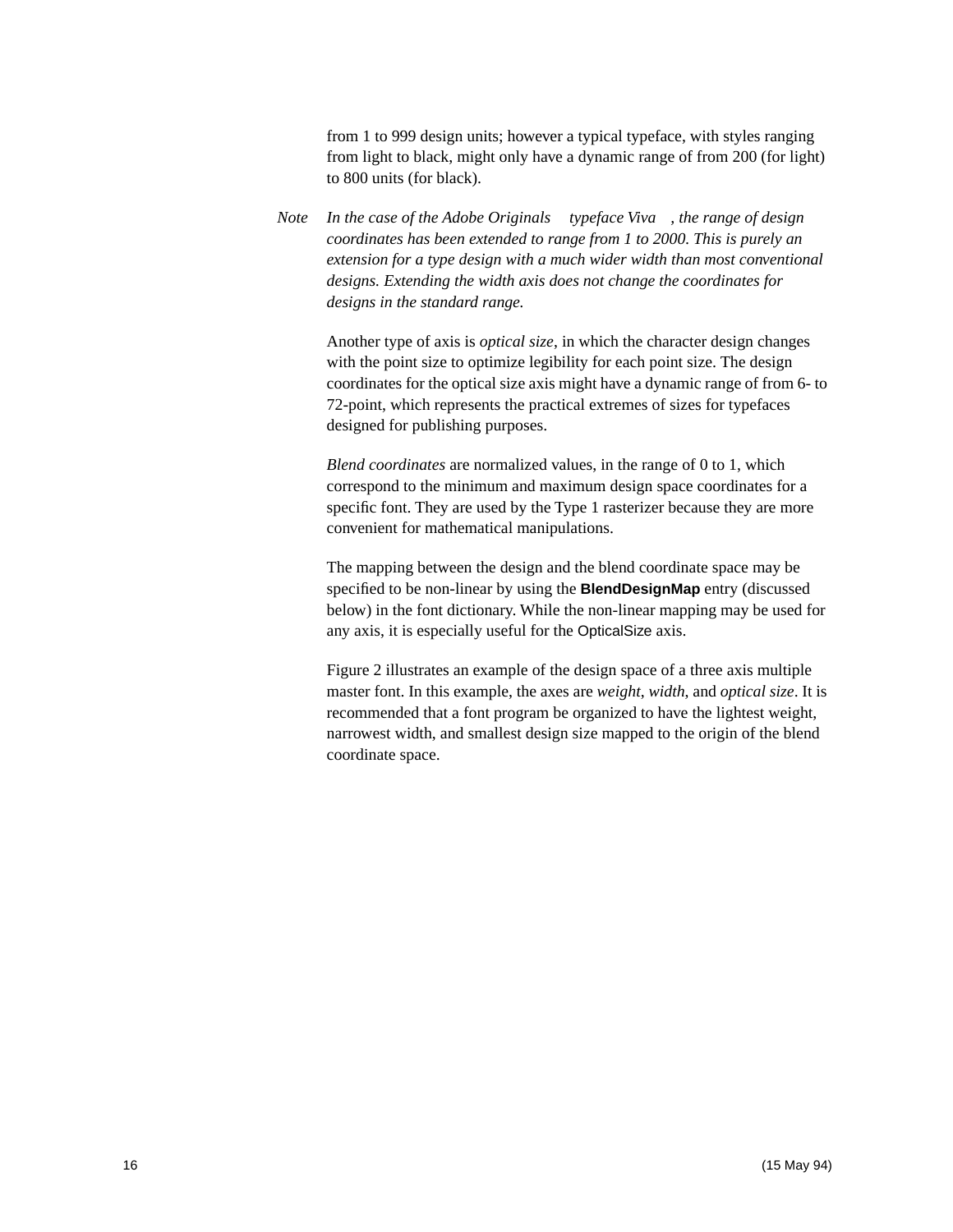**Figure 2** *Multiple master font space arrangement* 

<span id="page-16-1"></span>

<span id="page-16-3"></span>[Figure 3](#page-16-2) illustrates how a four axis design might be represented. An example of a fourth axis would be a font with an axis for a typographic style (serif – sans serif) or contrast (high/low: the ratio of thick to thin stem widths). This diagram illustrates that if four axes are defined, sixteen master designs are required. Also, since sixteen is the maximum number of designs allowed, there can be no intermediate designs with four axes.

<span id="page-16-2"></span>



#### <span id="page-16-0"></span>**3.2 Multiple Master Font Programs**

Multiple master typefaces may contain from two to sixteen master designs, which may be designed to represent from one to four design axes. The allocation of master designs within the sixteen master design limit is expressed by the equation  $2^n + x = 16$ , where *n* is the number of design axes,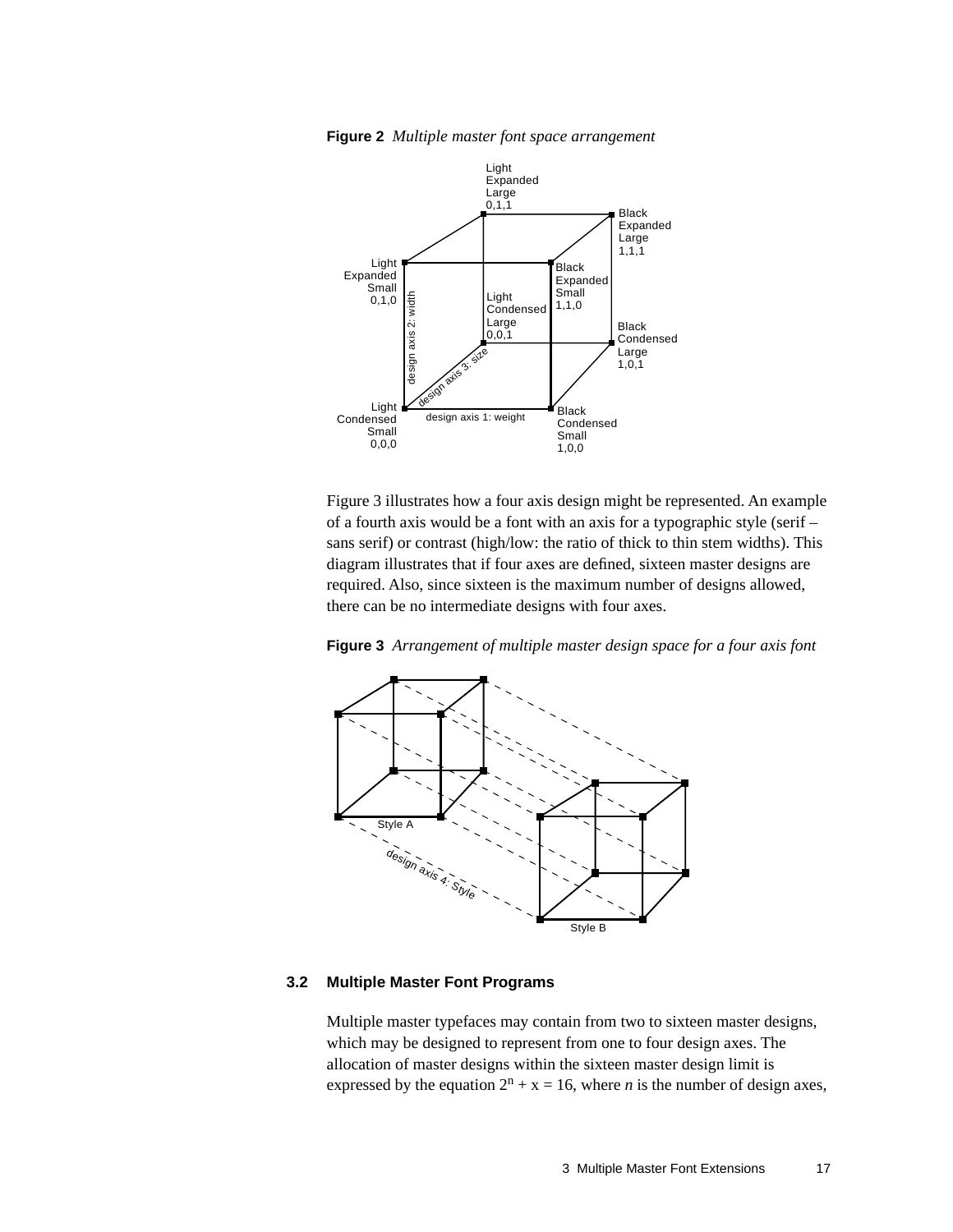<span id="page-17-5"></span><span id="page-17-3"></span> $\dot{x}$  is the number of intermediate designs (though these are not currently supported by ATM software), and 16 is the maximum allowed number of master designs.

<span id="page-17-4"></span><span id="page-17-1"></span>The values used for calculating the weighted interpolation are stored in the font dictionary in the **WeightVector** array. The multiple master font program, as shipped by the font vendor, can have a default setting for the **WeightVector**. It is recommended that it be set so the default font instance will be the normal roman design for that typeface.

#### <span id="page-17-2"></span><span id="page-17-0"></span>**3.3 Multiple Master Font Dictionaries**

[Figure 4](#page-18-1) shows a diagram of the dictionary organization of a multiple master font program. A multiple master font contains a **Blend** dictionary defined in the unencrypted portion of the top level font dictionary. The **Blend** dictionary contains an entry for the interpolated values for **FontBBox**, plus definitions for two subdictionaries: a **Private** and a **FontInfo** dictionary (also referred to as the **Private** *blend* and **Fontinfo** *blend* dictionaries).

The **Private** blend dictionary (defined in the **Blend** dictionary) will only contain those keywords found in the top level **Private** dictionary which have different values for each master design. If the keywords do not have values that must be interpolated for each instance, they do not need to be in the **Private** subdictionary. The keywords which might be required in the subdictionary are **BlueValues**, **OtherBlues**, **StdHW, StdVW**, **StemSnapH, StemSnapV**, **BlueScale**, **BlueShift**, **FamilyBlues**, **FamilyOtherBlues**, and **ForceBold**.

The values for the **Private** blend dictionary are expressed as an array with one set of values for each master design; the top level **Private** dictionary contains only single value entries (or set of values, as appropriate to the keyword) which have been interpolated using the **WeightVector** specified in the font dictionary.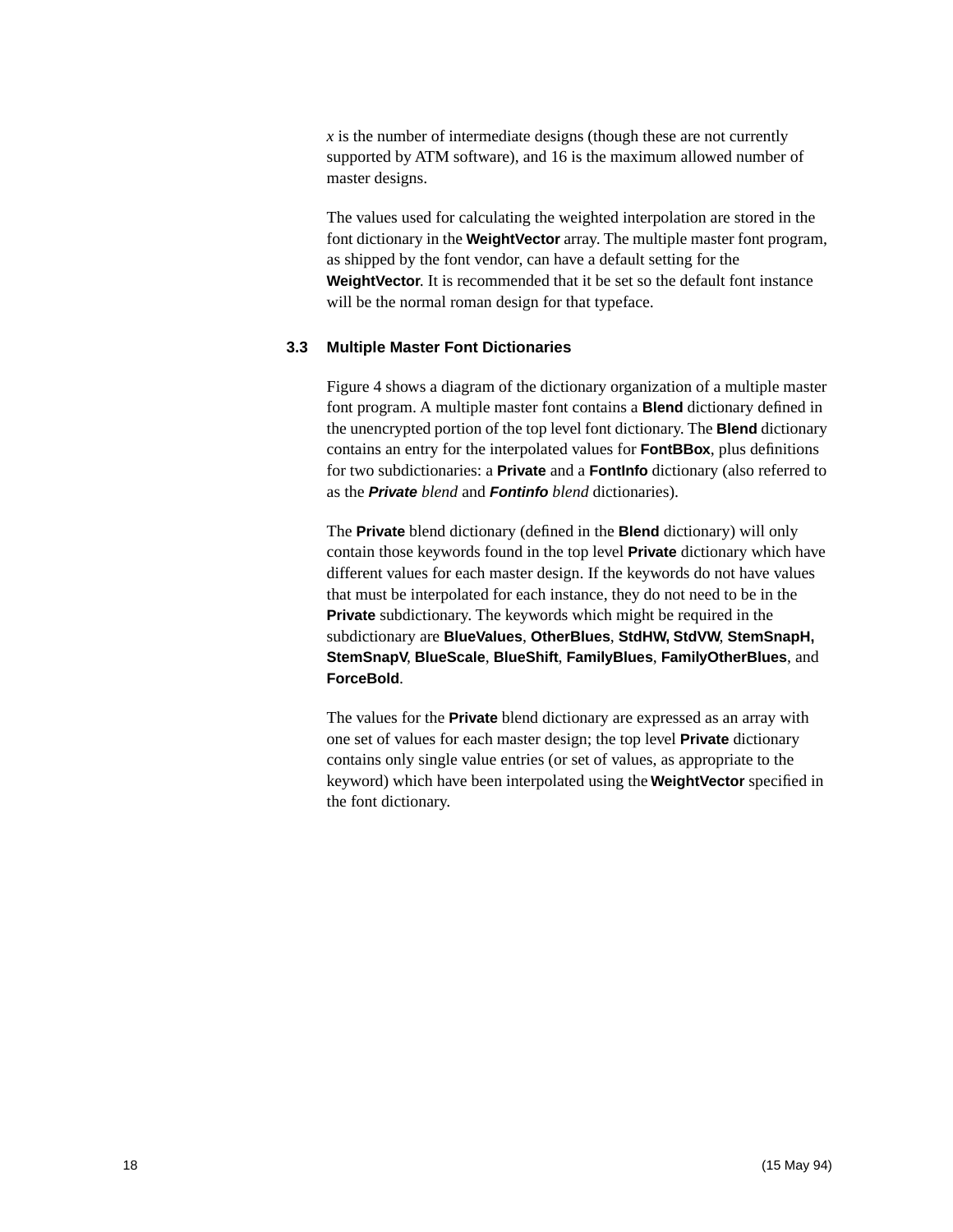<span id="page-18-1"></span>

**Figure 4** *Multiple master font dictionaries*

<span id="page-18-2"></span>Similarly, the **FontInfo** blend dictionary will contain only keywords found in the top level **FontInfo** dictionary that do not have the same value in each master design. The values for the **UnderlinePosition**, **UnderlineThickness**, and **ItalicAngle** keywords are elements of an array with one value for each master design. It is not necessary to include entries if their values are the same for each design.

The representation of any dictionary entry in the **Blend** dictionary (except **ForceBold**), or in one of the subdictionaries under it, is defined by the following recursive rules:

<span id="page-18-3"></span>*Let "REP(k)" stand for the Blend dictionary representation for the entry k. If k is a number, then REP(k) is the array of numbers*  $[N_1 \dots N_k]$  *that are the values for the entry in the k master designs. If k is an array of n items*   $V_1$  ...  $V_n$  *of any type, then REP(k) is an array of the n representations REP(V1) ... REP(Vn). If k is of any type other than number or array, then REP(k) is k itself.*

#### <span id="page-18-0"></span>**3.4 Explanation of a Typical Multiple Master Font Program**

Example 1 shows a sample multiple master font program for the Myriad<sup>TM</sup> typeface.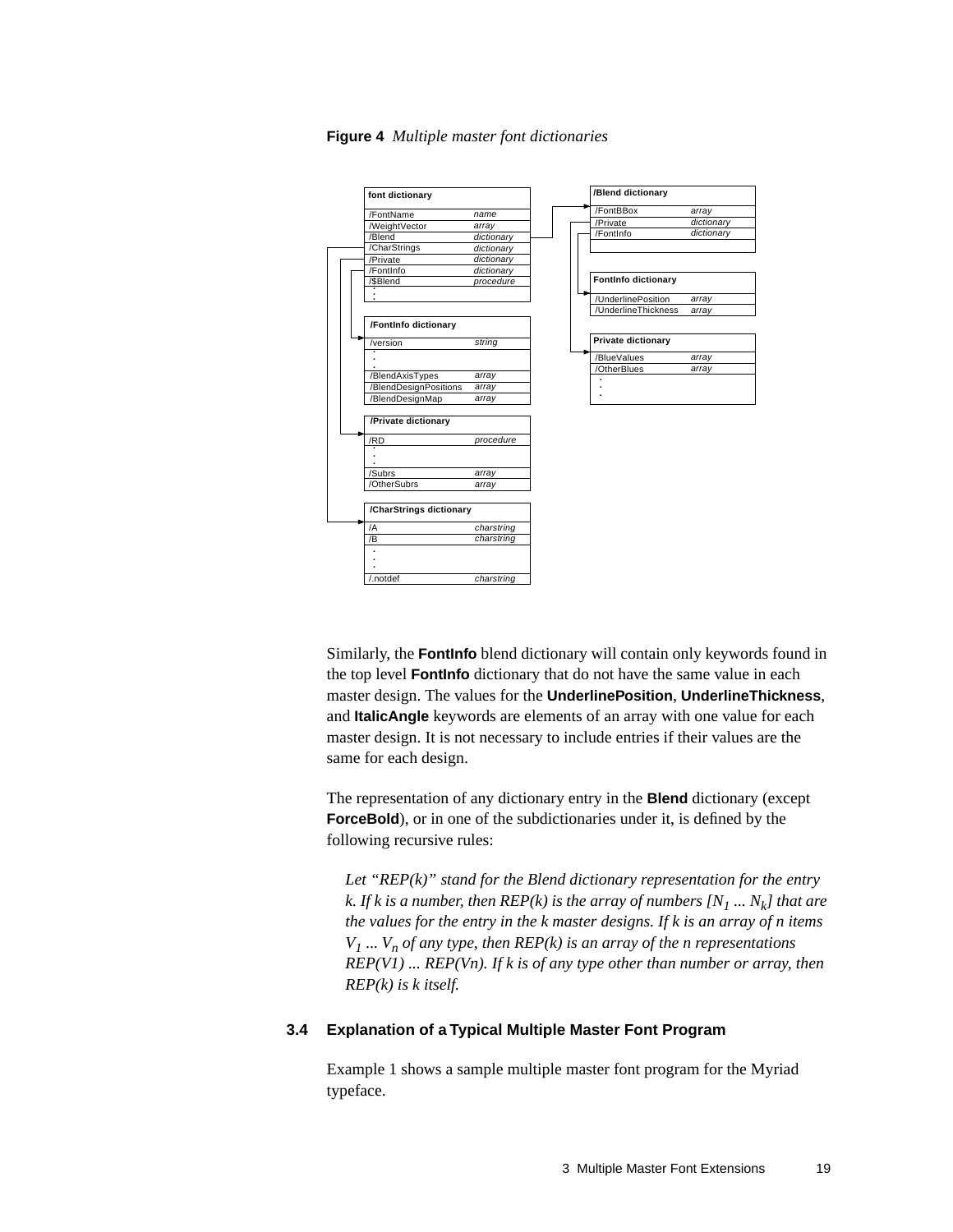#### **Example 1:**

```
%!PS-AdobeFont-1.0: Myriad 000.009
%%CreationDate: Wed Jul 31 11:43:43 1991
%%VMusage: 69881 80580
15 dict begin
/FontInfo 13 dict dup begin
/version (000.009) readonly def
/Notice (Copyright (c) 1991, 1992 Adobe Systems Incorporated. All 
Rights Reserved.) readonly def
/FullName (Myriad) readonly def
/FamilyName (Myriad) readonly def
/Weight (All) readonly def
/ItalicAngle 0 def
/isFixedPitch false def
/UnderlinePosition -100 def
/UnderlineThickness 50 def
/BlendDesignPositions [[0 0] [1 0] [0 1] [1 1]] def
/BlendDesignMap [[[1 0.00][999 1.00]][[1 0.00][999 1.00]]] def
/BlendAxisTypes [/Weight /Width ] def
end readonly def
/FontName /MyriadMM def
/Encoding StandardEncoding def
/PaintType 0 def
/FontType 1 def
/WeightVector [0.18 0.07 0.53 0.22 ] def
/$Blend {0.07 mul exch .53 mul add exch .22 mul add add } bind def
/FontMatrix [0.001 0 0 0.001 0 0] readonly def
/FontBBox{-55.14 -220.84 1148.04 839.18 }readonly def
/Blend 3 dict dup begin
/FontBBox{{-52 -64 -58 -48 }{-212 -216 -224 -222 }{1000 1000 1100 
1432 }{828 850 830 867 }}def
/Private 14 dict def
end def
.
% makeblendedfont procedure omitted (see Appendix A)
.
currentdict end
%currentfile eexec
dup /Private 18 dict dup begin
/-|{string currentfile exch readstring pop}executeonly def
/|-{noaccess def}executeonly def
/|{noaccess put}executeonly def
/BlueValues[-11.00 0.00 667.00 685.00 483.48 494.48 650.00 660.56 
710.00 720.56 ] def
/OtherBlues[259.46 264.90 -211.20 -200.64 ] def
/BlueScale 0.051208 def
/MinFeature{16 16} |-
/StdHW [67.01] |-
/StdVW [86.14] |-
/StemSnapH [67.01 ] |-
/StemSnapV [86.14 ] |-
/ForceBoldThreshold .57 def
/ForceBold false def
/password 5839 def
3 index /Blend get /Private get begin
/BlueValues[[ -8 -8 -12 -12][ 0 0 0 0][ 664 664 668 668][ 682 682 686 
686][ 480 492 480 492][ 488 500 492 504][ 650 650 650 650][ 658 658
```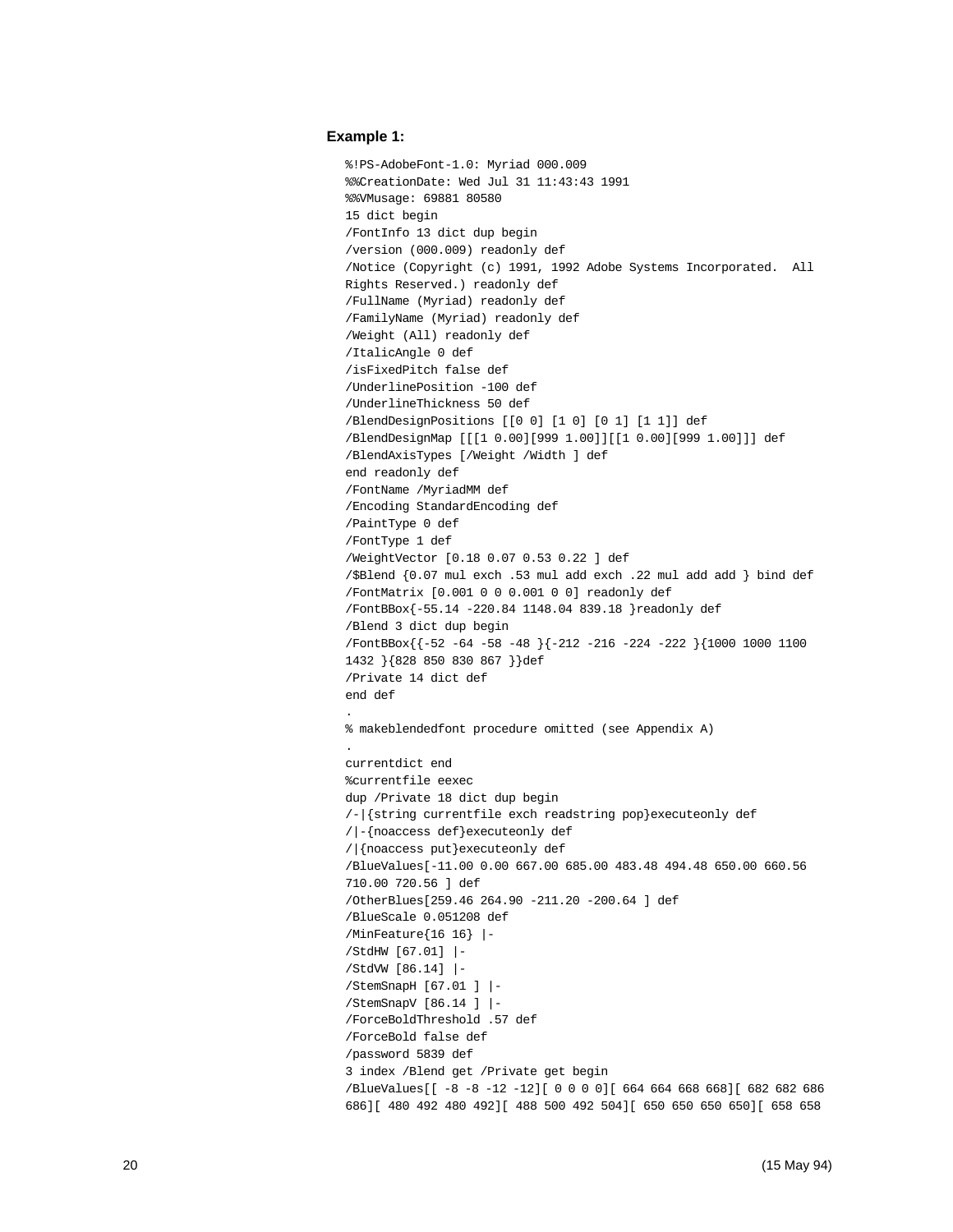```
662 660][ 692 692 716 716][ 700 700 728 726]] def
/OtherBlues[[ 258 258 262 255][ 263 263 267 262][ -200 -200 -212 
-222][ -192 -192 -200 -212]] def
/BlueScale[ 0.052125 0.052125 0.052125 0.0479583] def
/ForceBold [ false true false true] def
/StdHW [[37 108 39 146 ]] def
/StdVW [[43 155 49 189 ]] def
/StemSnapH [[ 37 108 39 146]] def
/StemSnapV [[ 43 155 49 189]] def
/OtherSubrs
[ { } { } { } { } { } { } { } { } { }{
systemdict /internaldict known not
\{pop\}{1183615869 systemdict /internaldict get exec
dup /startlock known
{/startlock get exec}
{dup /strtlck known
{/strtlck get exec}
\{pop\}ifelse}
ifelse}
ifelse
} executeonly
{} {} {} {} {} {} {} {} {} {}
{ 4 1 roll $Blend } bind
{ exch 8 -3 roll $Blend exch 5 2 roll $Blend } bind
{ 3 -1 roll 12 -3 roll $Blend 3 -1 roll 9 -3 roll $Blend 3 -1 roll 6 
3 roll $Blend } bind
{ 4 -1 roll 16 -3 roll $Blend 4 -1 roll 13 -3 roll $Blend 4 -1 roll 
10 -3 roll $Blend 4 -1 roll 7 -3 roll $Blend } bind ]|-
```
<span id="page-20-0"></span>This font program begins with an allocation of a dictionary with 15 entries, one of which is the top level **FontInfo** dictionary. While the **FontInfo** dictionary is generally optional, it is required for a multiple master font. In addition to the standard entries, this dictionary includes three multiple master keywords which define information about the axes, design space, and the mapping from the design to the blend coordinate space (see [section 3.1](#page-14-0)).

The font dictionary also contains the **WeightVector** keyword which specifies the contribution of each master design for the current font instance. Its value is an array of *k* elements, where *k* is the number of master designs. The elements must sum to 1.0 (with a tolerance of 0.001). It is recommended that the **WeightVector** in a multiple master font program be set to represent the *normal* style for that typeface.

The **WeightVector** entry is followed by a **\$Blend** procedure which calculates the weighted average of values from the master designs. It uses the values specified by the **WeightVector** array, and is referenced by **OtherSubrs** entries 14 through 18. This procedure should be of the following form for a multiple master font program with *2* master designs:

/\$Blend  $\{W_1 \text{ mul } \text{add}\}$  bind def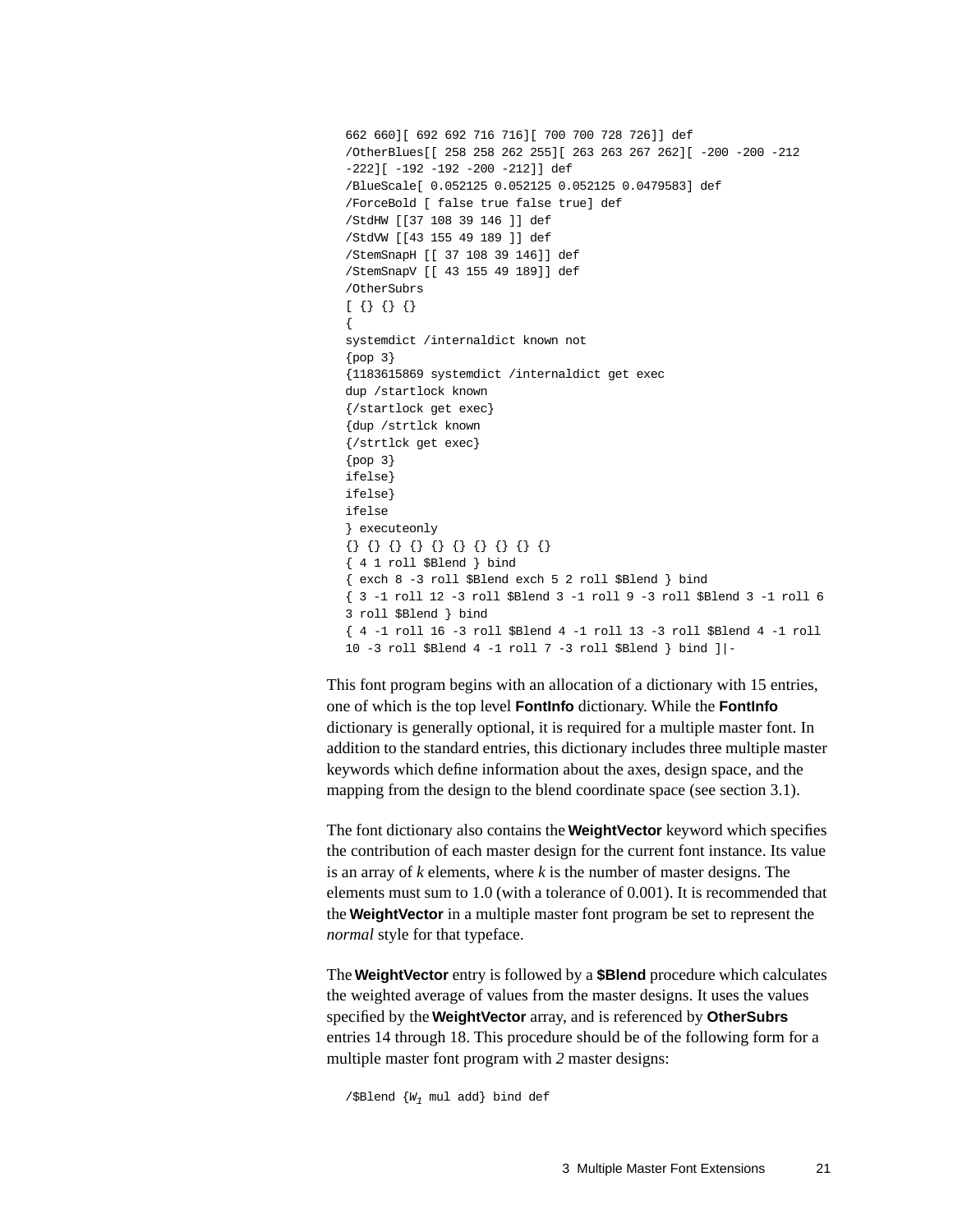where W<sub>1</sub> is the second element in the **WeightVector** array. If there are more than two master designs, the procedure should be of the form:

```
/$Blend \{ W_1 \text{ mul } \text{exch} \}W_i mul add exch
     . . .
   W_{k-1} mul add
   add } bind def
```
where the  $W_i$  line ( $W_i$  mul add exch) is repeated for  $i = 2$  to  $(k-1)$  where k is the number of master designs.

After defining the **FontMatrix**, the **FontBBox** value is defined using either a default value for the chosen default master design, or if it is a font instance, it will have a value interpolated by the **makeblendedfont** procedure.

The **Blend** dictionary is then defined, and a **FontBBox** array containing a set of values for each master design is defined in this dictionary. A **Private** subdictionary is then created, but no entries are defined until after the interpolated entries in the **Private** dictionary have been declared (see [section](#page-31-0)  [4, "Adobe Type Manager Compatibility](#page-31-0)"). This example does not have a **FontInfo** subdictionary under the **Blend** dictionary because the values for Myriad are the same for all of the master designs.

The next section of code is the definition of the **makeblendedfont** procedure. This is included in the font for backward compatibility with interpreters in which this operator is not defined (see [section 3.6](#page-24-0)).

All of the remaining code in the example is in the **eexec** encrypted section of the font. This includes the top level **Private** dictionary, with its interpolated values based on the **WeightVector** values in the font; and the **Private** blend dictionary which was allocated and defined in the **Blend** dictionary, but whose entries are specified in this encrypted portion of the font program. The entries in the **Private** blend dictionary contain arrays with one value for each master design.

A **ForceBold** array may be included in the **Private** blend dictionary of the **Blend** dictionary. When this array is present, a new keyword, the keyword **ForceBoldThreshold** must be included in the top level **Private** dictionary. The value for **ForceBoldThreshold** is a number. If the sum of the **WeightVector** elements, for which **ForceBold** is *true* in the corresponding multiple master font, is greater than or equal to **ForceBoldThreshold**, then **ForceBold** is *true* for the font instance with that **WeightVector**.

The **Private** dictionary continues with the global hint operators, which are the same as for regular Type 1 font programs except that there is one value for each master design. The **OtherSubrs** array for Myriad includes null procedures for the flex mechanism **OtherSubrs**, and includes the **OtherSubrs** code for hint substitution. Next are ten null procedures before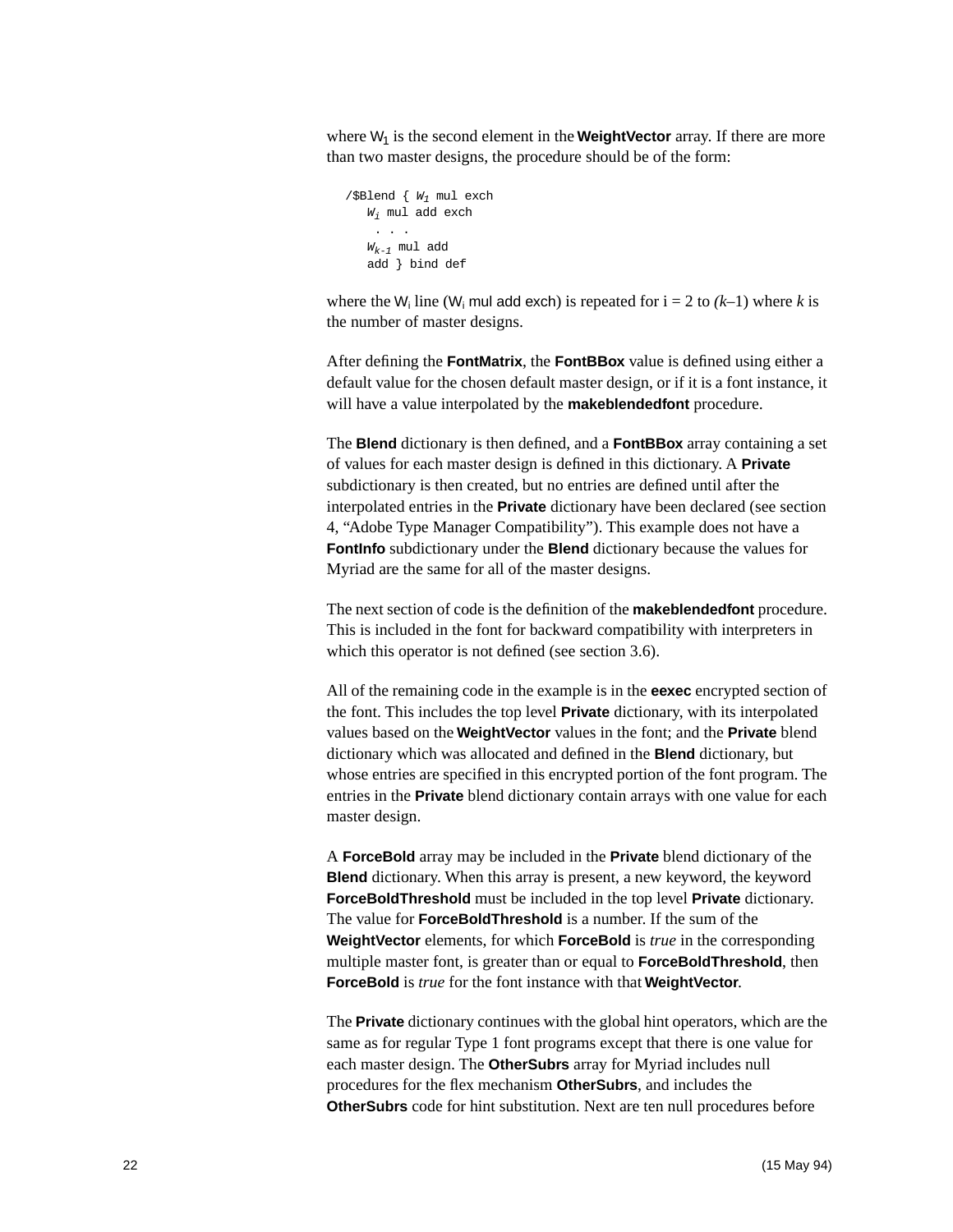<span id="page-22-4"></span><span id="page-22-3"></span><span id="page-22-1"></span>the code for **OtherSubrs** entries 14 through18. In the case of Myriad, only **OtherSubrs** entries 14 through 17 are included because entry 18 (which returns 6 values) is not used in this particular font program.

#### <span id="page-22-0"></span>**3.5 Multiple Master Keywords and Procedures**

The following keywords are required entries in the **FontInfo** dictionary of a multiple master font (for which the **FontInfo** dictionary is a required dictionary).

#### **BlendAxisTypes**

(Required.) **BlendAxisTypes** is an array of *n* PostScript language names where *n* is the dimensionality of the design space and hence the number of axes. Each string specifies the corresponding axis type. In the above 3-axis example, this value would be:

/BlendAxisTypes [/Weight /Width /OpticalSize]

<span id="page-22-2"></span>These three axes should always occur in this relative order.

*Note The keywords* Weight*,* Width*, and* OpticalSize *are reserved for use as axis types for multiple master font programs. Font developers interested in registering new types for additional design axes should write to:*

> *UniqueID Coordinator Adobe Developer Relations Adobe Systems Incorporated P.O. Box 7900 Mountain View, CA 94039-7900*

#### **BlendDesignPositions**

(Required.) **BlendDesignPositions** is an array of *k* arrays giving the locations of the *k* master designs in the blend space. Each location subarray has *n* numbers giving the location of the design in the *n* dimensions of the design space, with a minimum value of zero and a maximum value of one. The order of the entries in the array must be the order of the corresponding master designs in the font.

[Table 1](#page-23-0) shows an example of a font with eight master designs based on the example shown in [Figure 3.](#page-16-2)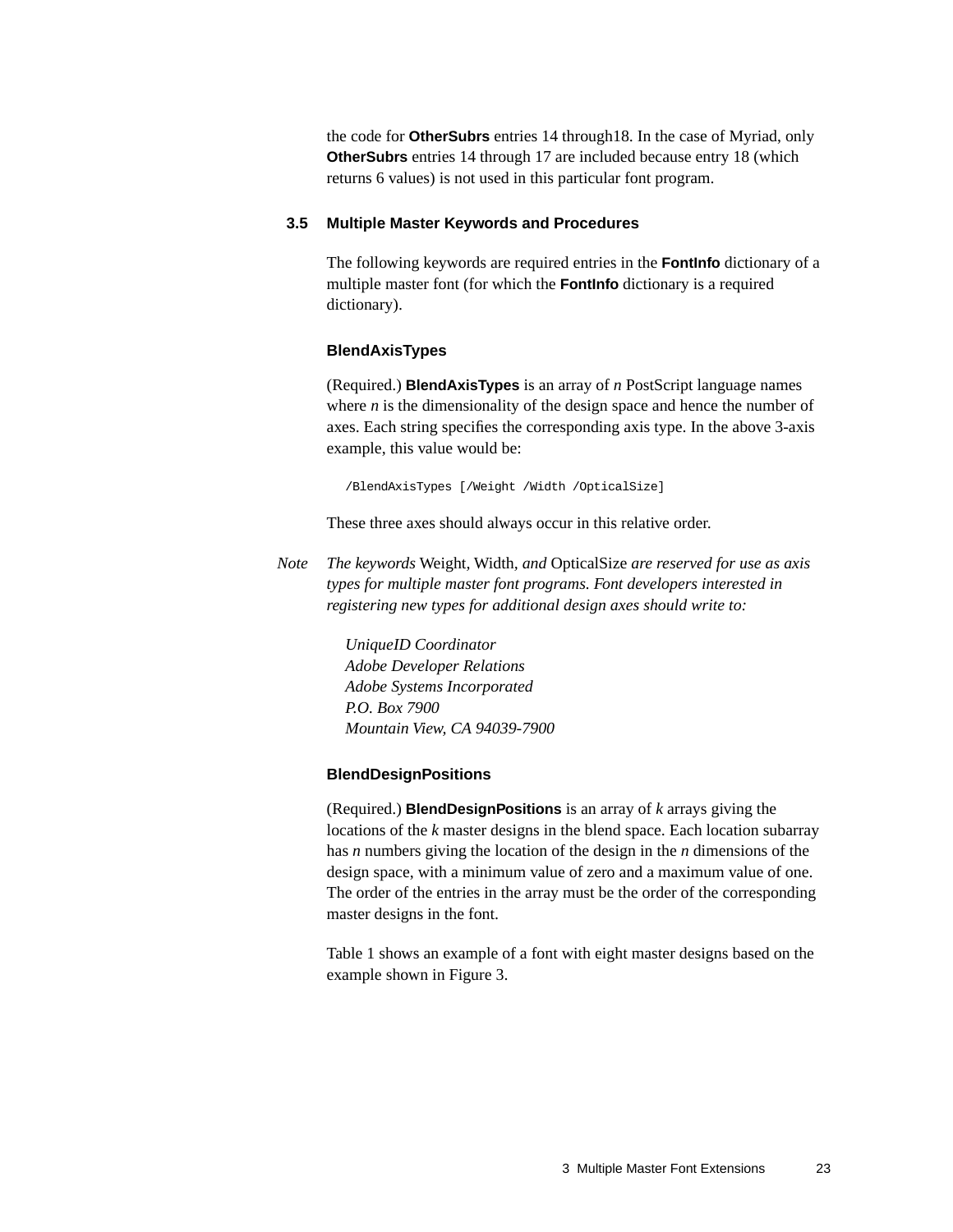#### **Table 1**

<span id="page-23-0"></span>

| Design label                    | <b>Blend space coordinates</b> |
|---------------------------------|--------------------------------|
| design 1: light condensed small | $0\,0\,0$                      |
| design 2: light expanded small  | 010                            |
| design 3: black condensed small | $1 \; 0 \; 0$                  |
| design 4: black expanded small  | 110                            |
| design 5: light condensed large | $0 \t0 \t1$                    |
| design 6: light expanded large  | 011                            |
| design 7: black condensed large | 1 0 1                          |
| design 8: black expanded large  | 111                            |

The **BlendDesignPositions** array for this font would be:

/BlendDesignPositions [ [0 0 0] [0 1 0] [1 0 0] [1 1 0] [0 0 1] [0 1 1] [1 0 1] [1 1 1] ] def

<span id="page-23-1"></span>*Note While the relative order of the design axes are specified in this document, the order of the master designs is not. However, it is imperative that the order of the master designs specified in* **BlendDesignPositions***, the order of the*  **WeightVector** *values, the order of the charstring arguments, and the configuration of the* **NormalizeDesignVector** *and* **ConvertDesignVector** *procedures must all correspond, or unexpected results will occur.*

#### **BlendDesignMap**

**BlendDesignMap** (Required.) is an entry consisting of an array of *n* arrays where *n* is the dimensionality of the design space. Each array contains *m* subarrays that specify the mapping of design coordinates into blend coordinates for each axis.

The data for the coordinate mapping for the **BlendDesignMap** keyword is of the form:

 $[ [D_1 B_1] \dots [D_m B_m] ]_{A1} \dots [ [D_1 B_1] \dots [D_m B_m] ]_{A_n}$ 

where  $D_1$  and  $B_1$  are the lower limits of the design and blend coordinate range, respectively; and  $D_m$  and  $B_m$  are the upper limits of the design and blend coordinate ranges. The subscript *A1* designates the mapping data for the first axis, and *An* represents the mapping data for the last axis of an *n* axis font. The subscript *m* represents the number of points defining the mapping from design to blend coordinates. The minimum value allowed for *m* is two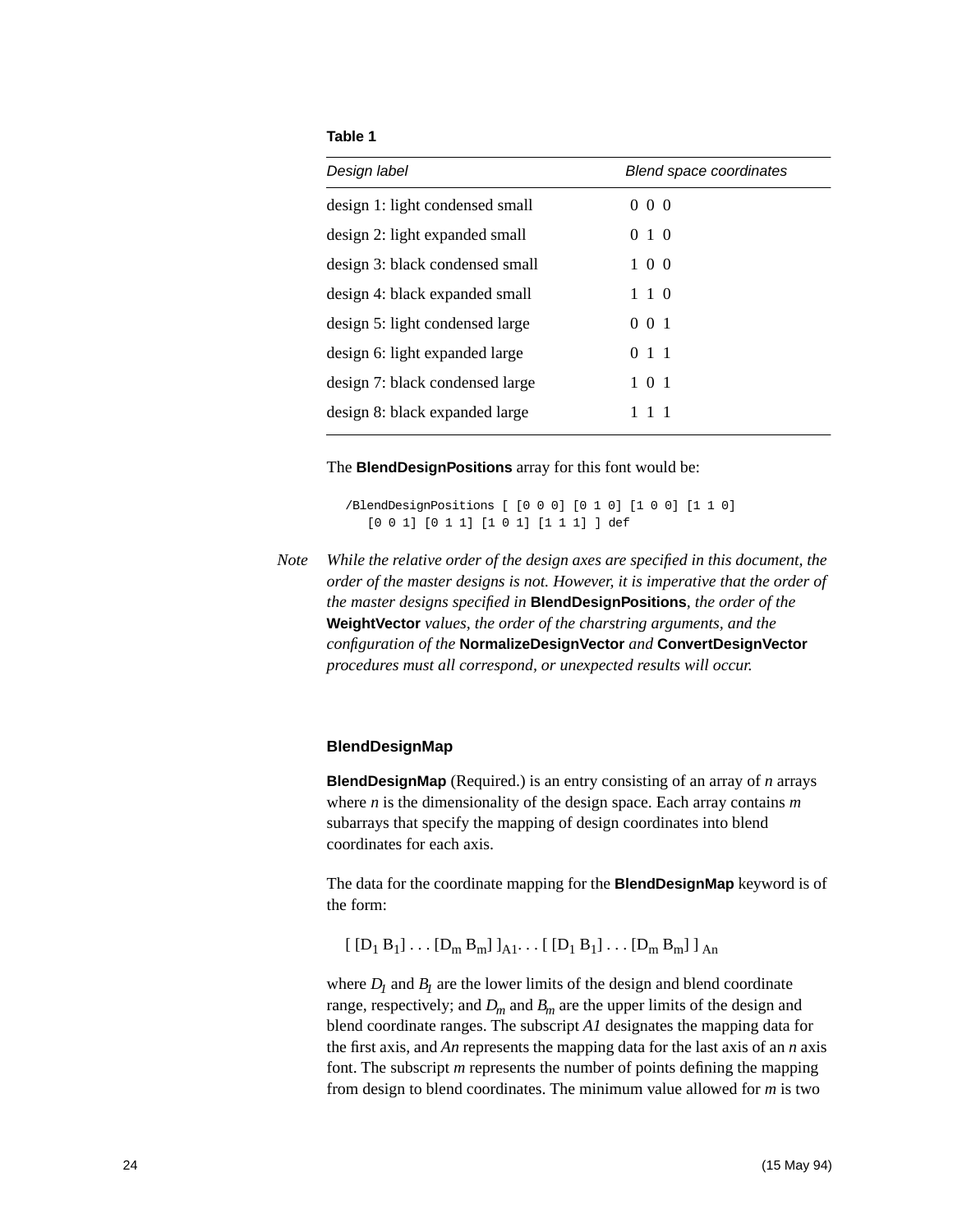(for a linear mapping), and the maximum is twelve. Also, the value for *m* may be different for each axis. The order of the subarrays must correspond to the order of design axes in **BlendAxisTypes**.

Example 2 illustrates the values of a sample **BlendDesignMap** for a font with three axes: *Weight*, with design coordinates from 200 to 900; *Width*, with design coordinates from 300 to 700; and *OpticalSize*, with design coordinates from 6 (point) to 72.

#### **Example 2:**

```
/BlendDesignMap [ [[200 0] [500 .5] [900 1]] [[300 0] [700 1]] 
   [ [6 0] [11 .5] [72 1]] ]
```
This capability for piecewise linear mapping of the coordinate range is particularly important for achieving optimal results for the *OpticalSize* axis. To be optically correct, small changes in design coordinates, such as changing from 6- to 8-point, requires significantly more change in the blend coordinates (and hence in the shape of the glyph) than does a change from 66- to 68-point. Without this capability, at least one additional intermediate master design would have to be included in the font.

#### **3.6 The makeblendedfont Procedure**

#### <span id="page-24-0"></span>**makeblendedfont** – blendedfontdict weightvector **makeblendedfont** blendedfontdict´ –

This operator creates a font dictionary with pre-interpolated entries. The blendedfontdict argument is a font dictionary of an existing multiple master font; it can be from either the original multiple master font itself, or from an interpolated font instance since any **Blend** dictionary contains all elements needed to derive additional font instances.

The *weightvector* argument is an array of numbers summing to 1.0 to be used as the weighting values for interpolating the new font instance. The value of **WeightVector** in *blendedfontdict* is set to the values in the array weightvector. Interpolated values are calculated for entries in the **Private** and **FontInfo** dictionaries. The result is a font dictionary that can be used as an argument to **definefont**. The resulting dictionary and its contents will still have *read-write* permission, so the caller of **makeblendedfont** can make further modifications if necessary (such as assigning a **UniqueID**). This **makeblendedfont** operator or procedure will not copy **FID**s, **UniqueID**s, or **XUID**s.

For backward compatibility, the downloadable file for a multiple master typeface must include conditional code (shown in Appendix A) which will check for an existing definition of **makeblendedfont** in either **systemdict**, **shareddict** or **userdict**, and only if none exists will it store a new definition in **shareddict** or **userdict**. If a definition already exists, the font program will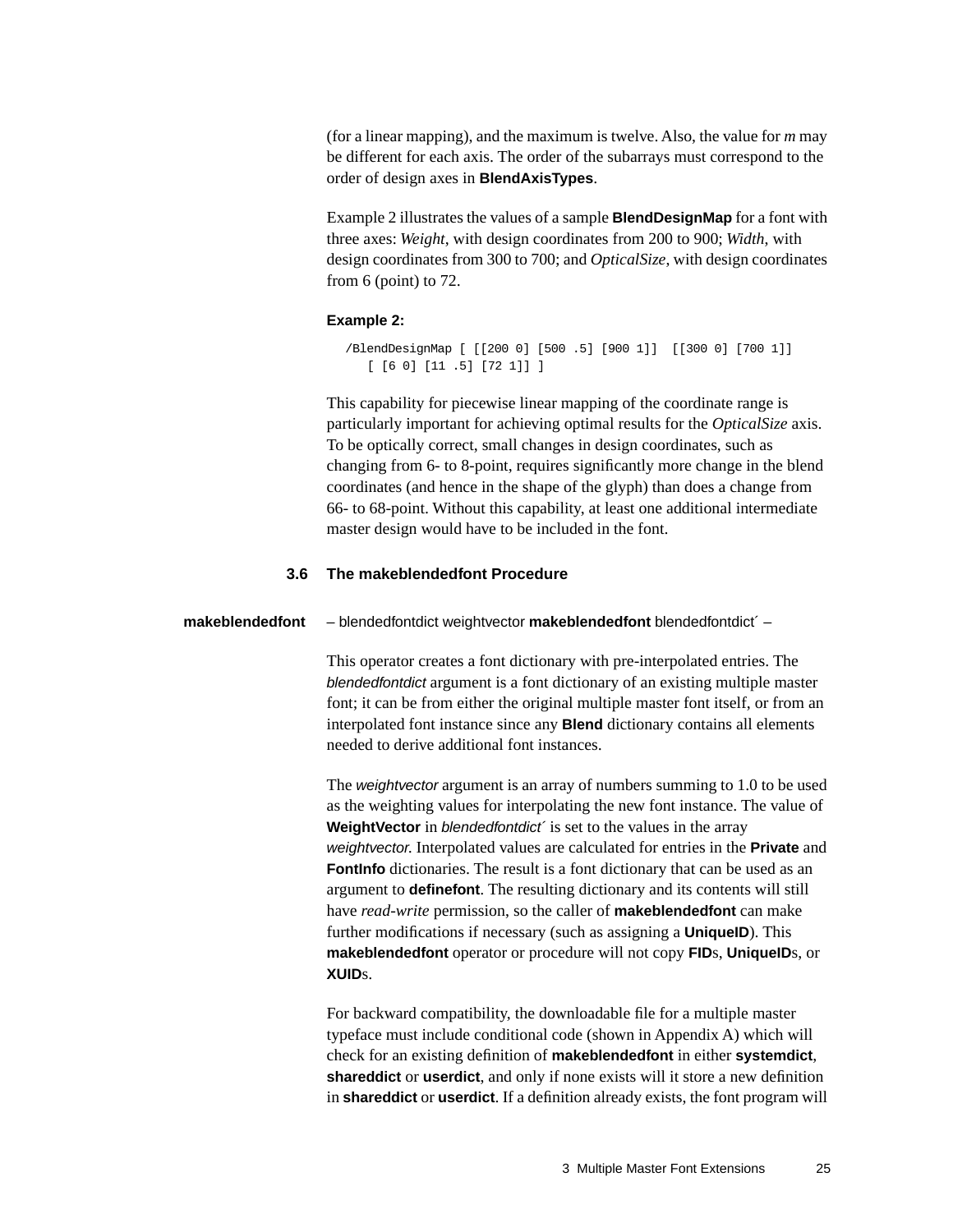<span id="page-25-1"></span>reclaim the storage of its own definition by using **save/restore** and use the existing version (unless the downloaded font has a newer version number than the existing font).

The **Blend** dictionary data structures provide the information needed by the **makeblendedfont** procedure. This makes it unnecessary to have the **makeblendedfont** procedure contain a list of entries to be interpolated. which means that the procedure can be used in the future, even if the set of entries to be interpolated varies in future fonts.

#### <span id="page-25-0"></span>**3.7 The Multiple Master findfont Procedure**

Multiple master font programs from Adobe Systems include a procedure which will alter the behavior of the **findfont** operator in **systemdict**. For Level 1 interpreters, **findfont** is redefined with a new definition in another dictionary. In Level 2 interpreters, the FindResource procedure is replaced in the /Font resource category implementation. This is necessary because of the need to generate font instances on-the-fly to satisfy multiple master font references in a PostScript language document.

The code for the multiple master version of the **findfont** operator is available from the Adobe Developers Association. Adobe Systems grants permission to use this code as long as the code is not altered and the copyright notice remains intact.

The procedure creates all necessary font instances before it calls the standard **findfont** procedure. These instances are only created if the font name conforms to the naming conventions for a multiple master font. The design coordinates must be separated from the family and style name by an *underscore* character; there must be a numeric design coordinate for each axis in the font, and these coordinates must be separated by non-numeric characters. For more information on multiple master font names, see Adobe Technical Note #5088, *"*Font Naming Issues."

In the situation where a multiple master font has been downloaded to a printer's hard disk, the alternate **findfont** may not be instantiated when a job referencing multiple master font instances is being interpreted. The solution is to have a *Sys/Start* file containing the **findfont** definition on the hard disk. The interpreter executes the *Sys/Start* file upon startup, thus ensuring that the necessary **findfont** is defined.

An example of a call to **findfont** might look like:

MyriadMM\_367wd\_450wt **findfont**

The redefined **findfont** procedure parses the name and calls the **NormalizeDesignVector** procedure (see below) to convert the design coordinates in the **FontName** into normalized coordinates. It then calls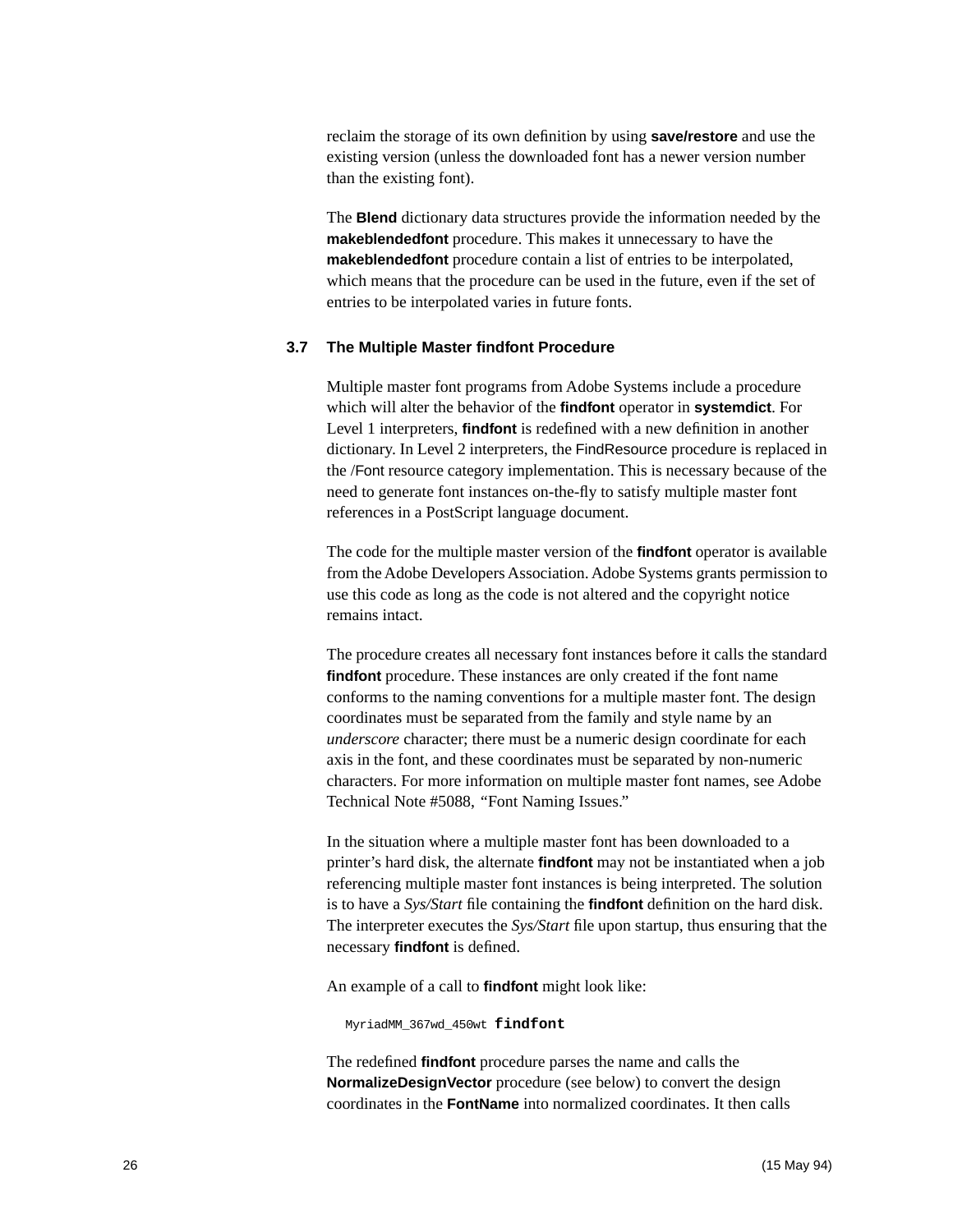<span id="page-26-7"></span><span id="page-26-4"></span><span id="page-26-2"></span>**ConvertDesignVector** (see below) to convert these into **WeightVector** values for use as arguments for calling **makeblendedfont**, which leaves the font dictionary of the font instance on the stack.

#### <span id="page-26-0"></span>**3.8 The NormalizeDesignVector Procedure**

#### - d<sub>1</sub> . . . d<sub>n</sub> NormalizeDesignVector nc<sub>1</sub> . . . nc<sub>n</sub> -

<span id="page-26-5"></span><span id="page-26-3"></span>**NormalizeDesignVector** is a procedure that must be included in a multiple master font program; it is used by the **findfont** procedure to calculate the normalized equivalent of the design coordinates in the **FontName**. If the values in the **BlendDesignMap** array for a particular axis indicate that the mapping is non-linear, the normalized values must be found by piecewise linear interpolation of the design coordinates using the appropriate segment of the map.

The normalized coordinates  $nc_1$  through  $nc_n$  are left on the stack for use by the **ConvertDesignVector** procedure. The code for this procedure must be configured for the number of axes and master designs in the font program in which they are used. Sample code for a representative multiple master font is shown in Appendix C.

#### <span id="page-26-1"></span>**3.9 The ConvertDesignVector Procedure**

#### $-$  nc<sub>1</sub> . . . nc<sub>n</sub> ConvertDesignVector  $V_1$  . . .  $V_k$  –

**ConvertDesignVector** is a required procedure that takes the normalized coordinates  $nc_1$  through  $nc_n$ , which were left on the stack by the call to **NormalizeDesignVector**, and generates **WeightVector** values  $V_1 \ldots V_k$  by a simple linear weighting with the following properties (see [Figure 3](#page-16-2) for illustration of the design space):

- The **WeightVector** value for any master design is 0 (zero) when the instance is another master design (for example, the instance is at another corner of the design space).
- <span id="page-26-6"></span>• The **WeightVector** value for any master design is 1 when the instance is that master design.
- When the instance is in the middle of the design space, all master fonts contribute equally.

The code for this procedure must be configured for the number of axes and master designs in the font program in which they are used. Appendix D shows an example of the necessary calculations for a sample multiple master font as well as an example of the code that would be included in the font.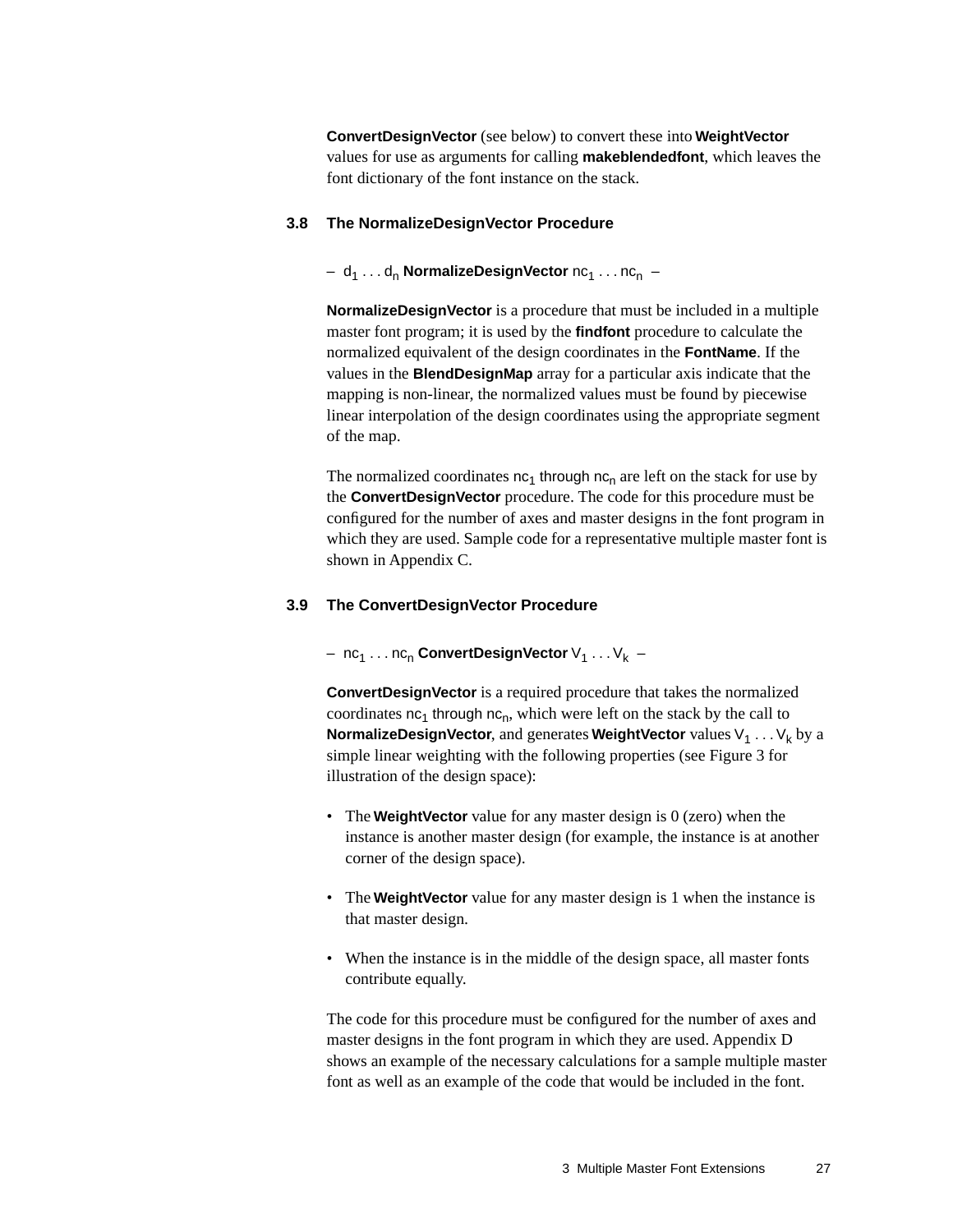#### <span id="page-27-0"></span>**3.10 Multiple Master Font Names**

<span id="page-27-3"></span><span id="page-27-2"></span>The PostScript language **FontName** and the font menu name of multiple master fonts require special attention, both for compatibility reasons and to standardize the meaning of design coordinates in order to benefit users, software applications, and utilities. See Technical Note #5088, "Font Naming Issues" for more information on multiple master font names.

#### <span id="page-27-1"></span>**3.11 Multiple Master Charstring Representation**

The encoded and encrypted data in the charstring procedures and **Subrs** array entries contain the raw (not interpolated) data from each of the *k* master designs, along with calls to the **OtherSubrs** procedures used for multiple master interpolation (see following section on **OtherSubrs**). Each glyph in each master design must be represented by an identical sequence of commands. The different master designs can differ only in numerical values for their arguments. For example, if the first command in each path for a given glyph in a single Type 1 font is

dx dy rmoveto

then the first command for that glyph in a multiple master font would be

 $dx_1 dy_1 (dx_2-dx_1) \ldots (dx_k-dx_1) (dy_2-dy_1) \ldots (dy_k-dy_1)$  15 callsubr rmoveto

where  $dx_i$  and  $dy_i$  are the values from the i<sup>th</sup> master design.

*Note In the above example, as well as ones that follow, expressions such as*   $(dx_2-dx_1)$  are a symbolic representation of what must be encoded in the *charstring procedure. The Type 1 BuildChar interpreter cannot interpret such*  an arithmetic expression, it is the difference between  $dx_2$  and  $dx_1$  that is *encoded.*

This format makes it possible to use the same charstrings and **Subrs** for all font instances derived from the multiple master font. In this example, 2\**k* values are put on the stack, and **Subrs** entry 15 calls **OtherSubrs** entry 15 which calculates the weighted average for both dx and dy, using the **WeightVector.** This call returns the interpolated values of *dx* and *dy* on the stack; these values are then used as arguments to **rmoveto**.

Since the font interpreter stack is limited to 24 entries, font programs with four axes may need to call the interpolation procedures in a way that avoids too many elements accumulating on the stack. The limit is effectively 22 items on the stack since **callothersubr** requires two arguments to pass the **Subrs** entry number and the number of arguments.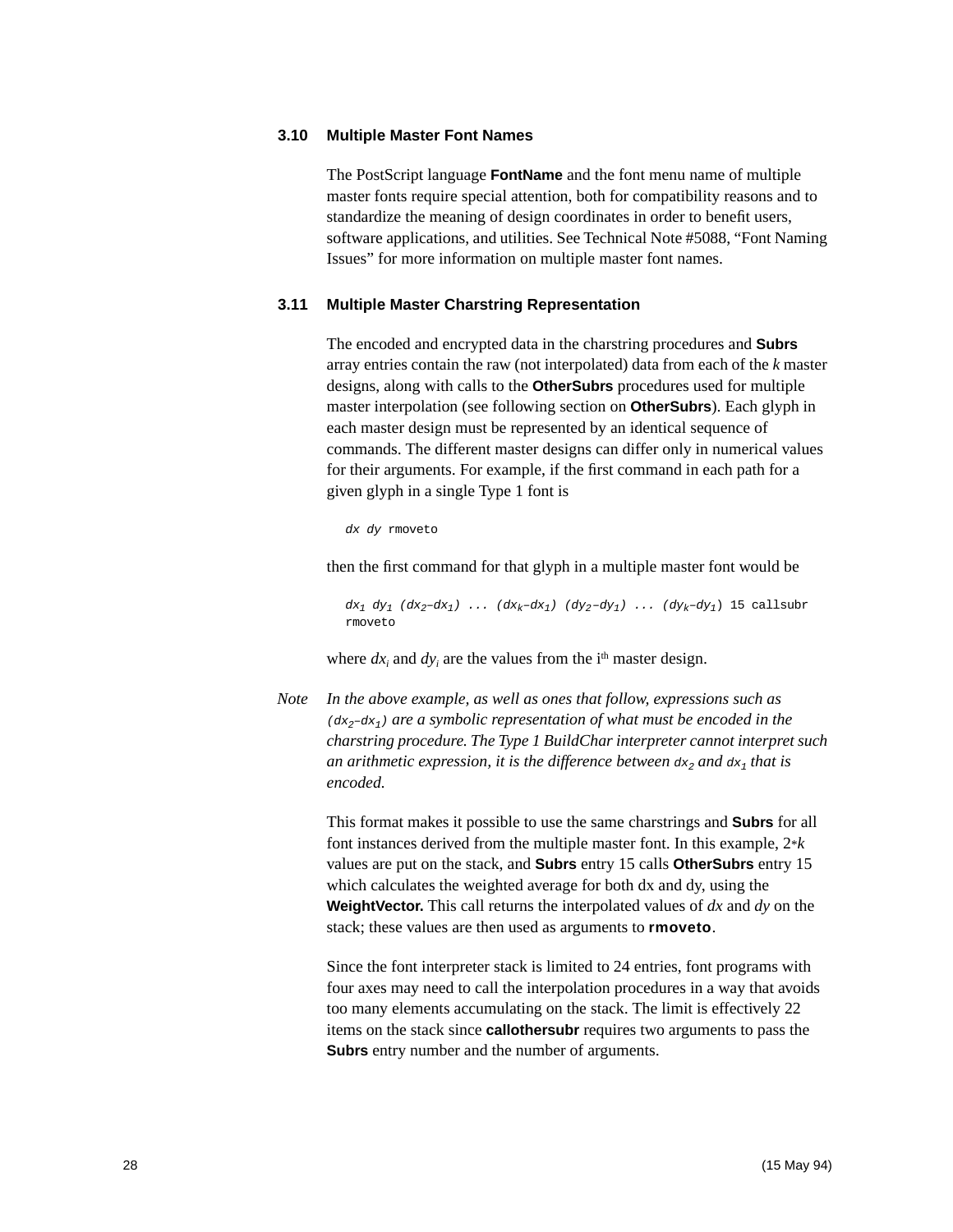For example, the **rrcurveto** operator requires six arguments. If the font has four master designs, then **OtherSubrs** entry 18 cannot be used and the set of arguments must be split into two calls. One way to do this is by calling **OtherSubrs** entry 16 twice. In the following example, if there are *k* master designs, there will be *k* sets of:

a b c d e f

to be interpolated for each **rrcurveto** operator. If  $k = 4$ , there would be 26 elements on the stack (including the two extra arguments mentioned above). If these arguments were divided into two calls to **OtherSubrs** entry 16, each of which returns three results, the code would look like:

```
a_1 b<sub>1</sub> c<sub>1</sub> (a_2-a_1)...(a_n-a_1) (b_2-b_1)...(b_n-b_1) (c_2-c_1)...(c_n-c_1)
16 callsubr
d_1 e_1 f_1 (d_2-d_1)...(d_n-d_1) (e_2-e_1)...(e_n-e_1) (f_2-f_1)...(f_n-f_1)16 callsubr rrcurveto
```
In this example, **Subrs** entry 16 is used to call **OtherSubrs** entry 16 as a means of saving space.

#### <span id="page-28-0"></span>**3.12 OtherSubrs for Multiple Master Font Programs**

There are five new entries in the **OtherSubrs** array which are used by multiple master font programs to compute weighted averages using the **WeightVector.** The new entries are numbered 14 through 18, so the necessary number of procedure brackets ("{ }") must be inserted in the array to fill unused positions.

<span id="page-28-1"></span>**OtherSubrs** 14 through 18 consist of PostScript language code whose only purpose is to reorder the arguments on the stack before calling the **\$Blend** procedure (discussed in [section 3.4](#page-18-0)) to interpolate those arguments. These routines differ only in the number of results they return. Each must be configured to manipulate the expected number of elements on the stack, which is dependent on the number of master designs, so that they are in the correct order for calling the **\$Blend** procedure.

*Note There is no requirement for the number of a* **Subrs** *procedure to correspond to the number used for an* **OtherSubrs** *procedure.*

In the summary of **OtherSubrs** calls listed below, *k* is the length of the **WeightVector** array (and hence the number of master designs in the font). The charstrings and **Subrs** will call the appropriate **OtherSubrs** to create the required weighted averages for various parameters. The font interpreter stack is limited to 24 entries, which includes the arguments used to indicate the **OtherSubrs** entry number and the number of arguments being passed. Therefore, some of the **OtherSubrs** entries may only be useful with fonts having a small value of *k*.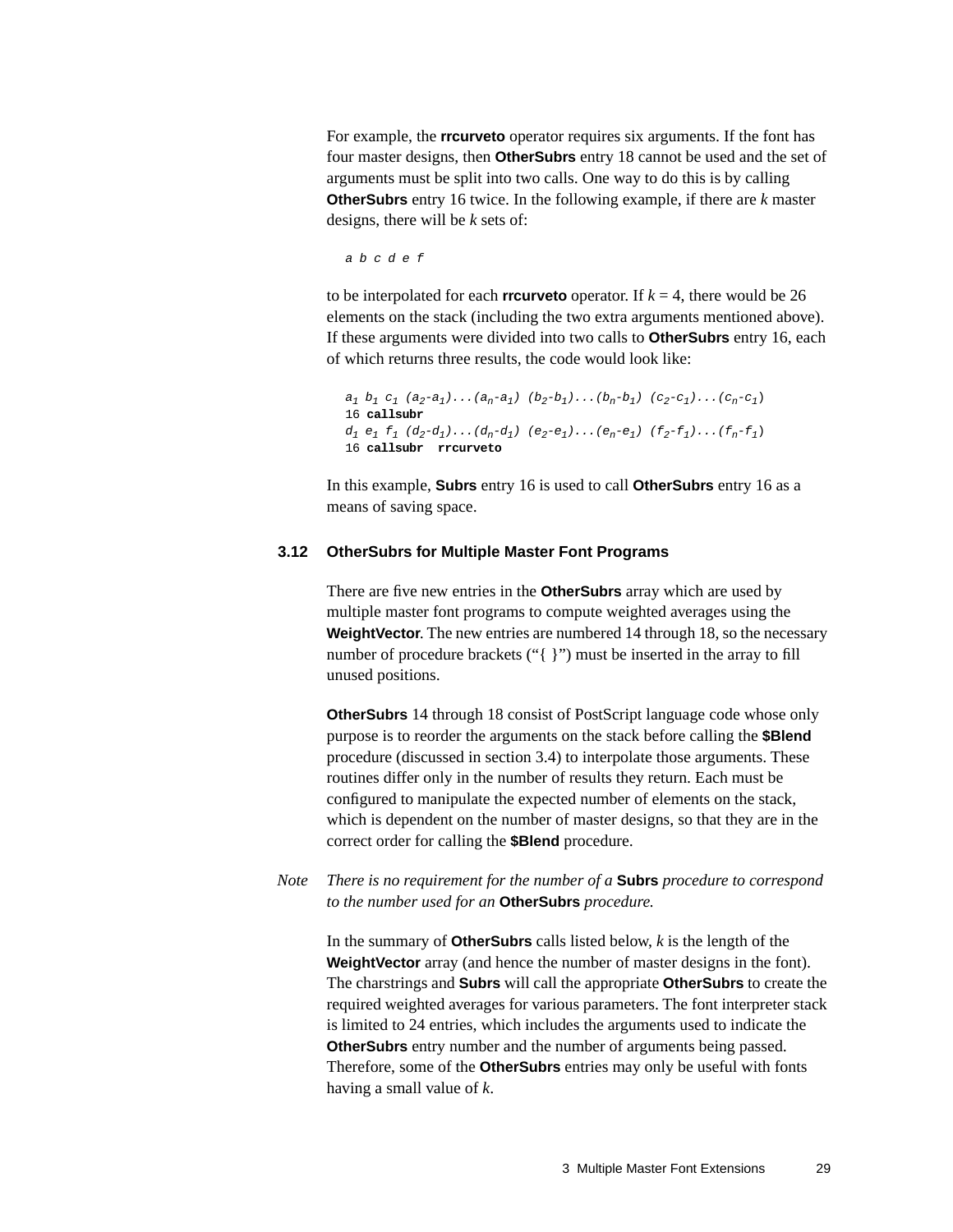The **OtherSubrs** for multiple master fonts are numbered 14 through 18; the calling sequences are shown below. In each case, *k* is the number of master designs in the font (The maximum value of *k* for any font is 16.). Each of the following descriptions uses a notation of the form:

 $a_1$  (a<sub>2</sub>–a<sub>1</sub>) (a<sub>3</sub>–a<sub>1</sub>) (a<sub>4</sub>–a<sub>1</sub>) ... (a<sub>k</sub>–a<sub>1</sub>) 14 **callsubr** a

which indicates the form of the invocation in a charstring. This is the form in which the values for each master design are represented in the font program, with  $a_1$  being the character coordinate value for the first master design, and all subsequent values are expressed as *deltas* relative to the first value. **Subrs** entry 14 puts the argument count on the stack and calls **OtherSubrs** entry 14 (see section [3.13](#page-30-0)), which arranges the elements on the PostScript language stack and calls the **\$Blend** procedure to calculate the weighted average of the input values. In each example, the number of items left on the stack is indicated by the characters to the right of the arrow.

#### **OtherSubrs 14: Input: k values; Result: 1 value**

 $a_1$  ( $a_2$ – $a_1$ ) ( $a_3$ – $a_1$ ) ( $a_4$ – $a_1$ ) ... ( $a_k$ – $a_1$ ) Subr# **callsubr** a

where Subr# is the index of the **Subrs** entry that calls **OtherSubrs** entry 14. Entry 14 uses **WeightVector** values to form a weighted average of *k* values from the stack. The results are pushed onto the stack. The value of *k* is found from the length of the **WeightVector** array.

#### **OtherSubrs 15: Input: k** × **2 values; Results: 2 values**

 $a_1$  b<sub>1</sub> (a<sub>2</sub>-a<sub>1</sub>) (a<sub>3</sub>-a<sub>1</sub>) (a<sub>4</sub>-a<sub>1</sub>) ... (a<sub>k</sub>-a<sub>1</sub>) (b<sub>2</sub>-b<sub>1</sub>) (b<sub>3</sub>-b<sub>1</sub>) (b<sub>4</sub>-b<sub>1</sub>) ...  $(b_k-b_1)$  Subr# **callsubr** a b

where Subr# is the index of the **Subrs** entry that calls **OtherSubrs** entry 15. Entry 15 uses **WeightVector** values to form two weighted averages, one for the 'a' values and the other for the 'b' values indicated in the pseudo code above.

#### **OtherSubrs 16: Input: k** × **3 values; Results: 3 values**

 $a_1 b_1 c_1 (a_2 - a_1) ... (a_k - a_1) (b_2 - b_1) ... (b_k - b_1) (c_2 - c_1) ... (c_k - c_1)$ Subr# **callsubr** a b c

where Subr# is the index of the **Subrs** entry that calls **OtherSubrs** entry 16. Entry 16 uses **WeightVector** values to form three weighted averages.

#### **OtherSubrs 17: Input: k** × **4 values; results: 4 values**

 $a_1 b_1 c_1 d_1 (a_2-a_1) ... (a_k-a_1) (b_2-b_1) ... (b_k-b_1) (c_2-c_1) ... (c_k-c_1) (d_2-d_1)$ ...  $(d_k-d_1)$  Subr# **callsubr** a b c d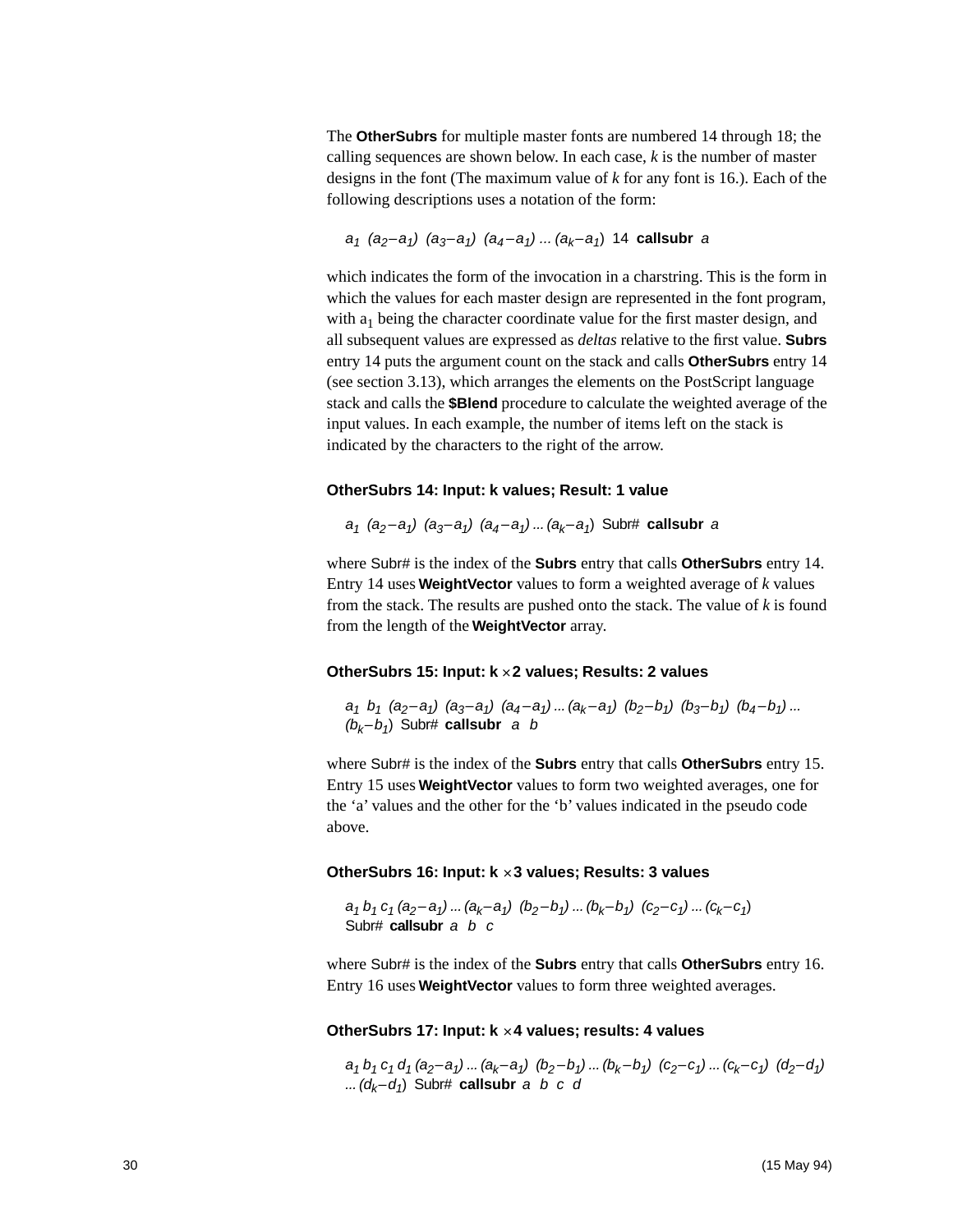where Subr# is the index of the **Subrs** entry that calls **OtherSubrs** entry 17. Entry 17 uses **WeightVector** values to form four weighted averages.

#### **OtherSubr 18: Input: k** × **6 values; Results: 6 values**

<span id="page-30-1"></span> $a_1 b_1 c_1 d_1 e_1 f_1 (a_2-a_1) ... (a_k-a_1) (b_2-b_1) ... (b_k-b_1) (c_2-c_1) ... (c_k-c_1)$  $(d_2-d_1)...(d_k-d_1)$   $(e_2-e_1)...(e_k-e_1)$   $(f_2-f_1)...(f_k-f_1)$  Subr# callsubr a b c d e f

- *Note where* Subr# *is the index of the* **Subrs** *entry that calls* **OtherSubrs** *entry 18. Entry 18 uses* **WeightVector** *values to form six weighted averages.*
- *Note Some PostScript interpreters fail to execute the PostScript language*  **OtherSubrs** *procedures. This is incorrect behaviour. This primarily affects the Apple Personal LaserWriter*<sup>®</sup> NT and the Hewlett-Packard<sup>®</sup> Level 1 *PostScript Cartridge for LaserJet*<sup>®</sup> printers. The likely consequence is that *an* invalidfont *error will occur, the fonts will not appear on the page, or the interpreter will fail.*

#### <span id="page-30-0"></span>**3.13 Sample Subrs Code for Calling OtherSubrs Procedures**

Since the charstring encoding for a **Subrs** call is shorter than that for an **OtherSubrs** call, use of **Subrs** to call **OtherSubrs** may make a Type 1 font program more concise. The following **Subrs** are examples of subroutines which may be used to call **OtherSubrs** entries 14 through 18. These are only selected examples; additional subroutines must be appropriately configured for the number of master designs in the font. The number of arguments expected by the charstring command determines which **OtherSubrs** is called.

For example, if a font has four master designs, and it is necessary to interpolate arguments for an **hlineto** command which expects a single argument on the stack, **OtherSubrs** entry 14 would be called in a **Subrs** entry with the following code:

4 14 callothersubr pop return

In this example, the first argument indicates that there are four arguments (as shown in [section 3.12](#page-28-0)) being passed to **OtherSubrs** entry 14. If there were eight masters, the code would be:

8 14 callothersubr pop return

To interpolate multiple master charstring arguments, in a font with four master designs, for an **rrcurveto** command which expects six arguments, it might be guessed that the **Subrs** would use the following code:

24 18 callothersubr pop pop pop pop pop pop return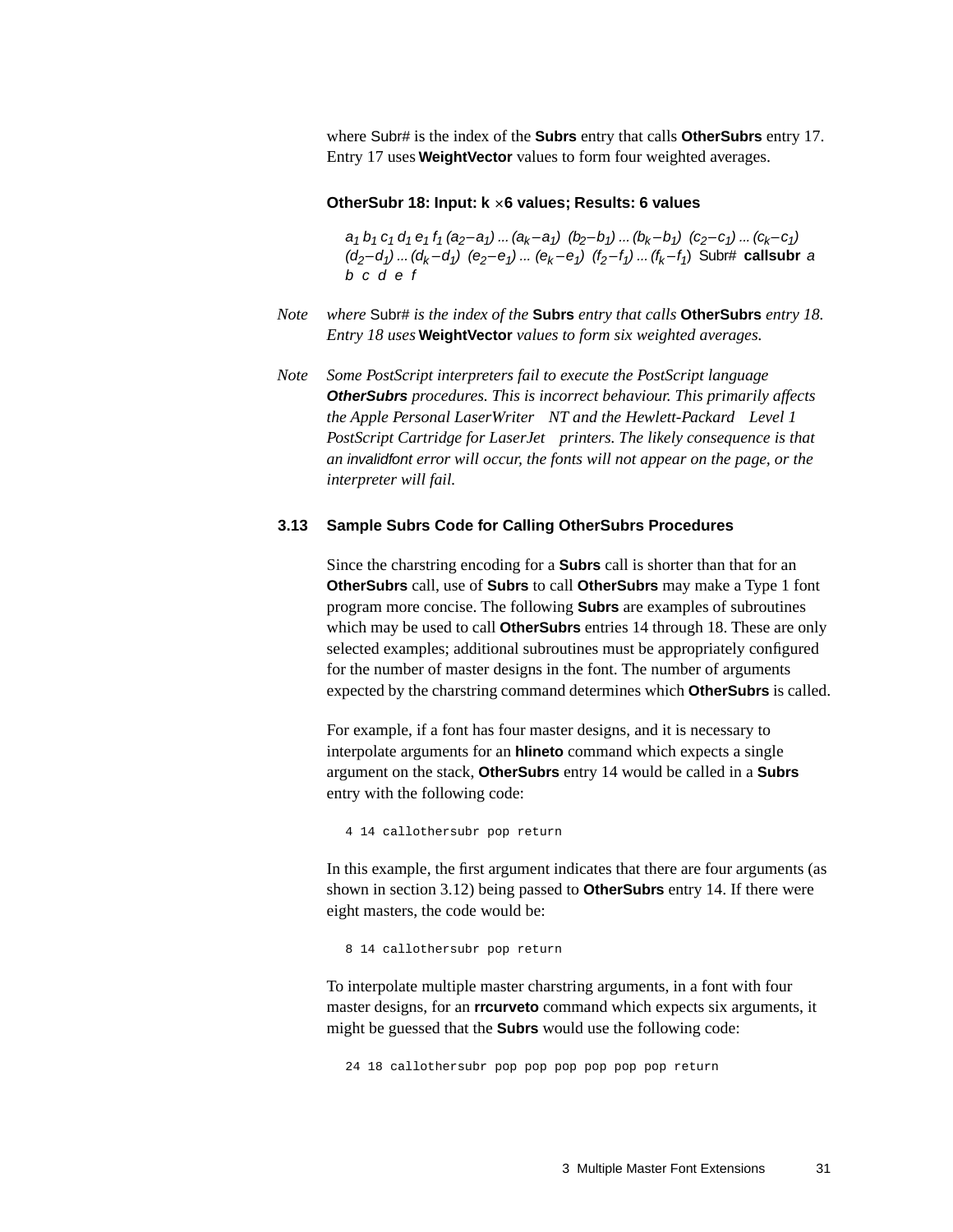However, the result of this code would exceed the stack limit of 24 elements since there are 24 arguments being put on the stack in addition to the two given as arguments to the **callothersubr** command. The solution is to make two calls to **OtherSubrs** entry 16, each of which produces 3 results.

Recall that the arguments for entry 18 (as originally planned) would be set up as follows:

 $a_1$   $b_1$   $c_1$   $d_1$   $e_1$   $f_1$   $(a_2-a_1)$   $(a_3-a_1)$   $(a_4-a_1)$   $(b_2-b_1)$   $(b_3-b_1)$   $(b_4-b_1)$   $(c_2-c_1)$  $(c_3-c_1)(c_4-c_1)(d_2-d_1)(d_3-d_1)(d_4-d_1)(e_2-e_1)(e_3-e_1)(e_4-e_1)(f_2-f_1)$  $(f_{3}-f_{1})$   $(f_{4}-f_{1})$ 

These must be reorganized for the call to look like:

```
a_1 b_1 c_1 (a_2-a_1) (a_3-a_1) (a_4-a_1) (b_2-b_1) (b_3-b_1) (b_4-b_1) (c_2-c_1) (c_3-c_1)(c_4-c_1) Subr# callsubr
```

```
d_1 e_1 f_1 (d_2-d_1) (d_3-d_1) (d_4-d_1) (e_2-e_1) (e_3-e_1) (e_4-e_1) (f_2-f_1) (f_3-f_1)(f_4-f_1) Subr# callsubr
```
<span id="page-31-4"></span>where the **Subrs** procedure indicated by Subr# would contain:

<span id="page-31-2"></span>12 16 callothersubr pop pop pop return

Again, the stack may never have more than 24 elements. This must be considered when breaking up the calls, as in the above example, where the intermediate results are left on the stack. Also, while making subroutines to conserve space is encouraged, the cumulative effect on stack contents must be carefully controlled.

#### <span id="page-31-5"></span><span id="page-31-0"></span>**4 Adobe Type Manager Compatibility**

<span id="page-31-3"></span>The following are compatibility issues related to multiple master fonts:

- The **Blend** dictionary must come after everything in the font dictionary for which blended values can be calculated.
- The keywords **BlendDesignPositions**, **BlendDesignMap**, and **BlendAxisTypes** must be defined before the **Blend** dictionary.
- The **Private** blend dictionary must appear after all elements of the **Private** dictionary for which blended values can be calculated.

#### <span id="page-31-1"></span>**5 Font Program Testing**

Over time, several Type 1 font program interpreters have been developed, including those in PostScript printers, Adobe Type Manager software, and the Type 1 Coprocessor (an ASIC chip). All of these accept any Type 1 font program which conforms to the Type 1 specification, but they differ in how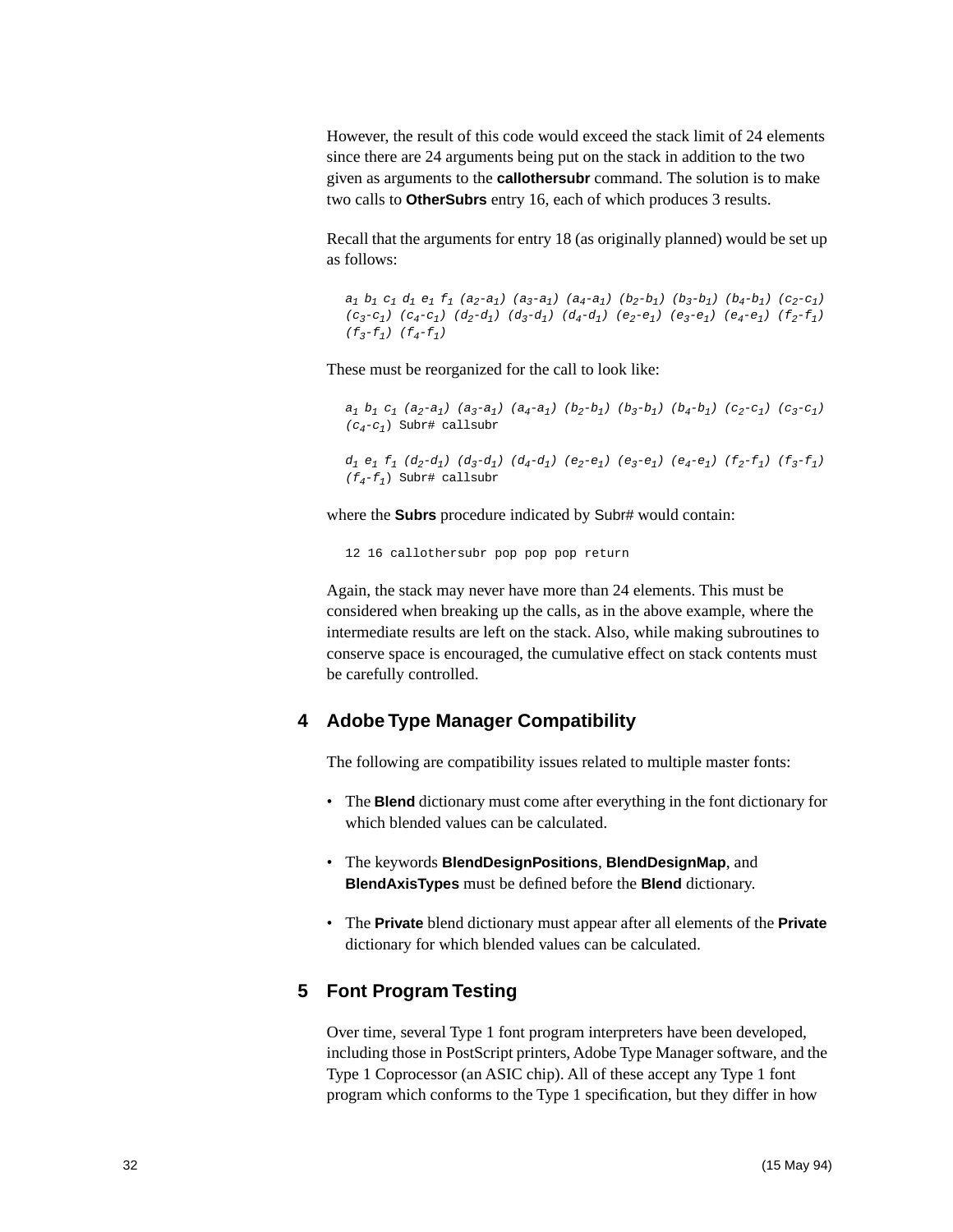they handle non-conforming font programs. In particular, ATM software is stricter than the PostScript interpreter, and the Type 1 Coprocessor is stricter still. When developing Type 1 font programs, it is wise to test with the following: a Level 1 PostScript printer, a Level 2 PostScript printer with and without a Type 1 Coprocessor, and a later version of ATM software (preferably one shipped with the SuperATM<sup>TM</sup> or Adobe Acrobat<sup>TM</sup> software). For East Asian fonts, testing should include the above plus a Level 1 Japanese-enabled printer.

*Note An example of the range of charstring character space coordinates allowed in different implementations is that the Type 1 specification limit is*  $±2000$ , *but the Type 1 Coprocessor chip supports* ±*4095, while ATM software supports* ±*8191.* 

#### <span id="page-32-0"></span>**6 Errata**

<span id="page-32-1"></span>The following errors occur in versions 1.0 and 1.1 of the Type 1 Font Format book:

<span id="page-32-2"></span>• There is an error in the sample Type 1 font program code shown in Example 1 on page 11. The hex code which follows the **eexec** operator cannot be decrypted into a meaningful **Private** dictionary, and hence should not be used as a test case for developing a decryption procedure. The correct **eexec** hex code for the beginning of the Symbol font is:

a8686bfddf470dd119f86e1b8e5b290ae7d910e9317a36f6768d8de89e7ed5b8 45166db0e18e3fca77c6e789f2ac61e3ba2248c0c4ccdb4c503448893c2a909c 36546b763088822eb34d1051d0ac662d8098db11f0a527a679e4ac03347df431 9a689d7d65239e8502b5db9aef94cd6cebd07cee5af22db4c8c628a982cdd10

• The description of the **seac** operator in paragraph 6.4 of versions 1.0 and 1.1 contains an error in the description of the *adx* and *ady* arguments. The existing text describes the offset as being the distance between the origin points of the base and accent character; it should read *the offset of the left sidebearing points*.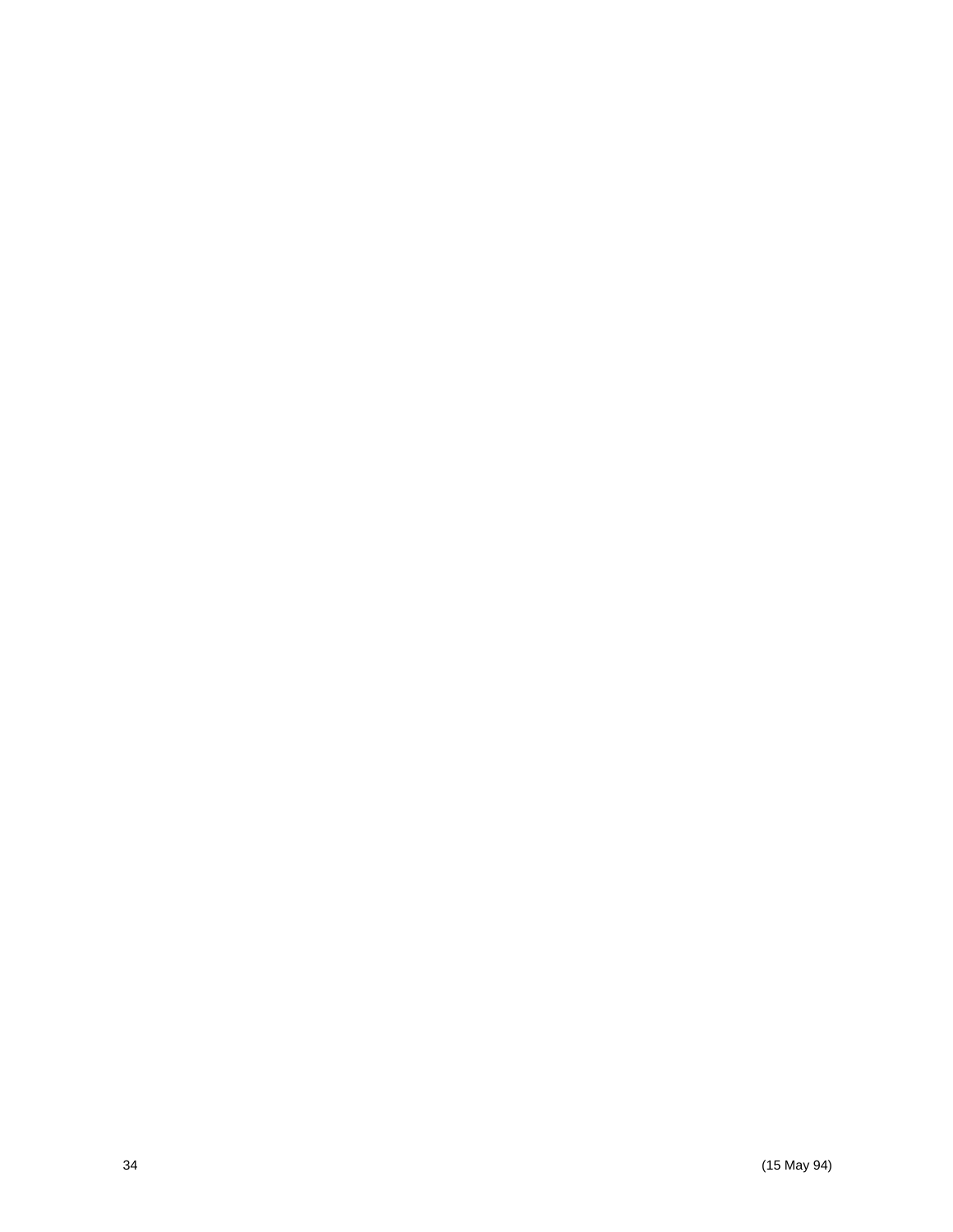## <span id="page-34-1"></span><span id="page-34-0"></span>**Appendix A: The makeblendedfont Operator**

The following code is the definition of the **makeblendedfont** operator. It has been updated since it was published in Adobe Technical Note #5086, "Multiple Master Extensions to the Adobe Type 1 Font Format."

*Note This code, as well as the code in the following appendices, is copyrighted by Adobe Systems Incorporated, and may not be reproduced except by permission of Adobe Systems Incorporated. Adobe Systems Incorporated grants permission to use this code in Type 1 font programs, as long as the code is used as it appears in this document, the copyright notice remains intact, and the character outline code included in such a font program is neither copied nor derived from character outline code in any Adobe Systems font program.*

```
% Copyright (c) 1990-1994 Adobe Systems Incorporated.
  % All Rights Reserved.
  % This code to be used for Flex and hint replacement.
  % Version 11
/shareddict where
{ pop currentshared { setshared } true setshared 
  shareddict }
{ {} userdict } ifelse dup
/makeblendedfont where {/makeblendedfont get dup type /
  operatortype eq {
pop false} { 0 get dup type /integertype ne
{pop false} {11 lt} ifelse} ifelse } {true}ifelse
{/makeblendedfont {
11 pop
2 copy length exch /WeightVector get length eq
{ dup 0 exch {add} forall 1 sub abs .001 gt }
{ true } ifelse
{ /makeblendedfont cvx errordict /rangecheck get exec } 
  if
exch dup dup maxlength dict begin {
false {/FID /UniqueID /XUID } { 3 index eq or } forall
 { pop pop } { def } ifelse
} forall
/XUID 2 copy known{
```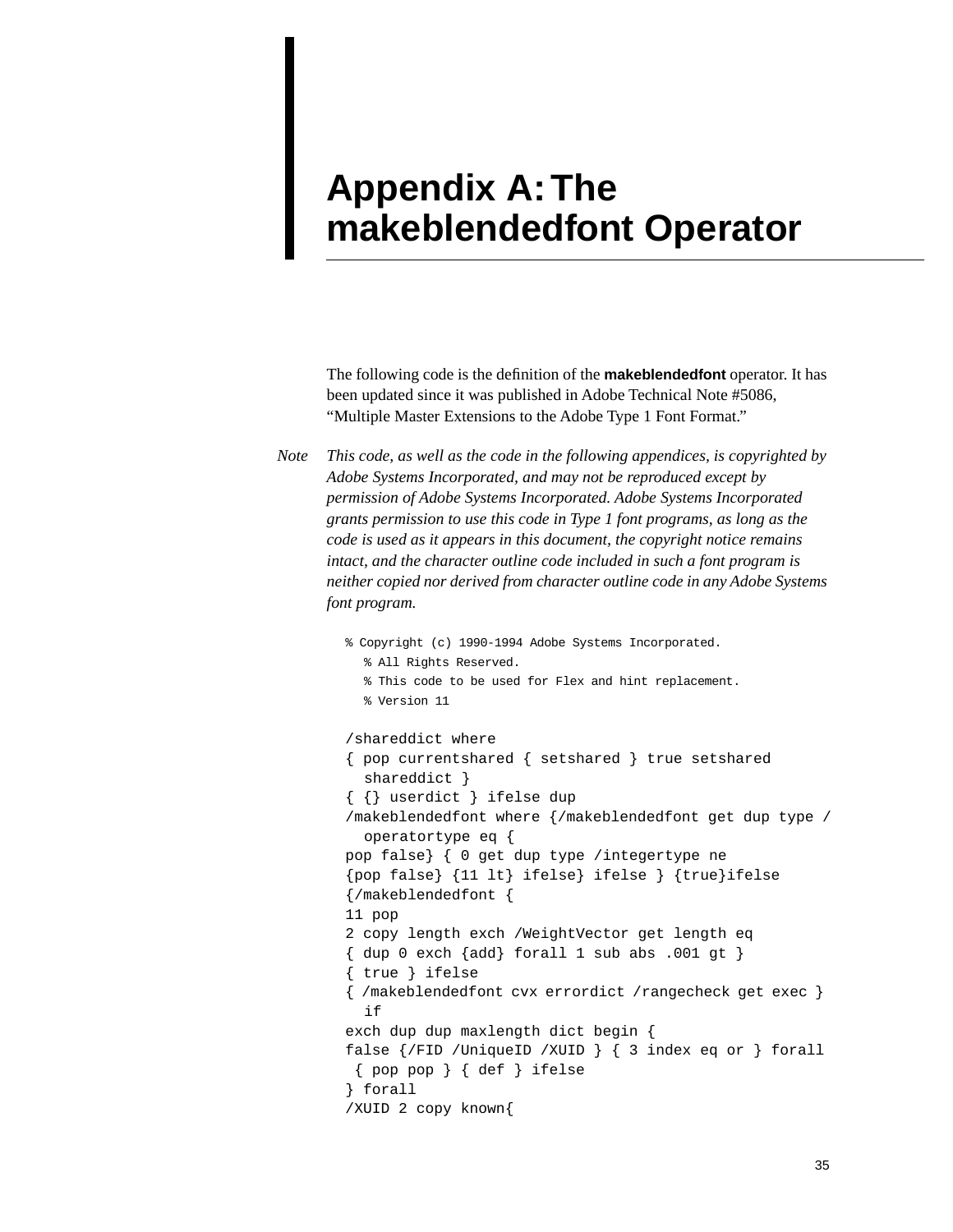```
get dup length 2 index length sub dup 0 gt{
exch dup length array copy
exch 2 index{65536 mul cvi 3 copy put pop 1 add}forall 
  pop/XUID exch def
}{pop pop}ifelse
}{pop pop}ifelse
{ /Private /FontInfo } {
dup load dup maxlength dict begin {
false { /UniqueID /XUID } { 3 index eq or } forall
{ pop pop }{ def } ifelse } forall currentdict end def
} forall
dup /WeightVector exch def
dup /$Blend exch [
exch false exch
dup length 1 sub -1 1 {
1 index dup length 3 -1 roll sub get
dup 0 eq \{pop 1 index {/exch load 3 1 roll} if
/pop load 3 1 roll
} {dup 1 eq {pop}
{2 index {/exch load 4 1 roll} if
3 1 roll /mul load 3 1 roll } ifelse
1 index {/add load 3 1 roll} if
exch pop true exch} ifelse
} for
pop { /add load } if
] cvx def
{2 copy length exch length ne {/makeblendedfont cvx er-
  rordict /typecheck get exec}if
0 0 1 3 index length 1 sub {
dup 4 index exch get exch 3 index exch get mul add
} for
exch pop exch pop}
{{dup type dup dup /arraytype eq exch /packedarraytype 
  eq or {
   pop 1 index /ForceBold eq {
   5 index 0 0 1 3 index length 1 sub {
  dup 4 index exch get {2 index exch get add } {pop} if-
  else
   } for exch pop exch pop
   2 index /ForceBoldThreshold get gt 3 copy} {
{length 1 index length ne { pop false } {
true exch { type dup /integertype eq exch /realtype eq 
  exch or and } forall
} ifelse }
2 copy 8 index exch exec {pop 5 index 5 index exec}
\{exch \text{dup length array 1 index xcheck } \{ cvx \} ifdup length 1 sub 0 exch 1 exch {
dup 3 index exch get dup type dup /arraytype eq exch /
  packedarraytype eq or {
dup 10 index 6 index exec {
```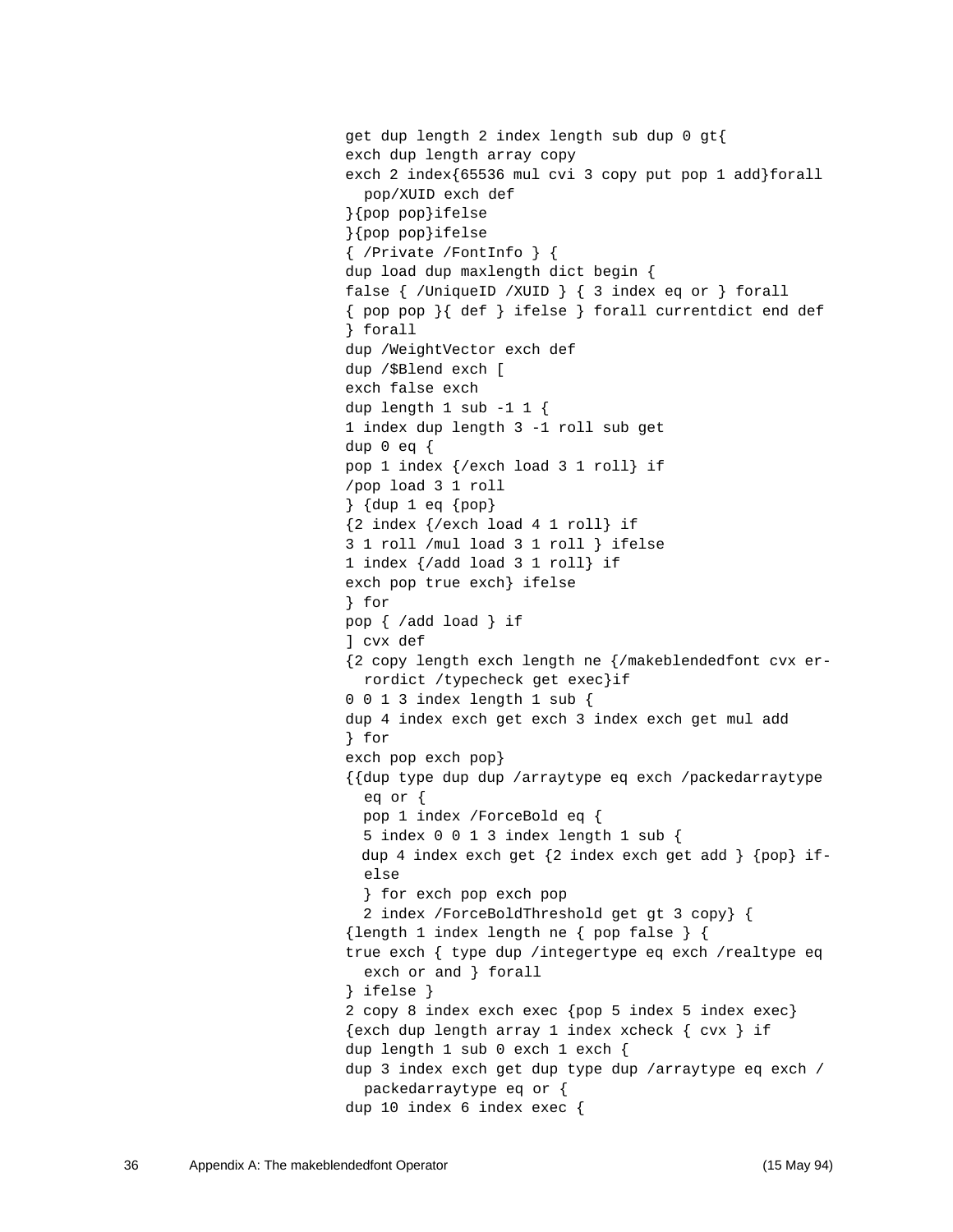```
9 index exch 9 index exec} if } if 2 index 3 1 roll put
} for exch pop exch pop
} ifelse 3 copy
1 index dup /StemSnapH eq exch /StemSnapV eq or {
dup length 1 sub {dup 0 le { exit } if
dup dup 1 sub 3 index exch get exch 3 index exch get 2 
  copy eq {
pop 2 index 2 index 0 put 0 } if le {1 sub}
{dup dup 1 sub 3 index exch get exch 3 index exch get
3 index exch 3 index 1 sub exch put
3 copy put pop
2 copy exch length 1 sub lt {1 add} if} ifelse} loop 
  pop
dup 0 get 0 le {
dup 0 exch {0 gt { exit } if 1 add} forall
dup 2 index length exch sub getinterval} if } if } ife-
  lse put }
{\lbrace /dicttype\ eq\ }\ 6\ copy\ 3\ 1\ roll\ get\ exch\ 2\ index\ exec\rbrace }{/makeblendedfont cvx errordict /typecheck get exec} 
  ifelse
} ifelse pop pop } forall pop pop pop pop }
currentdict Blend 2 index exec
currentdict end
} bind put
/$fbf {FontDirectory counttomark 3 add -1 roll known {
cleartomark pop findfont}{
] exch findfont exch makeblendedfont
dup /Encoding currentfont /Encoding get put definefont
} ifelse currentfont /ScaleMatrix get makefont setfont
} bind put } { pop pop } ifelse exec
```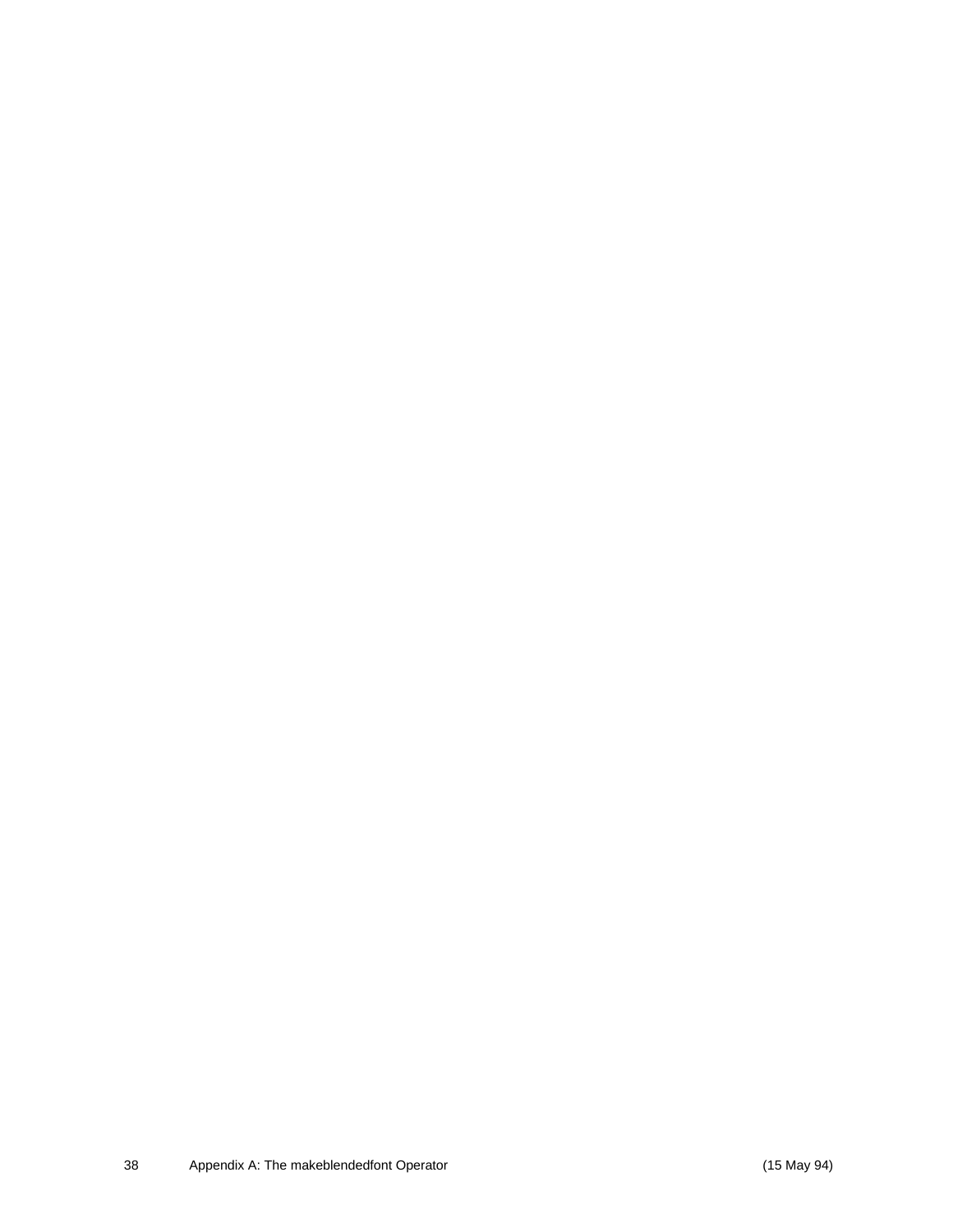## <span id="page-38-1"></span><span id="page-38-0"></span>**Appendix B: Updated OtherSubrs Code for Flex and Hint Substitution**

The code in this appendix is the updated code for flex and hint substitution; this code appeared in Version 1.1 of the Adobe Type 1 Font Format Book, but is included here for readers having only Version 1.0.

% Copyright (c) 1987-1990 Adobe Systems Incorporated. % All Rights Reserved. % This code to be used for Flex and hint replacement. % Version 1.1 /OtherSubrs [systemdict /internaldict known {1183615869 systemdict /internaldict get exec /FlxProc known {save true} {false} ifelse} {userdict /internaldict known not { userdict /internaldict {count 0 eq {/internaldict errordict /invalidaccess get exec} if dup type /integertype ne {/internaldict errordict /invalidaccess get exec} if dup 1183615869 eq {pop 0} {/internaldict errordict /invalidaccess get exec} ifelse } dup 14 get 1 25 dict put bind executeonly put } if 1183615869 userdict /internaldict get exec /FlxProc known {save true} {false} ifelse} ifelse  $\sqrt{2}$ systemdict /internaldict known not { 100 dict /begin cvx /mtx matrix /def cvx } if systemdict /currentpacking known {currentpacking true setpacking} if { systemdict /internaldict known { 1183615869 systemdict /internaldict get exec dup /\$FlxDict known not { dup dup length exch maxlength eq { pop userdict dup /\$FlxDict known not { 100 dict begin /mtx matrix def dup /\$FlxDict currentdict put end } if } { 100 dict begin /mtx matrix def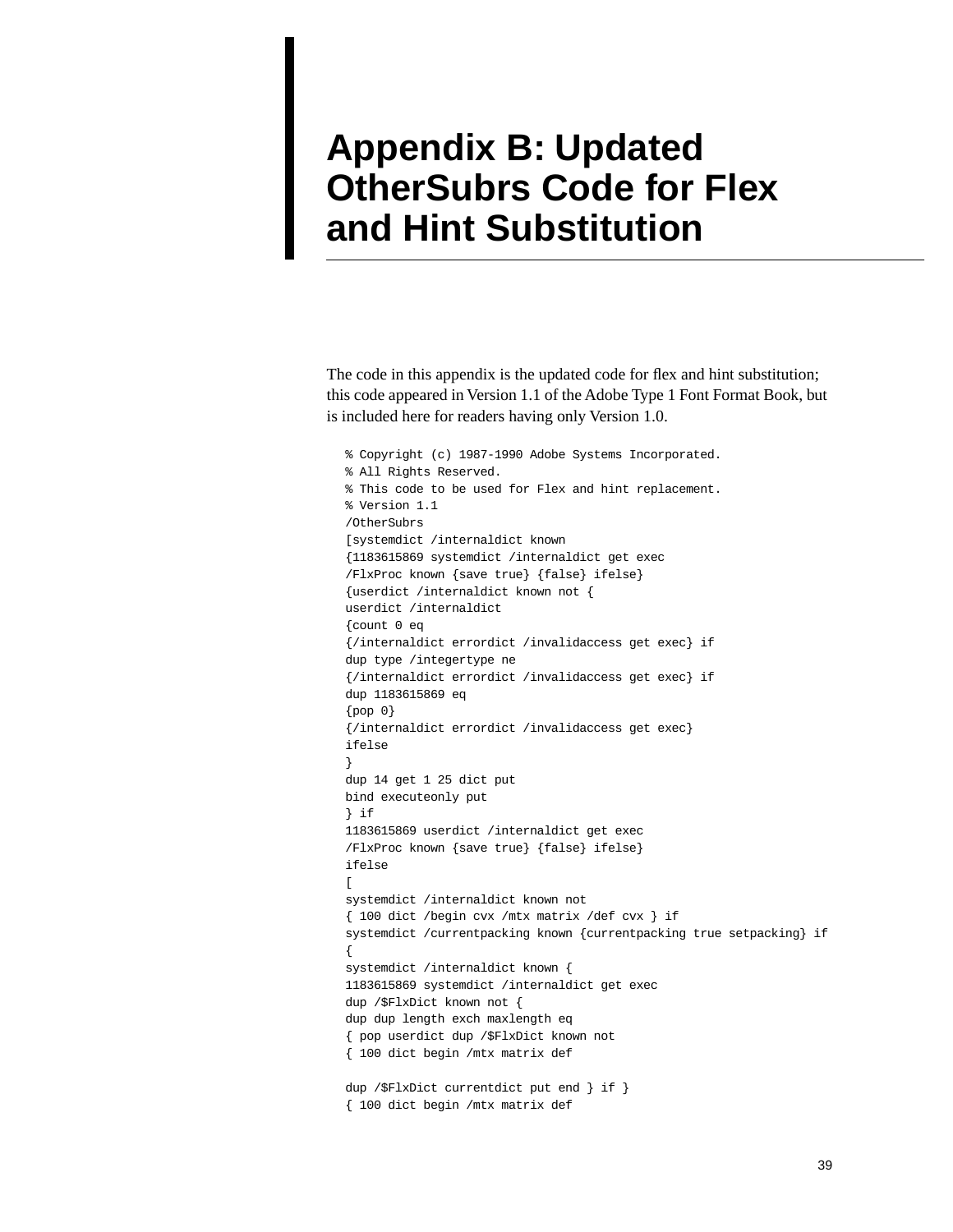dup /\$FlxDict currentdict put end } ifelse } if /\$FlxDict get begin } if grestore /exdef {exch def} def /dmin exch abs 100 div def /epX exdef /epY exdef /c4y2 exdef /c4x2 exdef /c4y1 exdef /c4x1 exdef /c4y0 exdef /c4x0 exdef /c3y2 exdef /c3x2 exdef /c3y1 exdef /c3x1 exdef /c3y0 exdef /c3x0 exdef /c1y2 exdef /c1x2 exdef /c2x2 c4x2 def /c2y2 c4y2 def /yflag c1y2 c3y2 sub abs c1x2 c3x2 sub abs gt def /PickCoords { {c1x0 c1y0 c1x1 c1y1 c1x2 c1y2 c2x0 c2y0 c2x1 c2y1 c2x2 c2y2 } {c3x0 c3y0 c3x1 c3y1 c3x2 c3y2 c4x0 c4y0 c4x1 c4y1 c4x2 c4y2 } ifelse /y5 exdef /x5 exdef /y4 exdef /x4 exdef /y3 exdef /x3 exdef /y2 exdef /x2 exdef /y1 exdef /x1 exdef /y0 exdef /x0 exdef } def mtx currentmatrix pop mtx 0 get abs .00001 lt mtx 3 get abs .00001 lt or  $\{ / \text{flipXY} - 1 \text{ def} \}$ {mtx 1 get abs .00001 lt mtx 2 get abs .00001 lt or {/flipXY 1 def }  $\{ / \text{flipXY 0 def } \}$ ifelse } ifelse /erosion 1 def systemdict /internaldict known { 1183615869 systemdict /internaldict get exec dup /erosion known {/erosion get /erosion exch def} {pop} ifelse } if yflag {flipXY 0 eq c3y2 c4y2 eq or {false PickCoords } {/shrink c3y2 c4y2 eq {0}{c1y2 c4y2 sub c3y2 c4y2 sub div abs} ifelse def /yshrink {c4y2 sub shrink mul c4y2 add} def /c1y0 c3y0 yshrink def /c1y1 c3y1 yshrink def /c2y0 c4y0 yshrink def /c2y1 c4y1 yshrink def /c1x0 c3x0 def /c1x1 c3x1 def /c2x0 c4x0 def /c2x1 c4x1 def /dY 0 c3y2 c1y2 sub round dtransform flipXY 1 eq {exch} if pop abs def dY dmin lt PickCoords y2 c1y2 sub abs 0.001 gt { c1x2 c1y2 transform flipXY 1 eq {exch} if /cx exch def /cy exch def /dY 0 y2 c1y2 sub round dtransform flipXY 1 eq {exch} if pop def dY round dup 0 ne {/dY exdef }  $\{pop dY 0 l t {-1} | 1\}$  ifelse /dY exdef  $\}$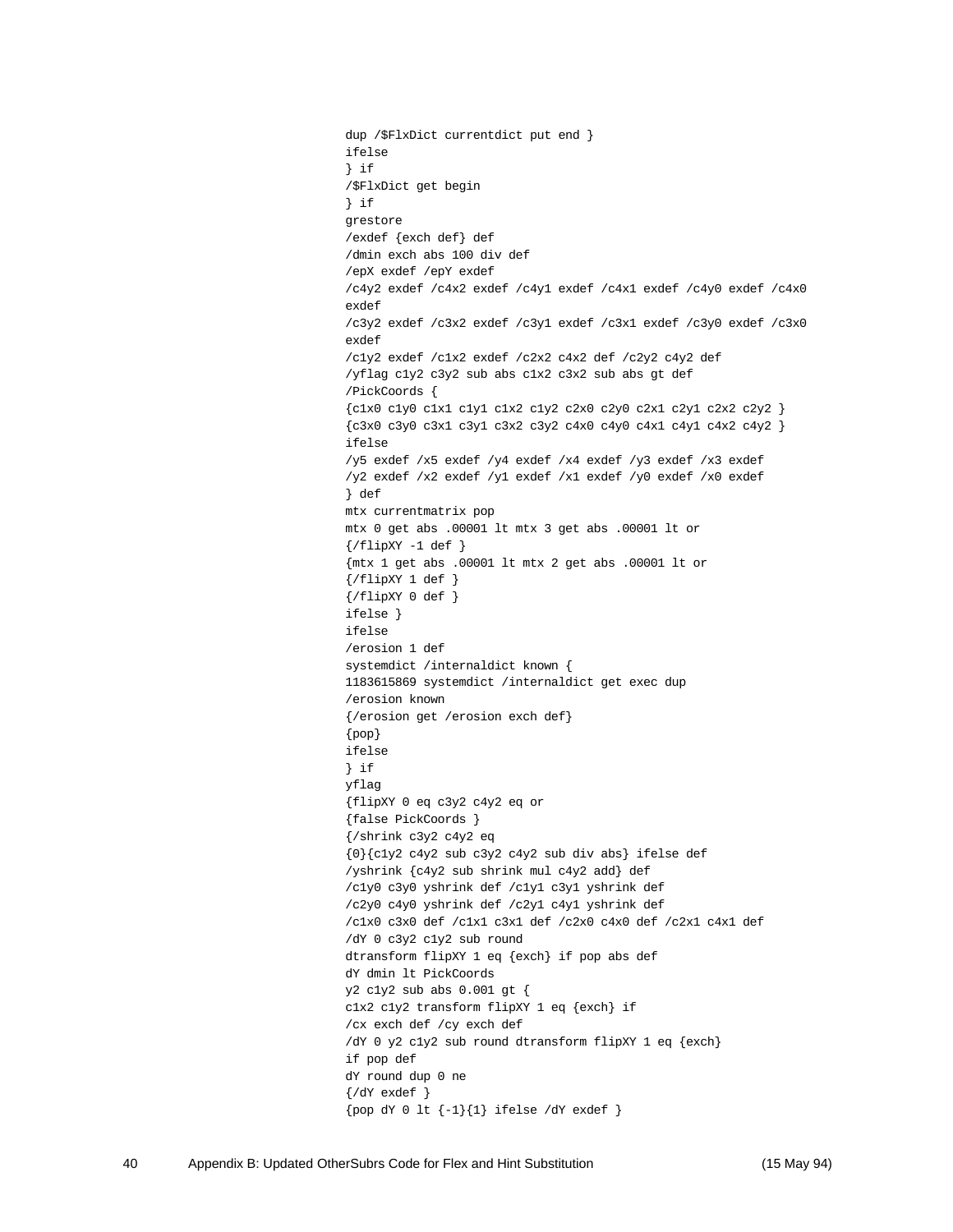```
ifelse
/erode PaintType 2 ne erosion 0.5 ge and def
erode {/cy cy 0.5 sub def} if
/ey cy dY add def
/ey ey ceiling ey sub ey floor add def
erode {/ey ey 0.5 add def} if
ey cx flipXY 1 eq {exch} if itransform exch pop
y2 sub /eShift exch def
/y1 y1 eShift add def /y2 y2 eShift add def /y3 y3 
eShift add def
} if
} ifelse
}
{flipXY 0 eq c3x2 c4x2 eq or
{false PickCoords }
{/shrink c3x2 c4x2 eq
{0}{c1x2 c4x2 sub c3x2 c4x2 sub div abs} ifelse def
/xshrink {c4x2 sub shrink mul c4x2 add} def
/c1x0 c3x0 xshrink def /c1x1 c3x1 xshrink def
/c2x0 c4x0 xshrink def /c2x1 c4x1 xshrink def
/c1y0 c3y0 def /c1y1 c3y1 def /c2y0 c4y0 def /c2y1 c4y1 def
/dX c3x2 c1x2 sub round 0 dtransform
flipXY -1 eq {exch} if pop abs def
dX dmin lt PickCoords
x2 c1x2 sub abs 0.001 gt {
c1x2 c1y2 transform flipXY -1 eq {exch} if
/cy exch def /cx exch def
/dX x2 c1x2 sub round 0 dtransform flipXY -1 eq {exch} if pop def
dX round dup 0 ne
\{\text{/dX} \text{exdef} \}\{pop \, dx \, 0 \, It \{-1\}\{1\} \, if \, else \, dX \, exact \}ifelse
/erode PaintType 2 ne erosion .5 ge and def
erode {/cx cx .5 sub def} if
/ex cx dX add def
/ex ex ceiling ex sub ex floor add def
erode {/ex ex .5 add def} if
ex cy flipXY -1 eq {exch} if itransform pop
x2 sub /eShift exch def
/x1 x1 eShift add def /x2 x2 eShift add def /x3 x3 eShift add def
} if 
} ifelse
} ifelse
x2 x5 eq y2 y5 eq or
\{ x5 y5 line to \}{ x0 y0 x1 y1 x2 y2 curveto
x3 y3 x4 y4 x5 y5 curveto }
ifelse
epY epX
}
systemdict /currentpacking known {exch setpacking} if
/exec cvx /end cvx ] cvx 
executeonly
exch
{pop true exch restore}
{
systemdict /internaldict known not
{1183615869 userdict /internaldict get exec
```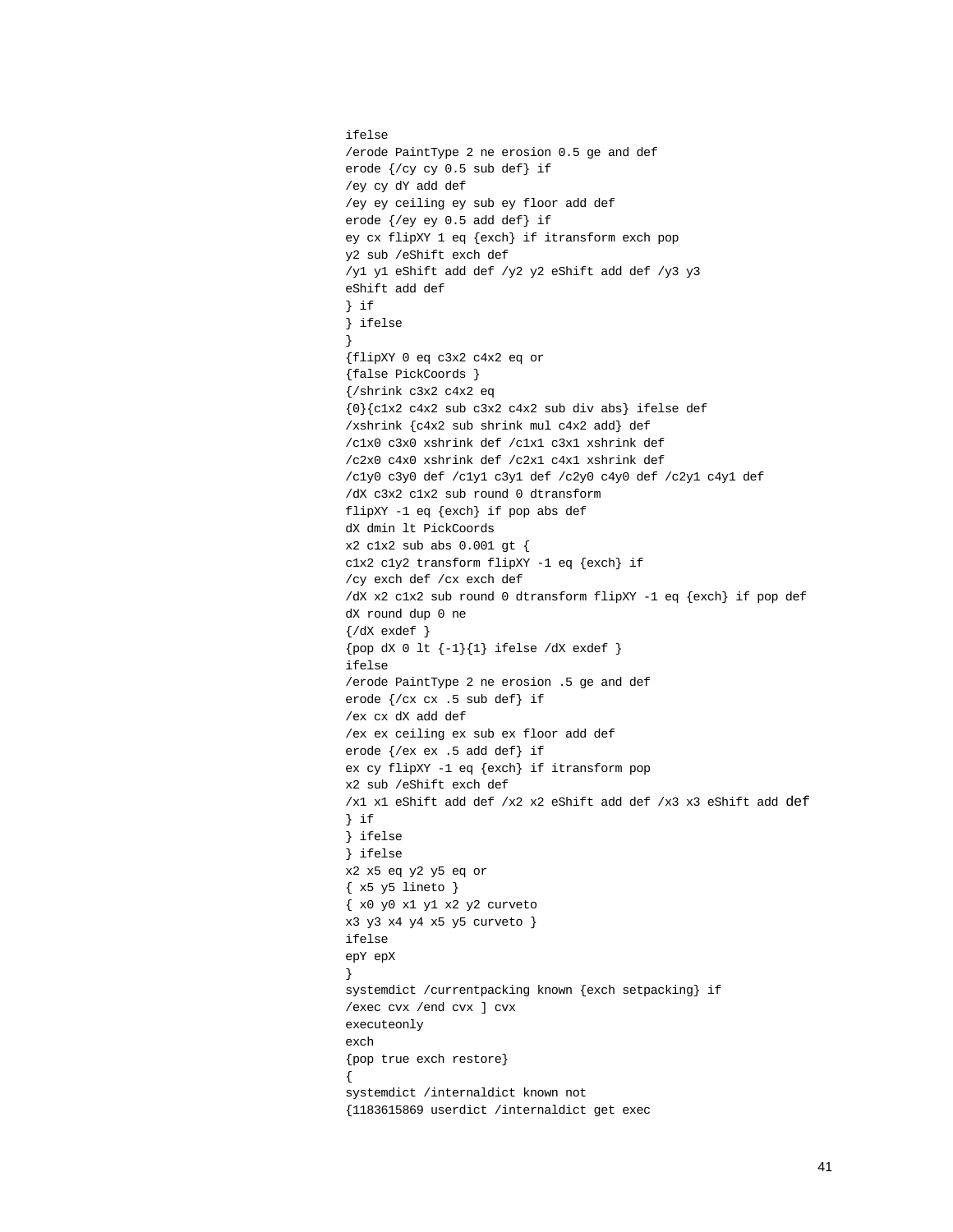exch /FlxProc exch put true} {1183615869 systemdict /internaldict get exec dup length exch maxlength eq {false} {1183615869 systemdict /internaldict get exec exch /FlxProc exch put true} ifelse} ifelse} ifelse {systemdict /internaldict known {{1183615869 systemdict /internaldict get exec /FlxProc get exec}} {{1183615869 userdict /internaldict get exec /FlxProc get exec}} ifelse executeonly } if {gsave currentpoint newpath moveto} executeonly {currentpoint grestore gsave currentpoint newpath moveto} executeonly {systemdict /internaldict known not {pop 3} {1183615869 systemdict /internaldict get exec dup /startlock known {/startlock get exec} {dup /strtlck known {/strtlck get exec} {pop 3} ifelse} ifelse} ifelse } executeonly ] noaccess def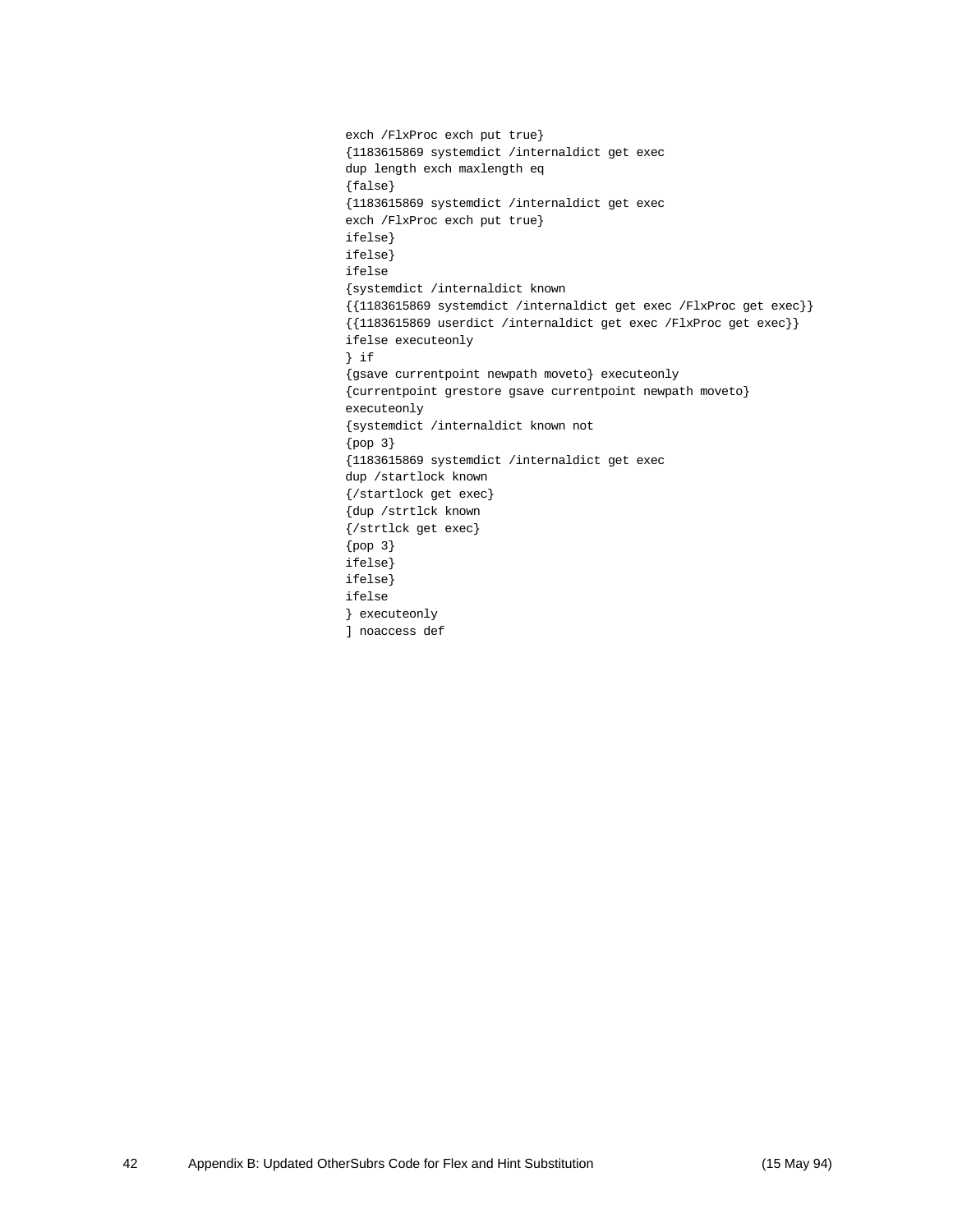## <span id="page-42-0"></span>**Appendix C: NormalizeDesignVector Example**

The **NormalizeDesignVector** procedure is used by the **findfont** procedure defined in a multiple master font to convert the design coordinates in a font name to normalized values. The results are left on the stack for use by the **ConvertDesignVector** procedure. The **NormalizeDesignVector** procedure must be configured for the number of axes and master designs contained in the specific font it is used in.

The following sample procedure is from the Minion™ multiple master font and is configured for Minion's 3 axes and 8 master designs:

```
/NormalizeDesignVector { 
3 2 roll 345 sub 275 div 
3 2 roll 450 sub 150 div 
3 2 roll dup 11 le { dup 8 le { 6 sub 5.71429 div } 
{ 1 sub 20 div } ifelse } 
{ dup 18 le { -3 sub 28 div } { -144 sub 216 div } ifelse } ifelse } 
bind def
```
This procedure expects the design coordinates for a font instance to be on the stack (as shown in section [3.8](#page-26-2)) and calculates the normalized value of the coordinate. For example, a weight axis value of 530 design coordinate units is  $185/275 = 0.6727$  units when normalized for an axis ranging from 345 to 620 units (total dynamic range is 275 units).

The third axis, *Optical Size*, has a **BlendDesignMap** value of

[6 0][8 0.35][11 0.50][18 0.75][72 1]

which specifies four piecewise linear segments which define the mapping from design to blend coordinates. The above code checks which segment the design coordinate corresponds to and calculates the normalized coordinate from the equation for the appropriate line segment.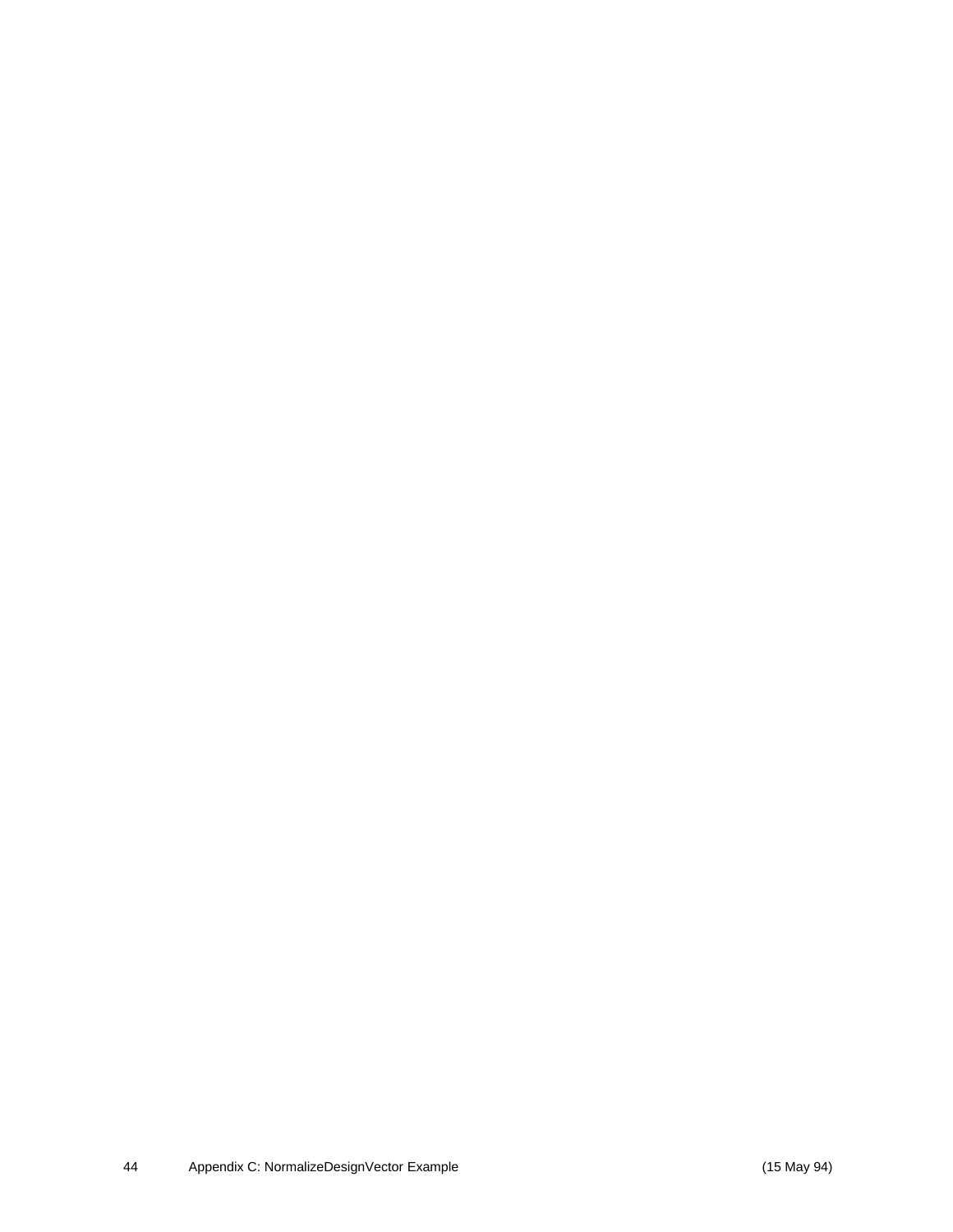## <span id="page-44-0"></span>**Appendix D: ConvertDesignVector Example**

The **ConvertDesignVector** procedure is used by the **findfont** procedure defined in a multiple master font to convert the normalized coordinates (left on the stack by the **NormalizeDesignVector** procedure) to **WeightVector** array values. The **WeightVector** values are left on the stack for use by the **makeblendedfont** procedure. The **ConvertDesignVector** procedure must be configured for the number of axes and master designs contained in the specific font it is used in.

For example, the **ConvertDesignVector** procedure, as configured for the MyriadMM font's 2 axes and 4 master designs, is:

```
/ConvertDesignVector {
 1 2 index sub 1 2 index sub mul 3 1 roll
 1 index 1 2 index sub mul 3 1 roll
 1 2 index sub 1 index mul 3 1 roll
 1 index 1 index mul 3 1 roll
 pop pop
} bind def
```
This code expects the normalized blend coordinates on the stack and calculates the **WeightVector** values which specify the weighting for each master design for the particular font instance. This calculation obeys the rules for the simple linear weighting expressed in section [3.9](#page-26-3). For the Myriad multilple master font, the calculations are:

 $V_1 = (1 - BC_{A1}) (1 - BC_{A2})$  $V_2 = (BC_{A1})(1-BC_{A2})$  $V_3 = (1 - BC_{A1}) (BC_{A2})$  $V_4 = (BC_{A1}) (BC_{A2})$ 

where  $V_i$  is the *i*<sup>th</sup> value of the **WeightVector** array, and  $BC_j$  is the normalized blend coordinate for the *j th* axis.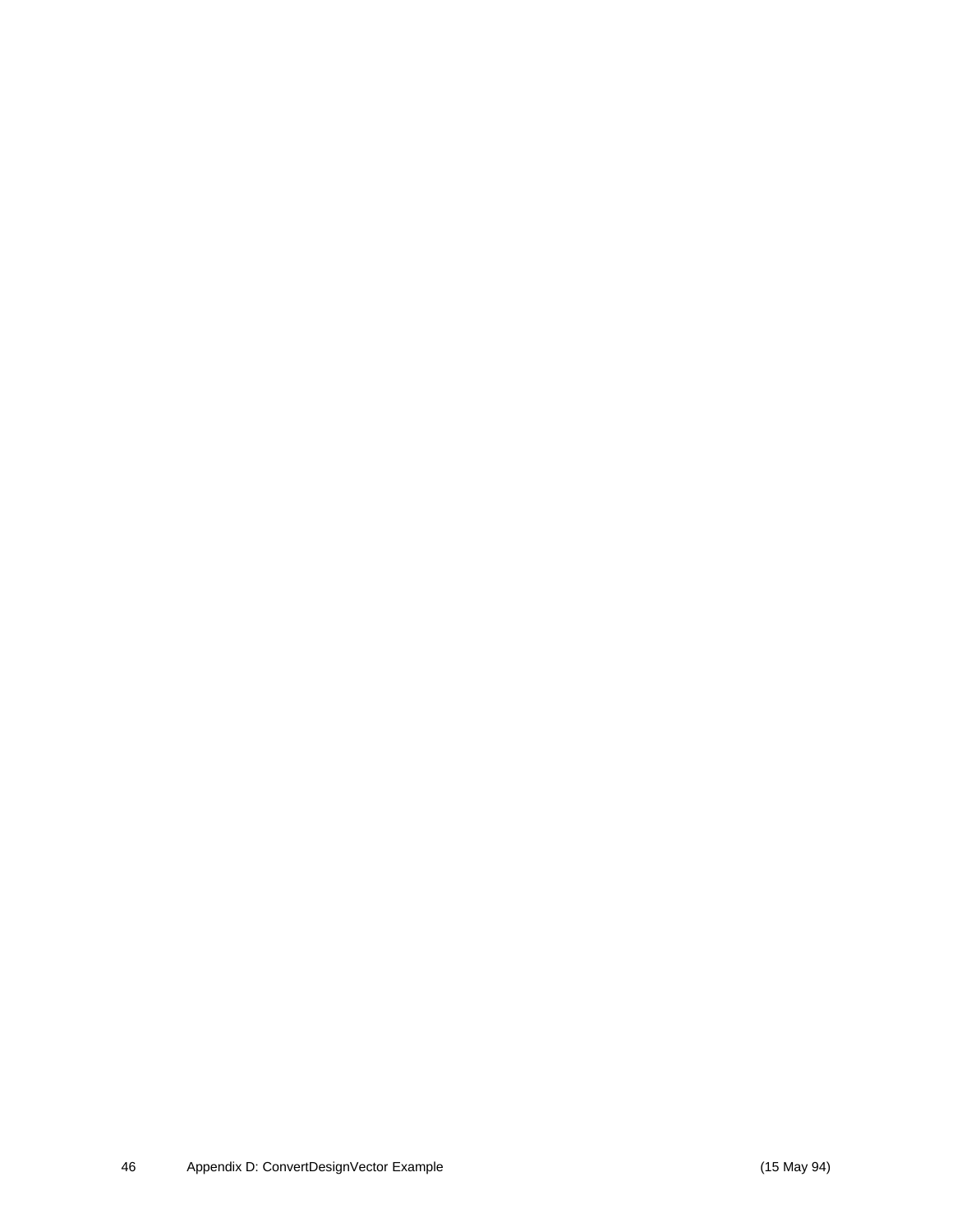## <span id="page-46-0"></span>**Appendix E: Changes Since Version 1.0 of the Type 1 Font Format Specification**

The Type 1 font format was originally published as version 1.0 by Adobe Systems, in 1990. Version 1.1 was subsequently published by Addison Wesley in 1991. Initial additions to the specification were published as Adobe Technical Specification #5047, "Updates to the Type 1 Font Format," which is superseded by this document. The following information, along with the contents of the main section of this document, identifies all information added since the original version 1.0 specification.

#### <span id="page-46-5"></span><span id="page-46-3"></span><span id="page-46-2"></span><span id="page-46-1"></span>**Changes Made Since 15 January 1994 Version of this Supplement**

Section [2.2](#page-8-1): a statement was added that Counter Control hints must immediately follow the **hsbw** or **sbw** operator.

**Changes Made in Adobe Type 1 Font Format, Version 1.1** (published by Addison Wesley, 1991)

- <span id="page-46-4"></span>• The default values are clearly documented for the following entries in the **Private** dictionary: **BlueScale** (0.039625, equivalent to 10 points at 300 dpi; in section 5.6 of version 1.0), **BlueShift** (7 character space units; in section 5.7 of version 1.0), **BlueFuzz** (1 character space unit; in section 5.8 of version 1.0), and **ExpansionFactor** (0.06, see [section 2.5](#page-11-2) in this document).
- **ExpansionFactor** is a new (optional) entry to the **Private** dictionary, which provides a font level hint useful for intelligent rendering of complex glyphs with more stems than the usual Latin font. Examples would include Chinese and Japanese language fonts, as well as bar code and logo fonts. See [section 2.5](#page-11-2) in this document.
- A warning was added to the description of the **closepath** operator (section 6.4 of version 1.1) about using **closepath** to form a subpath section intended to be zero length. If the subpath section is intended to be zero length but is not, the **closepath** operator might cause a "spike" (if the subpath doubles back onto itself) in the path, of zero width, that might produce unexpected results.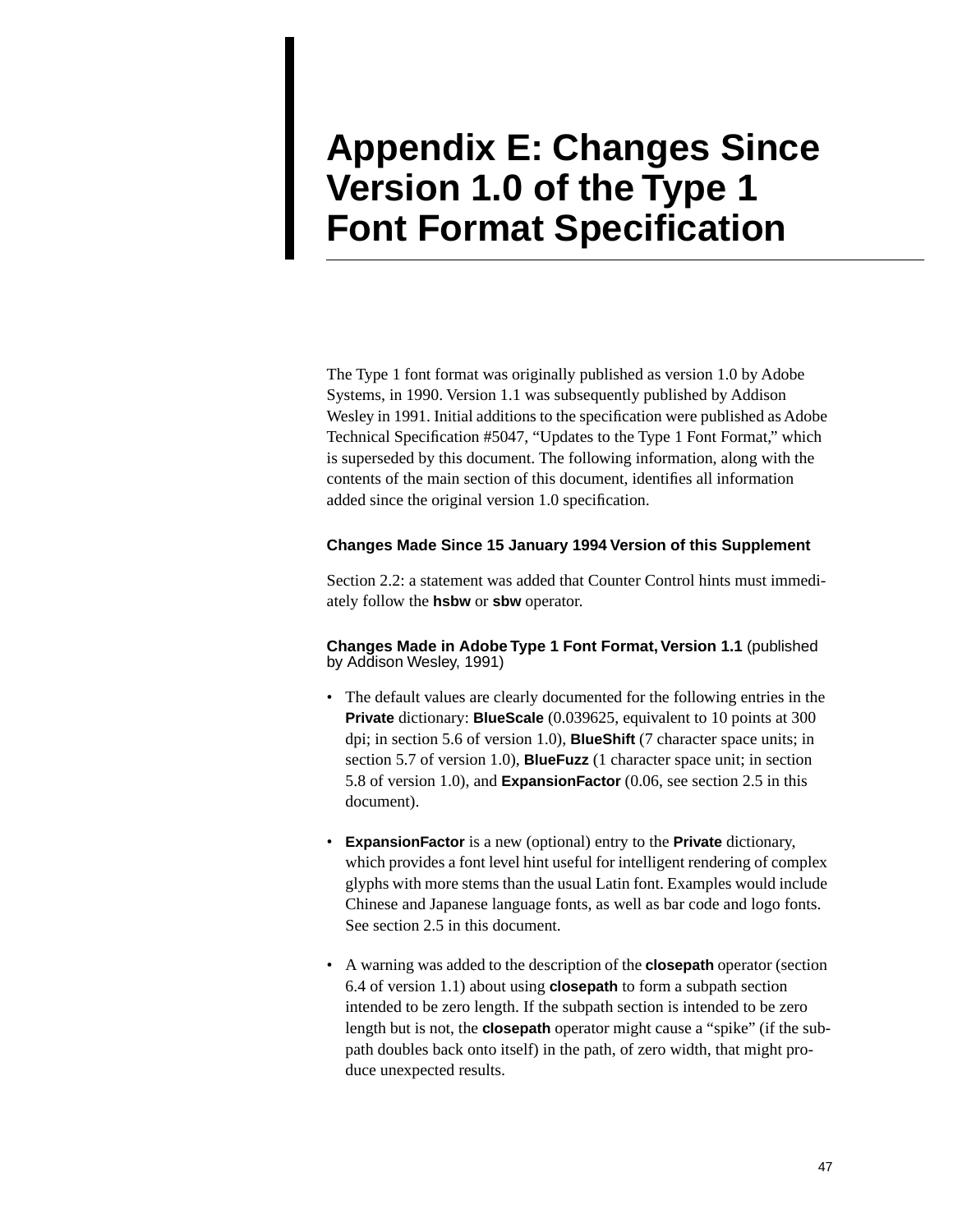- <span id="page-47-1"></span><span id="page-47-0"></span>• Regarding compatibility with Adobe Type Manager software (in section 10.3 of version 1.0), version 1.1 explains that the parser skips to the first **dup** token after **Encoding** to find the first character encoding assignment.
- The PostScript language program defining the Flex procedure has been modified to protect against trying to put the \$FlxDict into **internaldict** if **internaldict** is full. The old code could lead to **dictfull** errors out of **show** in certain unlikely circumstances. The new code puts the \$FlxDict in **userdict** if **internaldict** is full. (The new code is given in Appendix C).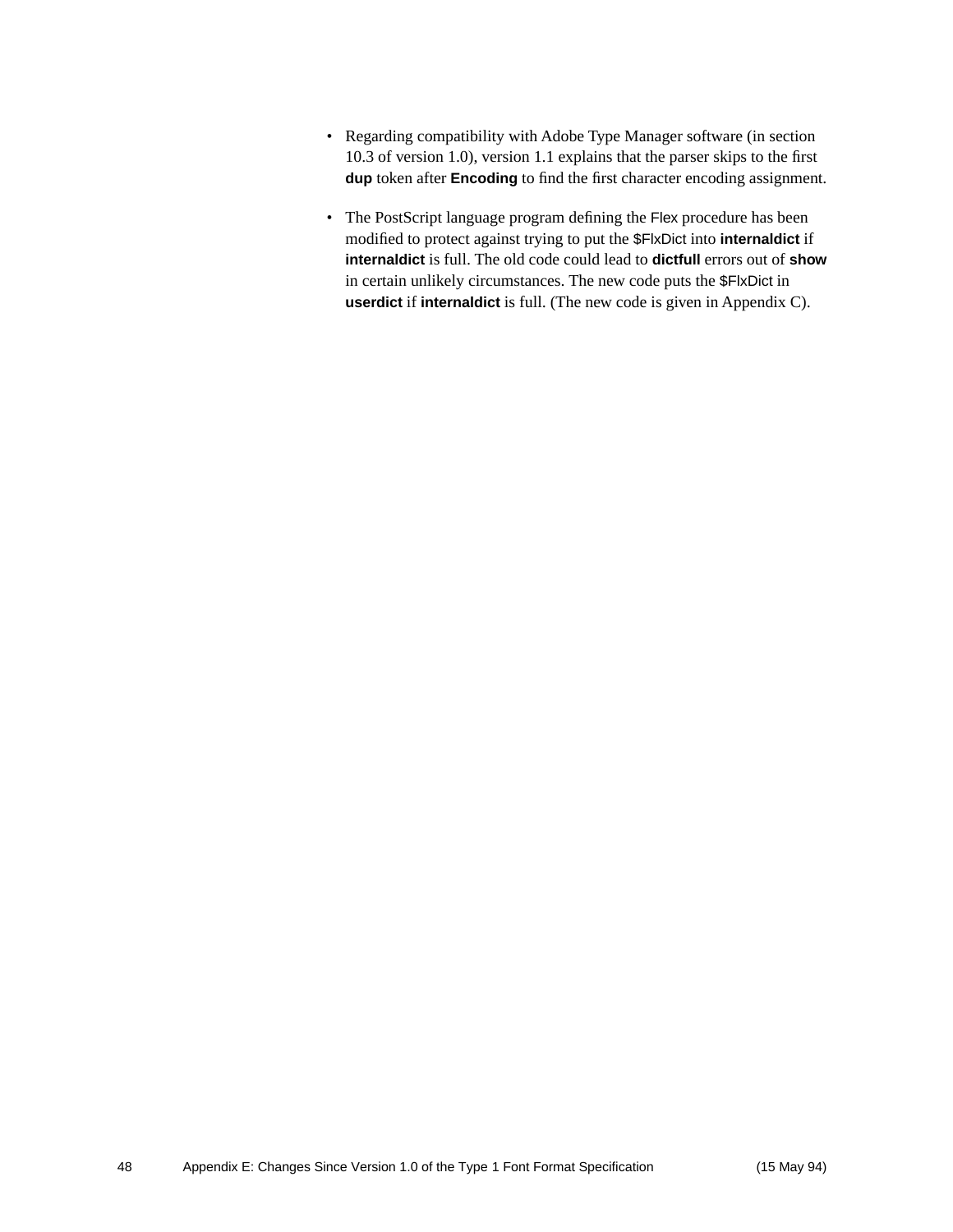## <span id="page-48-0"></span>**Index**

### **B**

**Blend** [dictionary 32](#page-31-2) **BlendAxisTypes** [23](#page-22-1) **BlendDesignMap** [24,](#page-23-1) [27](#page-26-4) **BlendDesignPositions** [23](#page-22-2)

### **C**

**ConvertDesignVector** [procedure](#page-26-5)  [27](#page-26-5) Counter Control [example 13](#page-12-2) **ExpansionFactor** [12](#page-11-3) [groups 8](#page-7-1) [groups, definition 12](#page-11-4) **OtherSubrs** [9](#page-8-1) [prioritizing 12](#page-11-5) [Counter Control hint mechanism 7](#page-6-2)

## **E**

**ExpansionFactor** [12](#page-11-6)

## **F**

**FontBBox** [22](#page-21-0) **FontInfo** [15,](#page-14-1) [18,](#page-17-1) [21](#page-20-0) **FontMatrix** [22](#page-21-1)

### **H**

[hex code error 33](#page-32-1)

### **L**

LanguageGroup [8,](#page-7-2) [9](#page-8-2)

### **M**

[multiple master 14–](#page-13-1)[32](#page-31-3) [ATM compatibility 32](#page-31-4) [blend coordinates 16](#page-15-0) **Blend** dictionary **FontInfo** [19](#page-18-2) **Private** [18](#page-17-2) [design axes 14](#page-13-2) [design coordinates 15](#page-14-2) [design space 15–](#page-14-3)[17](#page-16-3) **findfont** [procedure 26](#page-25-1) [font dictionaries 18](#page-17-3) [font instance specification 15](#page-14-4) [keywords 23–](#page-22-3)[27](#page-26-6) **makeblendedfont** [25,](#page-24-1) [35–](#page-34-1)[37](#page-36-0) [master designs 14](#page-13-3) **OtherSubrs** [28–](#page-27-2)[31](#page-30-1) **Private** [dictionary 18](#page-17-4) [sample font program explanation](#page-18-3)  [19–](#page-18-3)[23](#page-22-4) **Subrs** [28–](#page-27-3)[29](#page-28-1)

### **N**

**NormalizeDesignVector**  [procedure 27](#page-26-7)

## **O**

**OtherSubrs** [code listing for Flex and Hint](#page-38-1)  Substitution 39

### **P**

**Private** [dictionary 8,](#page-7-3) [32](#page-31-5)